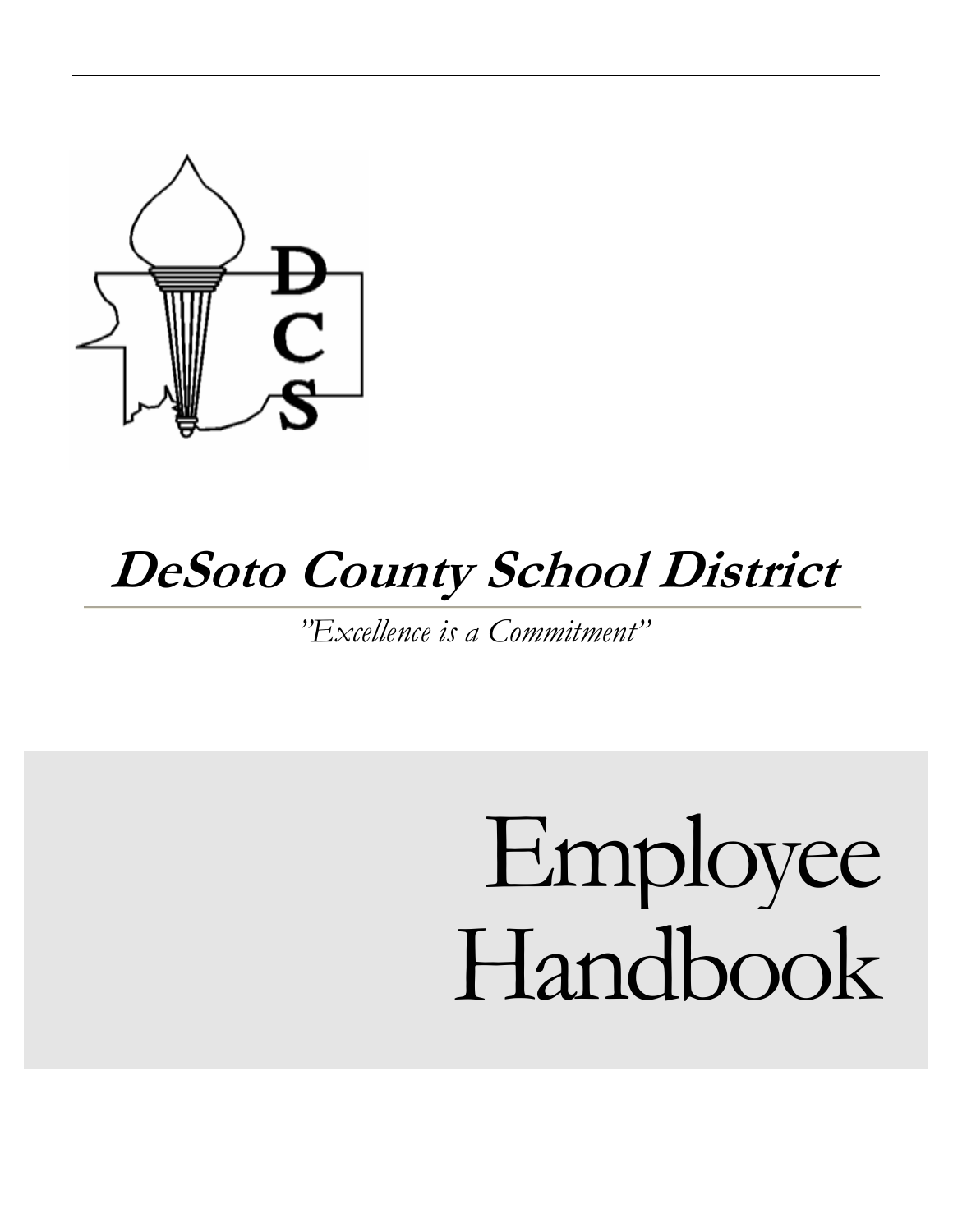**SUPERINTENDENT OF EDUCATION** 

# Milton Kuykendall

Questions or comments regarding this handbook may be directed to: Kerry Baker, Director Tammy Thomas, Assistant Director Employee Services Department 5 East South Street Hernando, MS 38632 662-449-7100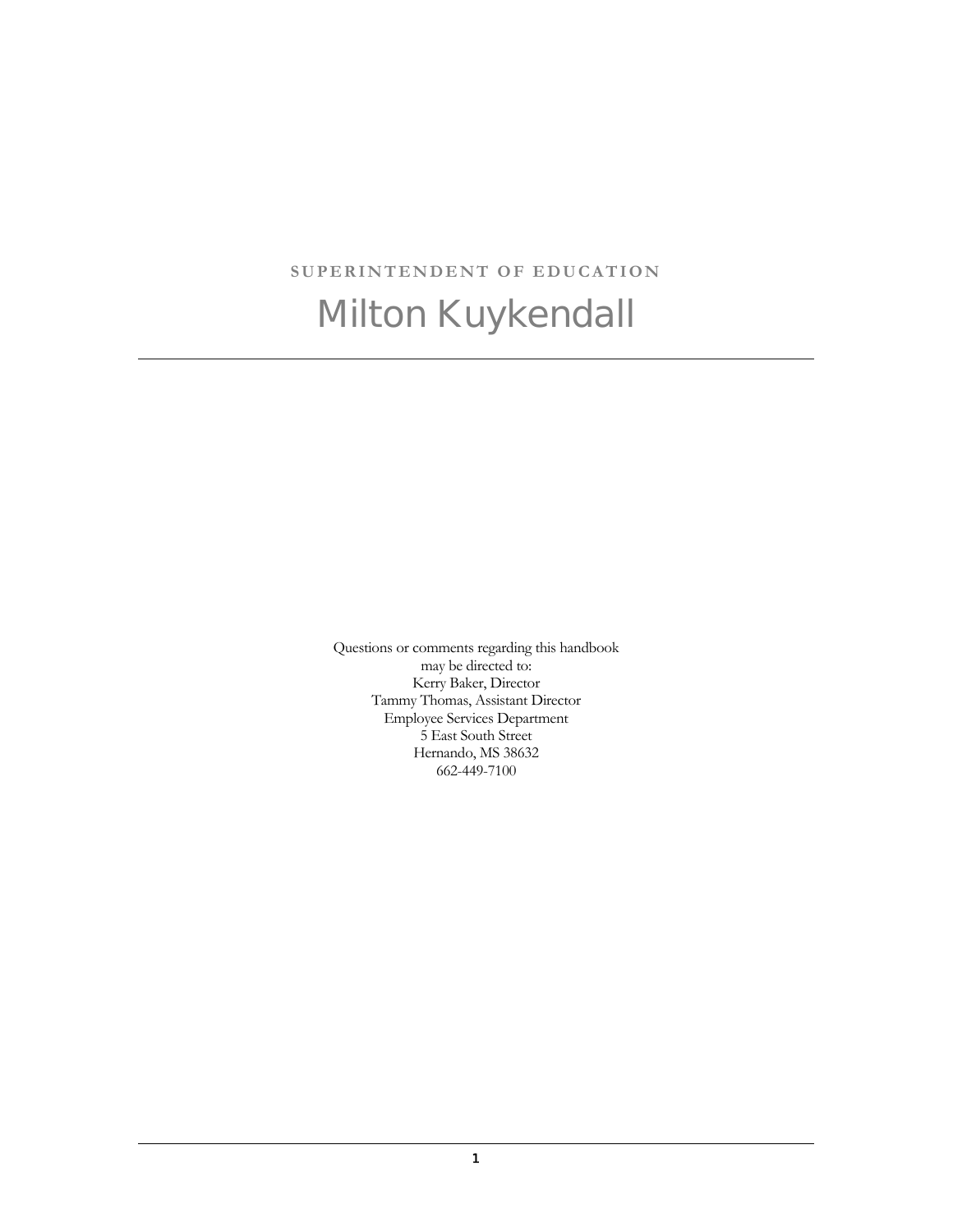# **Table of Contents**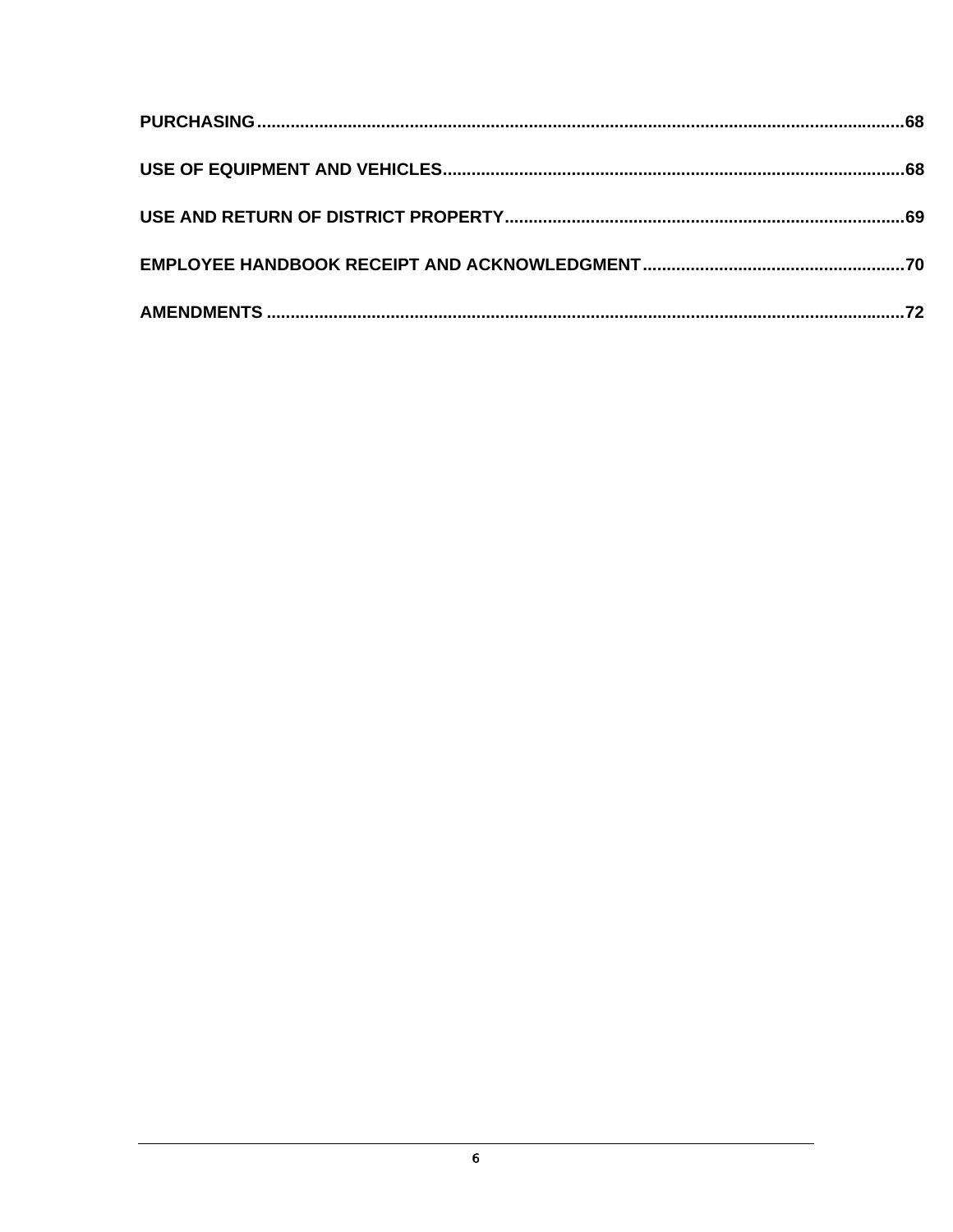Dear Employees,

Welcome to DeSoto County School District, the showcase school system of Mississippi. In 2008, we will have 35 schools, 30,000 students and more than 3,000 teachers, assistant teachers, and staff. More than 10 families a day are moving to DeSoto County to have our teachers teach their children. There has never been a more exciting time to be part of the educator team at DeSoto County Schools.

The new Employee Services Department has revised this Employee Handbook so you will have a guide to answer personnel questions. Even if you have been a DCS employee for many years, there are many new sections in this revised handbook which include:

- $Employment At Will$
- Anti-Harassment Policy
- Anti-Retaliation Policy
- American With Disabilities Act (ADA)
- Recruitment
- New Employee Orientation
- New Employee Mentoring
- Employee Classifications
- Timekeeping
- Automation Timekeeping system
- Progressive Discipline
- Pre-Dismissal Review
- Family Medical leave Act (FMLA)
- Bereavement Leave
- Military Duty
- Exempt Licensed Contracted Employees
- Exempt Classified Employees
- Workers' Compensation

Changes have also been made to the vacation, personal leave and sick leave policies to align them with our DeSoto County School Board Policies. I hope this Employee Handbook will be a great resource to you. Our new Employee Services Department is committed to helping you address any questions or concerns you have on employee matters. Please contact Kerry Baker or Tammy Thomas at 662-449-7100 if they may be of help to you in any way.

Probably the one feature that makes DeSoto County Schools stand out is its exceptional teachers. We are so happy to have you join in our efforts to assist children in realizing their potential and achieving excellence.

Sincerely,

Milton Kellenhell

Milton Kuykendall Superintendent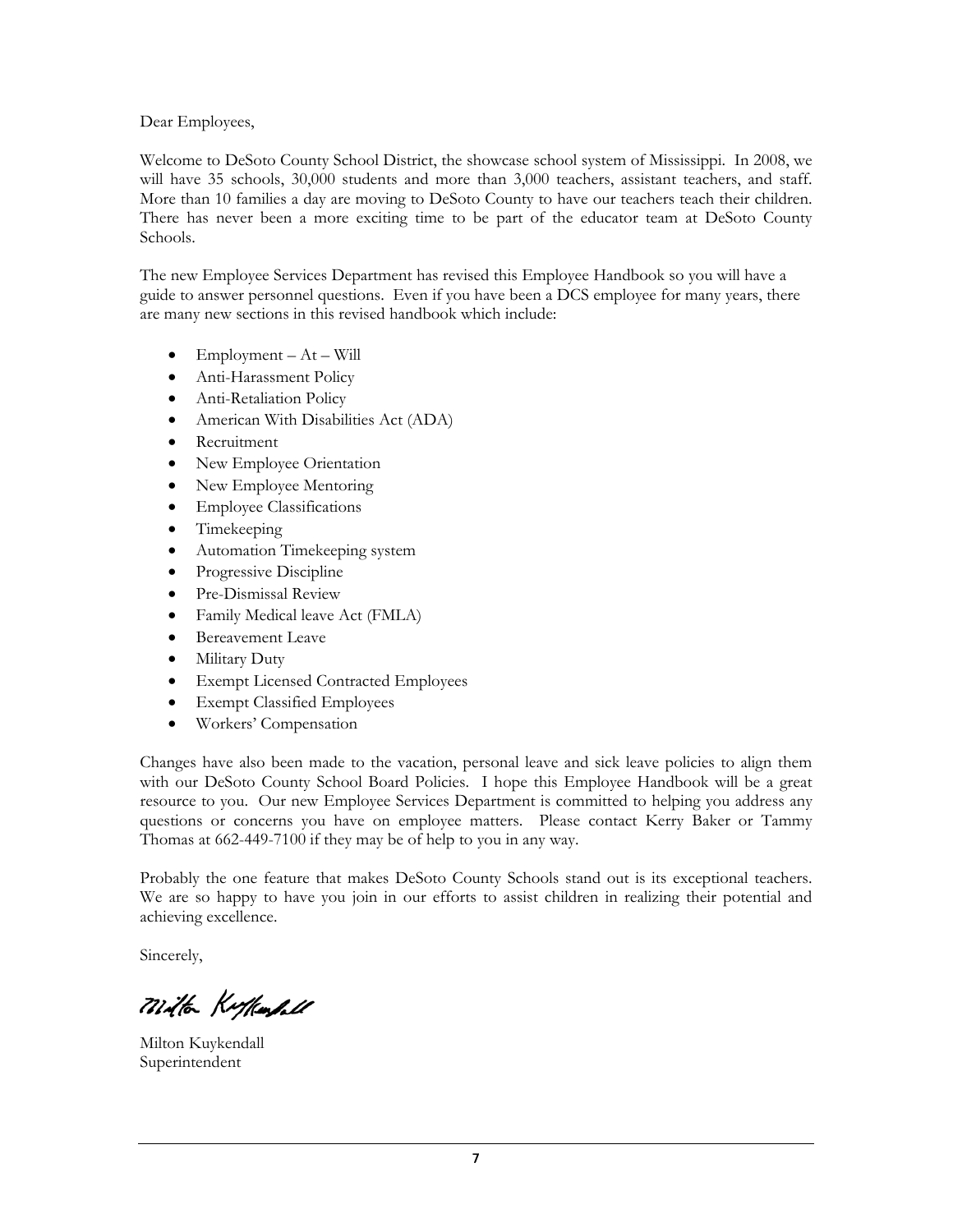# <span id="page-8-0"></span>I. INTRODUCTION

#### EMPLOYEE HANDBOOK PURPOSE/INTERPRETATION

Welcome to DeSoto County Schools (hereinafter referred to as "DCS" or "the District"). We believe the contribution of your skills, knowledge, and positive attitude is essential to the continued success and growth of this school district. You are a valued employee and therefore we encourage you to let your supervisor know about achievements as well as problems and your ideas on solving them. We believe in you and your contributions and hope you will take pride in being a member of our team.

This handbook was developed to provide information you will need to get started on your new job. It outlines the District's expectations, policies, and programs, serving as a resource throughout your employment. You should not interpret this handbook or any other documents (such as benefits statements, performance evaluations, or any other written or verbal communications) as an employment agreement or a contract of employment (either expressed or implied). DCS Board policy supersedes all documented material published or unpublished.

This handbook is not intended to be all-inclusive nor will it address every situation. Therefore, you are encouraged to address questions with your direct supervisor. The policies and other information contained in this handbook are subject to change at any time due to organizational needs. While the District will normally provide employees with advance notice of any change, the District reserves the absolute right to alter these policies at any time, and from time to time without advance notice.

Questions regarding the content of this handbook can be addressed to your immediate supervisor or the Employee Services Office.

#### MISSION STATEMENT

DeSoto County Schools is dedicated to ensuring world-class academic excellence within a safe learning environment, while providing a variety of exceptional extracurricular programs that foster the physical, social, and emotional growth of all students.

# VISION STATEMENT

DeSoto County Schools will be regionally and nationally recognized as a system of superiorperforming schools that ignite a passion for learning, while inspiring student success through instructional excellence and exemplary leadership.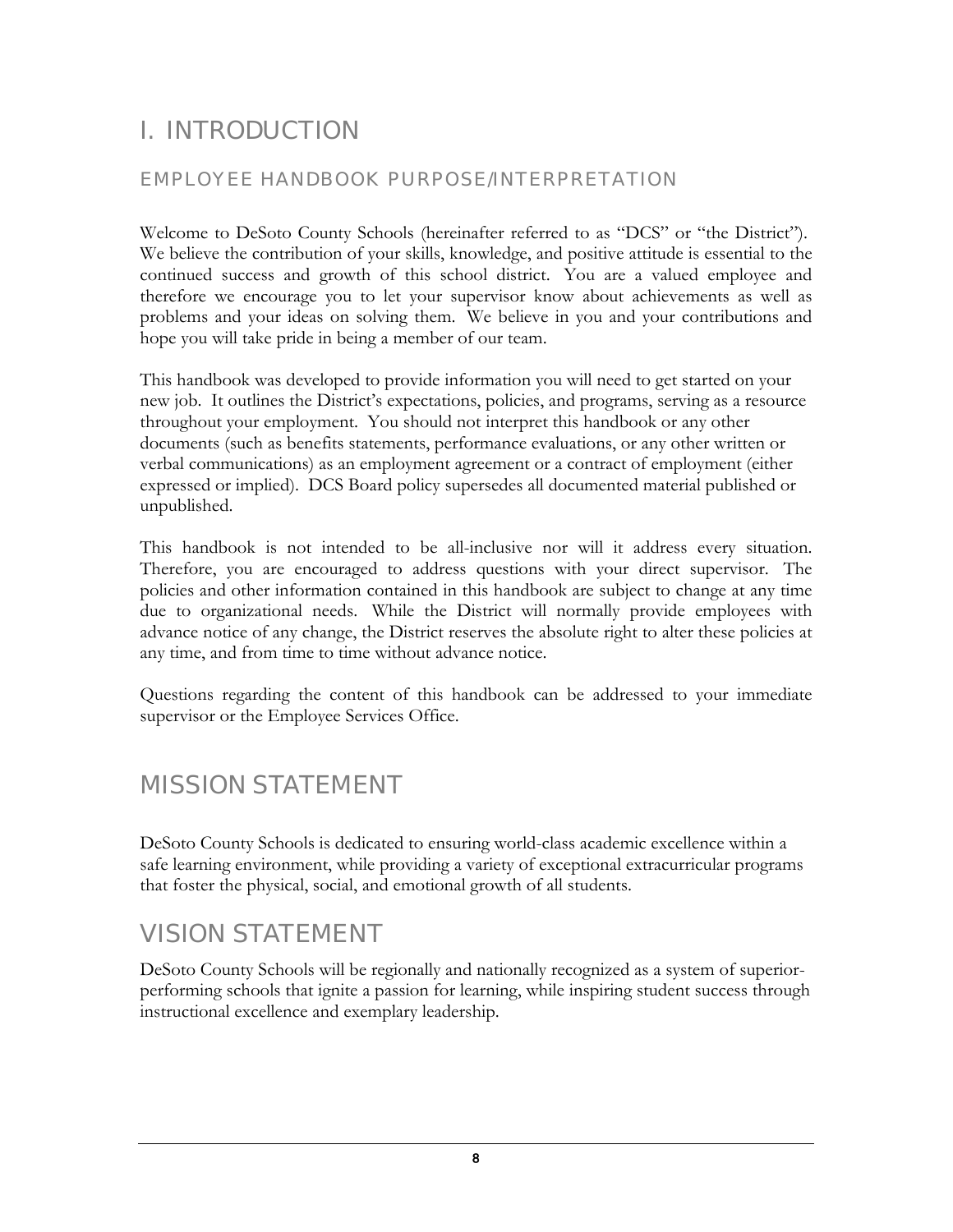# <span id="page-9-0"></span>II. EMPLOYMENT

#### EQUAL EMPLOYMENT OPPORTUNITY

DCS is committed to providing a work environment that is free of discrimination. It is the policy of DCS that all applicants and employees are entitled to equal employment opportunity regardless of race, color, religion or creed, gender (includes pregnancy or related medical conditions), national origin, age, disability, veteran status or other protected characteristics as required by local, state and federal law. In addition, the District's procedure specifically prohibits retaliation against any individual engaged in a protected activity. Protected activities include making an honestly believed complaint of discrimination; participating as a witness or otherwise in a discrimination investigation; or requesting accommodations based on religion or disability.

In compliance with the provisions of all applicable state and federal civil rights laws, every effort will be made to employ the most qualified individuals without regard to the above factors. Additionally, it is and shall continue to be the District's policy to provide promotion and advancement opportunities in a non-discriminatory fashion. DCS is an equal opportunity employer. DCS does not, and will not, permit any of its employees to engage in discriminatory practices involving individuals that they come in contact with as representatives of the District, or their co-workers.

DCS requires immediate reporting of all perceived incidents of discrimination. If you believe you are being discriminated against, or if you believe your employment is being affected by such conduct directed at someone else, you should immediately discuss your concerns with your immediate supervisor, the Principal, Director of Employee Services or Personnel Office. Should employees know of an incident of discrimination, they are expected to immediately bring the incident to the attention of their supervisor, the Principal, Director of Employee Services or Personnel Office.

**This District will not discriminate in its operation, on the basis of race, color, religion, national origin, sex, age, or disability in the provision of educational programs and services or employment opportunities and benefits, in accordance with federal and state laws.** 

REF: Title VI and Title VII; 1964 Civil Rights Act Title IX; 1972 Education Amendments Section 503; and 504 1973 Rehabilitation Act *Mississippi Public School Accountability Standards*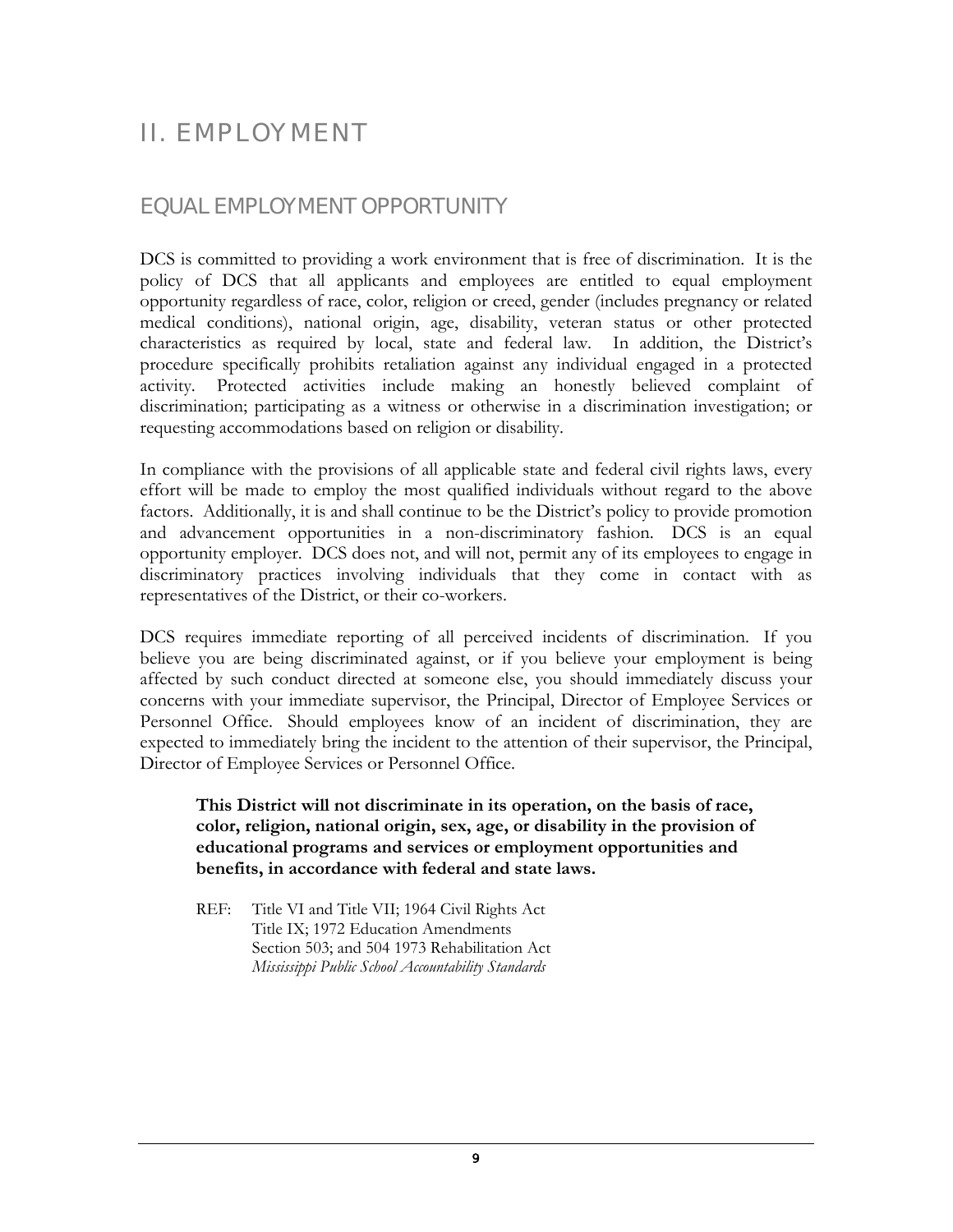# <span id="page-10-0"></span>EMPLOYMENT - AT - WILL

While the District strives to make the employment relationship a mutually satisfying one, DCS can make no assurances, either expressed or implied, concerning the duration of employment. Employees of the District, who are "At-Will", mean that either the District or the employee can terminate employment at any time, with or without cause or notice. Progressive Discipline does not altar the "At-Will" status. "At -Will" employees are not entitled to a hearing. In addition, it should be noted that no one has the authority to make promises or guarantees of employment, which are not consistent with the District's "At-Will" policy. Therefore, no statement or promise by a supervisor, manager or department head may be interpreted as a change in policy nor will it constitute an agreement made with an employee. An "At-Will" employee is any employee who does not receive a contract of employment.

Select positions within DCS (i.e. Teachers) do receive employment contracts. Therefore, they do not fall under employment "At-Will". Employees who have a contract with DCS are expected to abide by the terms of their contract.

#### COMPLAINTS, GRIEVANCES AND HARASSMENT

DCS is committed to providing a work and school environment which is free from all forms of discrimination and conduct that can be considered harassing, coercive, or disruptive, including sexual harassment. Actions, words, jokes, or comments based on an individual's age, sex, race, color, national origin, religion, disability, or any other legally protected characteristic will not be tolerated.

It is the intent of DeSoto County Schools to maintain an environment free from sexual harassment of any kind. Therefore, sexual advances, requests for sexual favors, and other verbal or physical conduct of a sexual nature are prohibited. It shall be a violation of School Board policy for any employee to use sexual harassment toward any other employee or student. The DeSoto County School District will investigate all formal and informal, verbal and written complaints of sexual harassment. Any employee who is found to have used sexual harassment toward any employee or student will be disciplined.

#### **DCS Board Policy GAE:**

Complaints of violation of the School Board policy regarding harassment may be made to the appropriate administrative officer without fear of reprisal. If the grievance concerns sexual harassment from an immediate supervisor, then the grievant should file a complaint with the Title IX Coordinator/Federal Programs Director. Should violations prove to be legitimate, the offending employee shall be subject to disciplinary action, including involuntary termination of employment.

Any violations of the provisions of Title IX should be reported to your principal, or immediate supervisor or to the: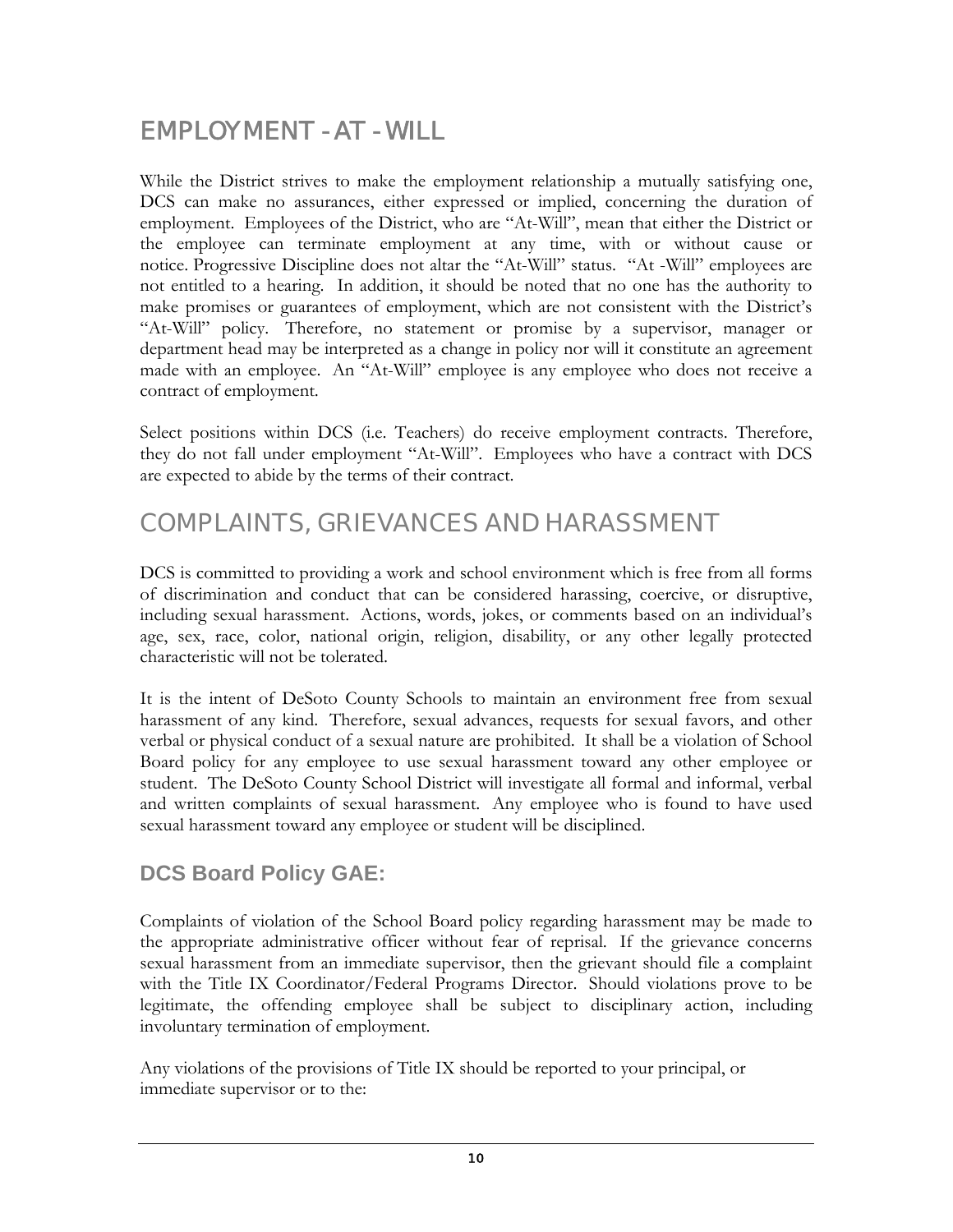The purpose of this grievance procedure is to secure at the first possible administrative level an equitable solution to any complaint or grievance. A "grievance" is defined as a complaint by an individual based upon an alleged violation of his or her rights under state or federal law or board policy.

The following procedure shall be followed:

#### **LEVEL ONE**

- 1. All complaints or grievances must be presented orally to the principal or immediate supervisor of the grievant within ten (10) days of the act or omission complained of, and the principal or immediate supervisor and grievant will attempt to resolve the matter informally.
- 2. If the grievant is not satisfied with the action taken or the explanation given by his/her principal or immediate supervisor, the grievant shall, within ten (10) business days after meeting with his/her principal or immediate supervisor, file a written statement with his/her principal or immediate supervisor setting forth in detail how the grievant claims to have been discriminated against. This written statement shall contain, in addition to the above, the time, place, and nature of the alleged act or omission and the state or federal law or board policy violated. The statement must be signed by the grievant.

In the event the grievant does not submit to his/her principal or immediate supervisor a written statement as required, his/her failure to do so shall be deemed as an acceptance of the informal decision rendered by his/her principal or immediate supervisor.

After receipt of the written statement setting forth how the grievant was allegedly discriminated against, the principal or immediate supervisor shall hold a hearing and render a decision in writing to the grievant within ten (10) days.

The written decision of the principal or immediate supervisor shall be deemed to be accepted by the grievant unless the grievant notifies the superintendent in writing within ten (10) days of the date of the written decision of the grievant's intention to appeal the written decision of the principal or immediate supervisor.

#### **LEVEL TWO**

- 1. Upon receipt by the superintendent of the written notice that the grievant intends to appeal the decision of his/her principal or immediate supervisor, the superintendent shall notify the grievant in writing within ten (10) days and shall advise the grievant of the date, time, and place upon which the matter will be considered by the superintendent. The superintendent shall schedule a hearing on the matter no later than thirty (30) days from the date of receipt of the grievant's written notice of intention to appeal the written decision of his/her principal or immediate supervisor.
- 2. The written statement submitted by the grievant to his/her principal or immediate supervisor in Level One shall form the basis of the grievance before the superintendent. The grievant shall submit to the superintendent in writing any and all additional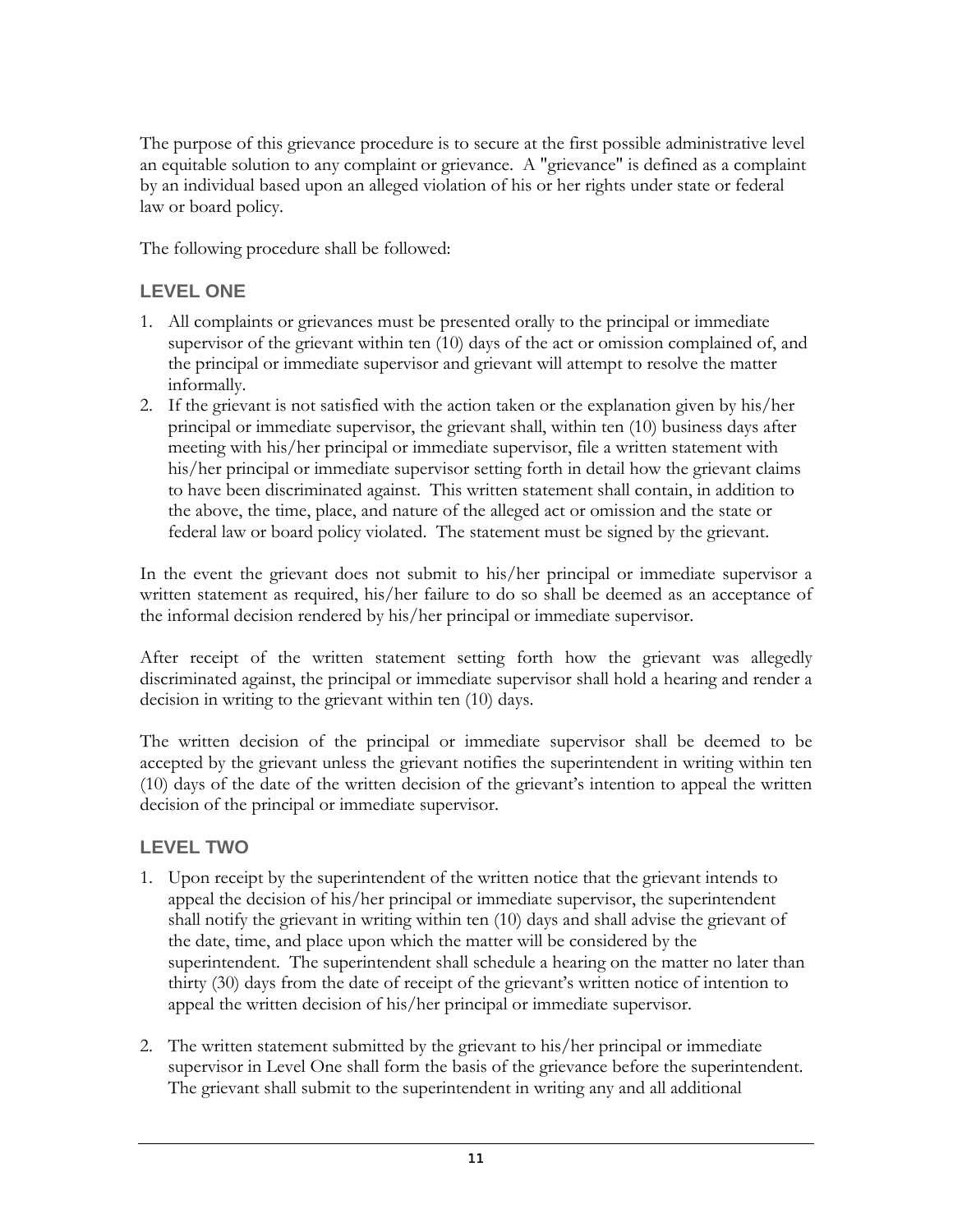information on his/her behalf which he/she desires not later than ten (10) days prior to the date upon which the matter is scheduled for hearing by the superintendent.

- 3. In the event the grievant does not personally attend the hearing scheduled by the superintendent, his/her failure to attend shall be deemed as an acceptance of the written decision rendered by his/her principal or immediate supervisor at LEVEL ONE.
- 4. The superintendent shall render a written decision to the grievant within ten (10) days of the date upon which the matter was heard.

#### **LEVEL THREE**

- 1. If the grievance is not resolved to the satisfaction of the grievant at LEVEL TWO, or if the superintendent does not render a decision within ten (10) days, the grievant may file the grievance with the secretary of the School Board.
- 2. If the grievance is not filed with the secretary of the School Board within ten (10) days of the hearing at LEVEL TWO, the grievance shall be considered resolved.
- 3. Within ten (10) days after receipt of the grievance, the Board secretary, in concert with the Board chairman and superintendent, shall schedule a hearing before the School Board on the grievance.
- 4. The board shall render its decision within fifteen (15) days of the hearing.

#### GENERAL HARASSMENT

It shall be unlawful for any person to intimidate, threaten or coerce, or attempt to intimidate, threaten or coerce, whether by illegal force, threats of force or by the distribution of intimidating, threatening or coercive material, any person enrolled in any school for the purpose of interfering with the right of that person to attend school classes or of causing him not to attend such classes. Ms Code §37-11-20 (1972)

If any parent, guardian or other person shall abuse any superintendent, principal, teacher or school bus driver or other school official while school is in session or at a school-related activity, in the presence of school students, such person shall be guilty of a misdemeanor and, upon conviction, shall be punished by a fine of not less than Ten Dollars (\$10.00) nor more than Fifty Dollars (\$50.00). §37-11-21 (1992)

If any person shall willfully disturb any session of the public school or any public school meeting, such person shall be guilty of a misdemeanor and, upon conviction, shall be punished by a fine of not less than ten dollars (\$10.00) nor more than fifty dollars (\$50.00). Ms Code §37-11-23 (1970)

The governing authorities of the municipality may, at its discretion, investigate and provide legal counsel for the defense of any claim, demand or action, whether civil or criminal, made or brought against any school district employee as a result of his actions while acting in his official capacity. Ms Code §25-1-47 (1971)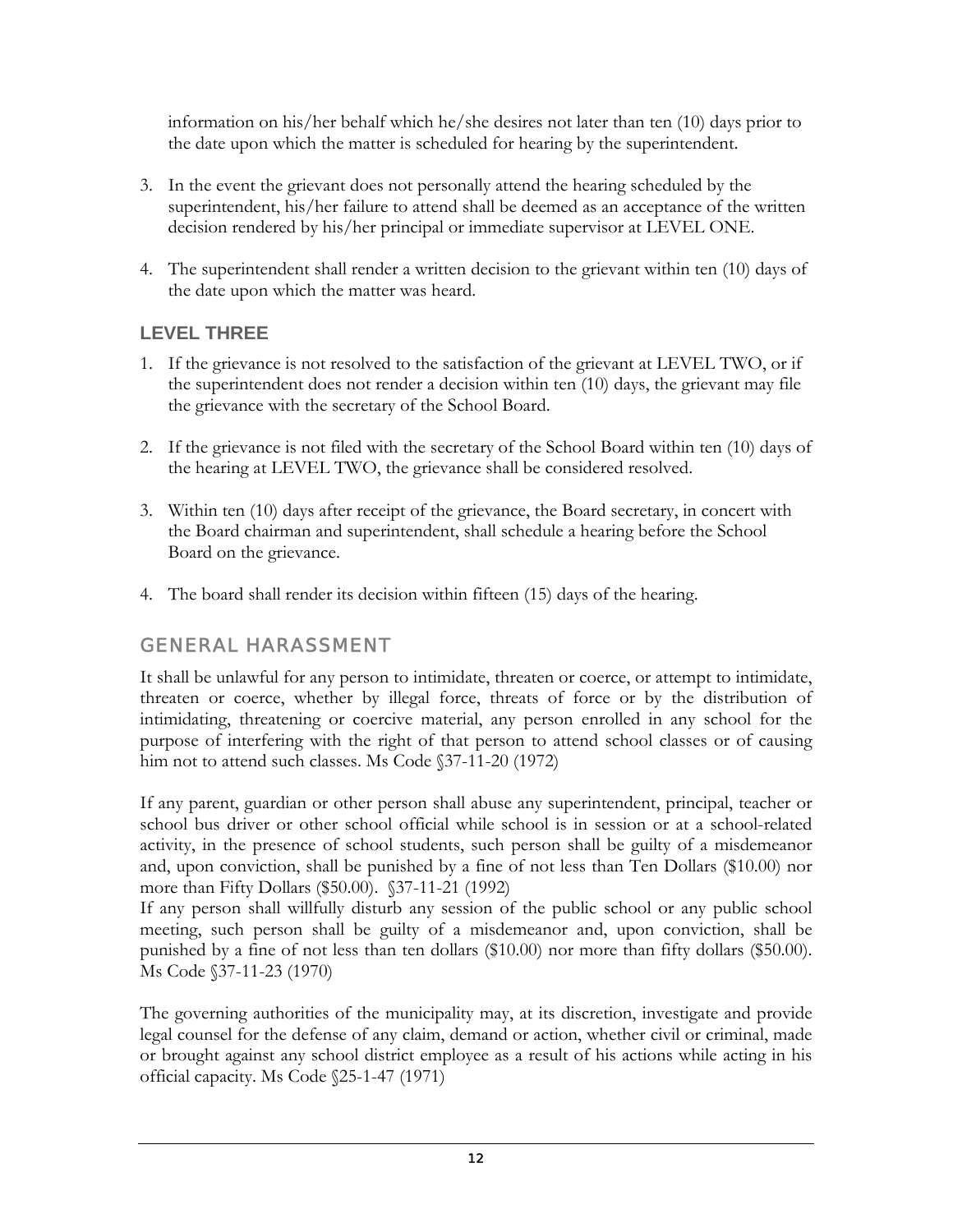A person guilty of simple assault as defined by statute, upon a superintendent, principal, teacher or other instructional personnel, school attendance officer, school bus driver, or other individuals specified in state law while these individuals are acting within the scope of their duty, office, or employment shall be punished by a fine of not more than one-thousand dollars (\$1,000) or by imprisonment for not more than five (5) years or both.

A person guilty of aggravated assault, as defined by statute, upon an individual named above shall be punished by a fine of not more than five-thousand dollars (\$5,000) or by imprisonment for not more than thirty (30) years or both. Ms Code §97-3-7 (1972)

The DeSoto County School District affirms employee protection provided under Title VII, and therefore "shall not tolerate verbal or physical conduct by any employee, male or female, which harasses, disrupts, or interferes with another's work performance or which creates an intimidating, offensive, or hostile environment."

#### SEXUAL HARASSMENT

The DeSoto County School District endeavors to provide an environment conducive to growth in mind, spirit, and community awareness which precludes the exploitation of students or employees. It is the policy of the school district that all employees and students have the right to work and learn in an environment free from sexual harassment and unwelcome and unwanted sexual attention. Sexual harassment is specifically prohibited by Title VII of the Civil Rights Act of 1974, as amended, and Title IX of the Education Amendments of 1972.

Sexual harassment is defined as including, but not limited to, unsolicited and unwelcome sexual advances, requests for sexual favors, and repeated derogatory sexual remarks. Sexual harassment can consist of such behavior as making unsolicited written, verbal and/or visual communication with sexual overtones, touching another student or employee in a sexually offensive manner, continuing to express sexual interest after being informed the interest is unwelcome, making reprisals, threats of reprisal, or implied threats of reprisal following a negative response to sexual advances.

Violations of the Sexual Harassment Policy by administrators, teachers, staff and students will be regarded as a violation of a person's civil rights. Violators are subject to disciplinary action. Reprisals against a complainant may also constitute unlawful behavior. Individuals wishing to make a formal complaint about sexual harassment concerning a student or staff member may use the School District Grievance Procedure or contact the guidance counselors at their school/Superintendent's Office/ principal of their school/teacher. The right to confidentiality, for both the accuser and accused, will be respected consistent with the school district's legal obligations and with the necessity to investigate allegations of misconduct and to take corrective action when this conduct has occurred.

This policy similarly applies to non-employee volunteers who work subject to the control of school authorities.

Conduct of a sexual nature may include verbal or physical sexual advances, including subtle pressure for sexual activity; touching, pinching, or patting, or brushing against; comments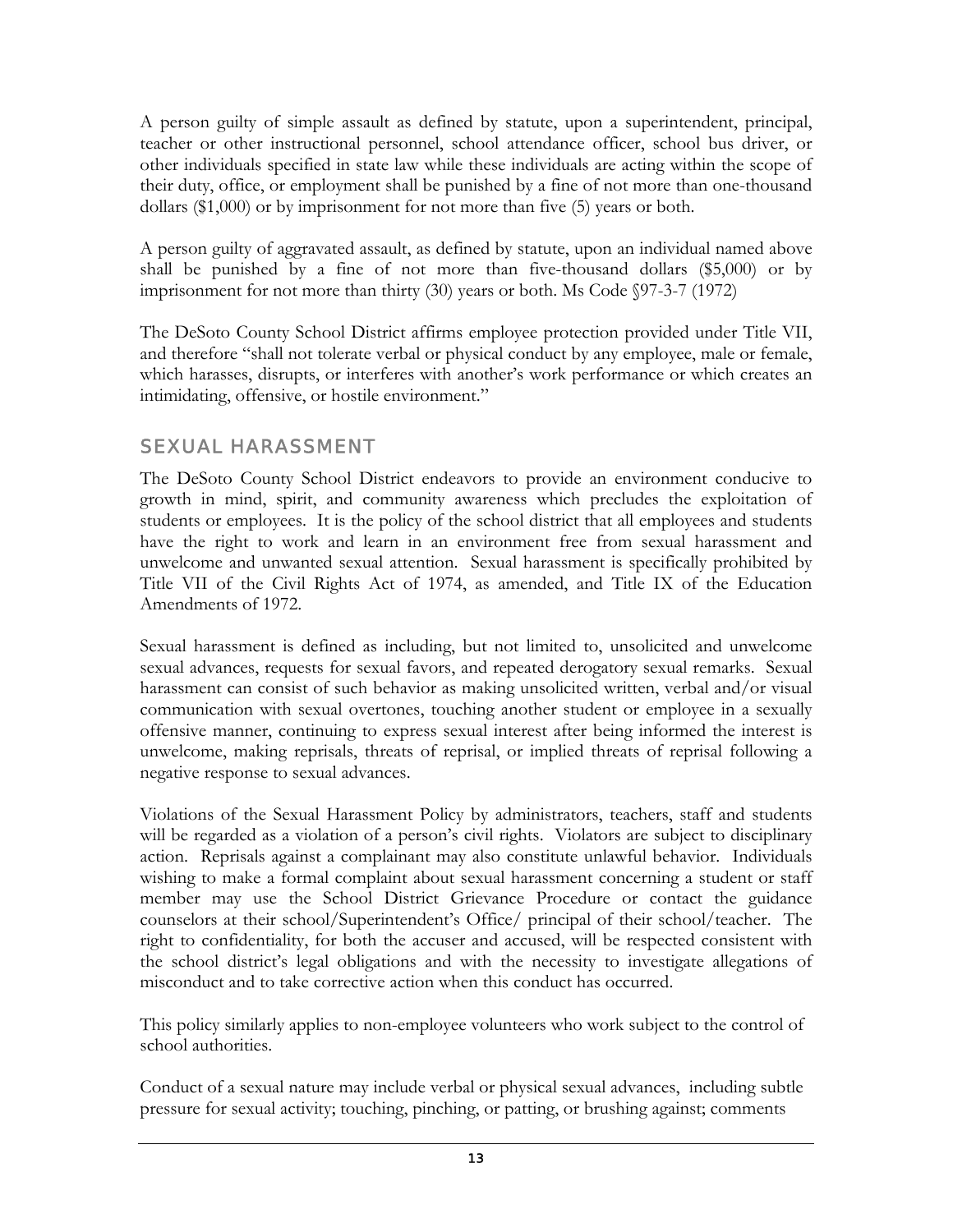regarding physical or personality characteristics of a sexual nature; and sexually-oriented "kidding," "teasing," and jokes.

Verbal or physical conduct of a sexual nature may constitute sexual harassment when the allegedly harassed employee has indicated, by his or her conduct, that it is unwelcome.Any employee who has initially welcomed such by active participation must give specific notice to the alleged harasser that such conduct is no longer welcome in order for any such subsequent conduct to be deemed unwelcome.

It is sexual harassment for an administrator or supervisor to use his or her authority to solicit sexual favors or attention from subordinates when the subordinate's failure to submit will result in adverse treatment, or when the subordinate's acquiescence will result in preferential treatment.

Administrators and supervisors who either engage in sexual harassment or tolerate such conduct by other employees shall be subject to sanctions, as described below.

It is sexual harassment for a non-administrative and non-supervisory employee to subject another such employee to any unwelcome conduct of a sexual nature. Employees who engage in such conduct shall be subject to sanctions as described below.

It is the express policy of the DeSoto County Board of Education to encourage victims of a sexual harassment to come forward with such claims. This may be done through the Grievance Procedure.

Employees who feel that administrators or supervisors are conditioning promotions, increases in wages, continuation of employment, or other terms or conditions of employment upon sexual favors, are encouraged to report these conditions to the appropriate administrator. If the employee's direct administrator or supervisor is the offending person, the report shall be made to the next higher level of administration or supervision.

Employees are also urged to report any unwelcome conduct of a sexual nature by supervisors or fellow employees if such conduct interferes with the individual's work performance or creates a hostile or offensive working environment.

Confidentiality will be maintained and no reprisals or retaliation will be allowed to occur as a result of the good faith reporting of charges of sexual harassment.

In determining whether alleged conduct constitutes sexual harassment, the totality of the circumstances, the nature of the conduct, and the context in which the alleged conduct occurred will be investigated. The superintendent has the responsibility of investigating and resolving complaints of sexual harassment.

Any employee found to have engaged in sexual harassment shall be subject to sanctions, including, but not limited to, warning, suspension, or termination subject to applicable procedural requirements.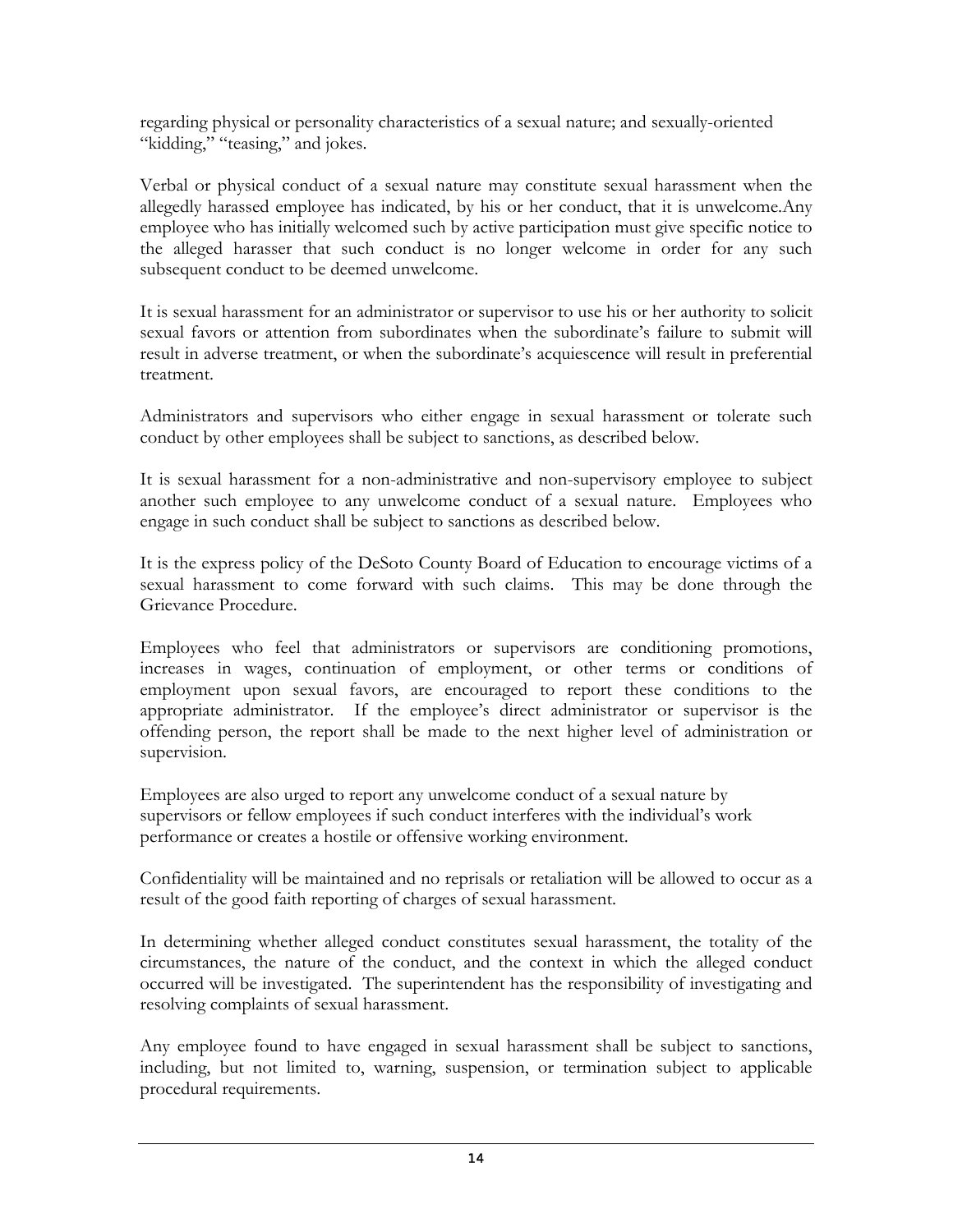<span id="page-15-0"></span>If any person eighteen (18) years or older who is employed by any public or private school district in this state is accused of fondling or having any type of sexual involvement with any child under the age of eighteen (18) years who is enrolled in such school, the principal of such school and the superintendent of such school district shall timely notify the district attorney with jurisdiction where the school is located of such accusation, provided that such accusation is reported to the principal and to the school superintendent and that there is reasonable basis to believe that such accusation is true. Ms Code §97-5-24 (1994)

If any teacher and any pupil under eighteen (18) years of age of such teacher, not being married to each other, shall have sexual intercourse, each with the other, they shall, for every such offense, be fined in any sum, not more than five hundred dollars (\$500.00) each, and the teacher may be imprisoned not less than three (3) months nor more than six (6) months. Ms Code §97-29-3 (1980)

REF: Ms Code as cited above *Mississippi Public School Accountability Standards*

# ANTI-RETALIATION PROCEDURE

DCS prohibits retaliation against any individual engaged in a protected activity. Protected activities include making an honestly believed complaint of sexual or other forms of harassment; participating as a witness or otherwise in a harassment investigation; or requesting accommodations based on religion or disability. Thus, employees can raise concerns, make reports, request accommodations, and participate in investigations without fear of reprisal.

Retaliation conduct is seen as a adverse action that could dissuade a reasonable worker from making or supporting a charge of discrimination. This includes actions such as termination, demotion, refusal to promote, threats, unjustified negative evaluations, unjustified negative references or increased surveillance. Retaliation will not be tolerated and will be cause for discipline.

If you believe that you are being retaliated against, or if you believe that your employment is being affected by such conduct directed at someone else, you should immediately discuss your concerns with your principal, or immediate supervisor. This information will be posted at each worksite for employees to view.

# AMERICAN WITH DISABILITIES ACT (ADA)

The ADA covers employers with 15 or more employees and generally prohibits discrimination against "qualified individuals with disabilities." A qualified individual with a disability is an applicant or employee who can perform the essential functions of the job in question with or without reasonable accommodation. Disability is defined as: a physical or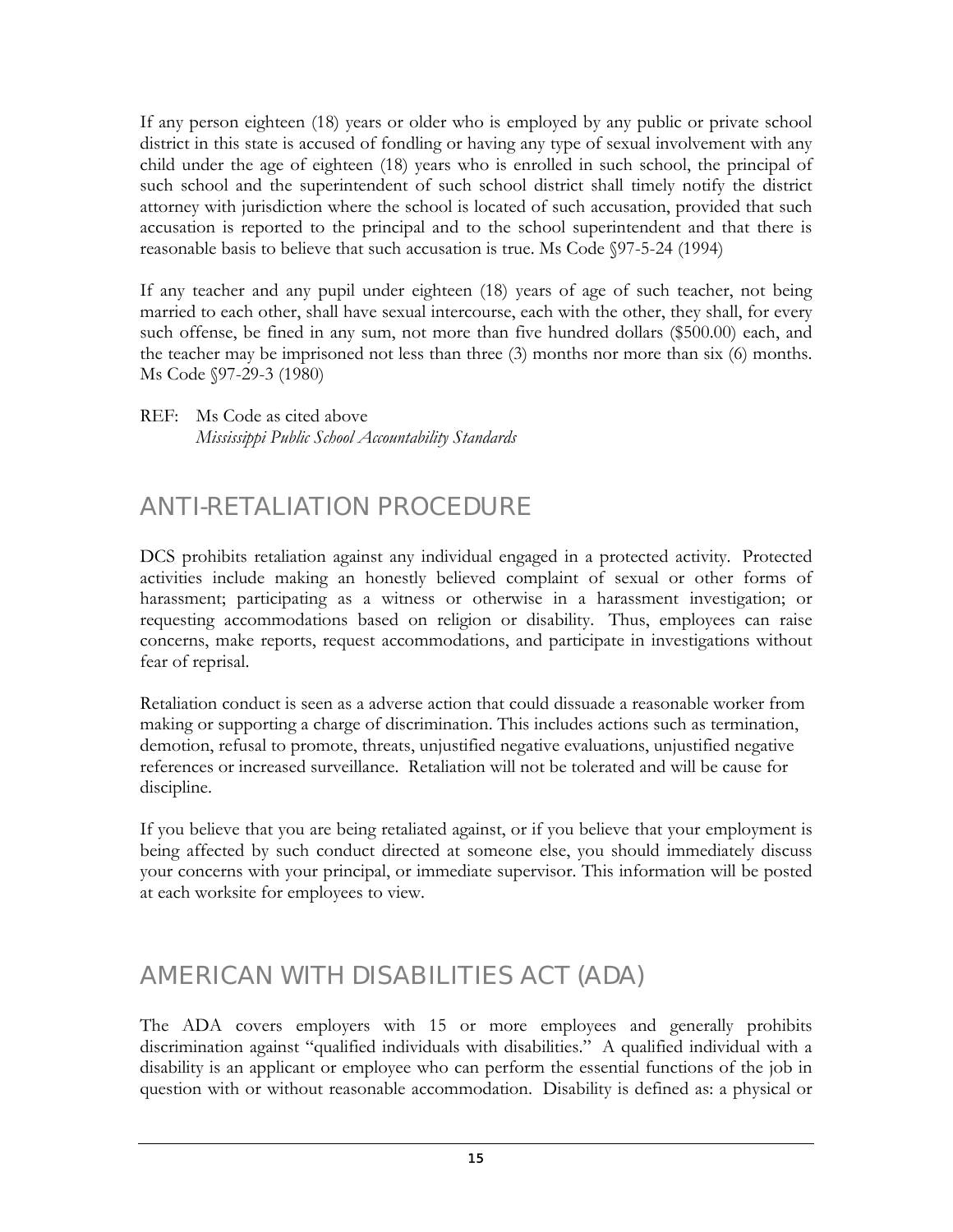<span id="page-16-0"></span>mental impairment that substantially limits one or more major life activities; a record of such impairment; or being regarded as having such impairment.

DeSoto County Schools will reasonably accommodate qualified applicants and employees with disabilities unless making the accommodation imposes an undue hardship on the school district. DeSoto County Schools will reasonably accommodate known disabilities. Therefore, employees needing accommodation should speak directly with their supervisor. The District expects the reasonable accommodation process to be a mutual process by which the District and employee search for a mutually acceptable reasonable accommodation.

DeSoto County Schools is also committed to not discriminate against any qualified employees or applicants because they are related to or associated with a person with a disability.

#### COMMUNICABLE DISEASES-EMPLOYEES

The DeSoto County District Board of Education may require any teacher, supervisor, janitor or other employee of the school to submit to a thorough physical examination, deemed advisable to determine whether he has any infectious or communicable disease.

REF: Ms Code § 37-11-17 (1) (1987)

# CODE OF ETHICS

All employees of DCS, both licensed and classified, are expected to conform to high standards of ethical behavior in the performance of their duties. A code of ethics, developed by DCS, is included in this employee handbook as a guide to ethical conduct. The code is designed to protect the health, safety, and general well-being of students and employees in the school district.

#### STATEMENT OF ETHICS FOR SCHOOL PERSONNEL

- 1. School district personnel should abide by federal, state, and local laws as well as the policies of the DeSoto County Board of Education.
- 2. School district personnel should maintain an appropriate relationship with students at all times, both in and outside the classroom.
- 3. School district personnel should make the well-being of students their primary consideration in decision-making and actions.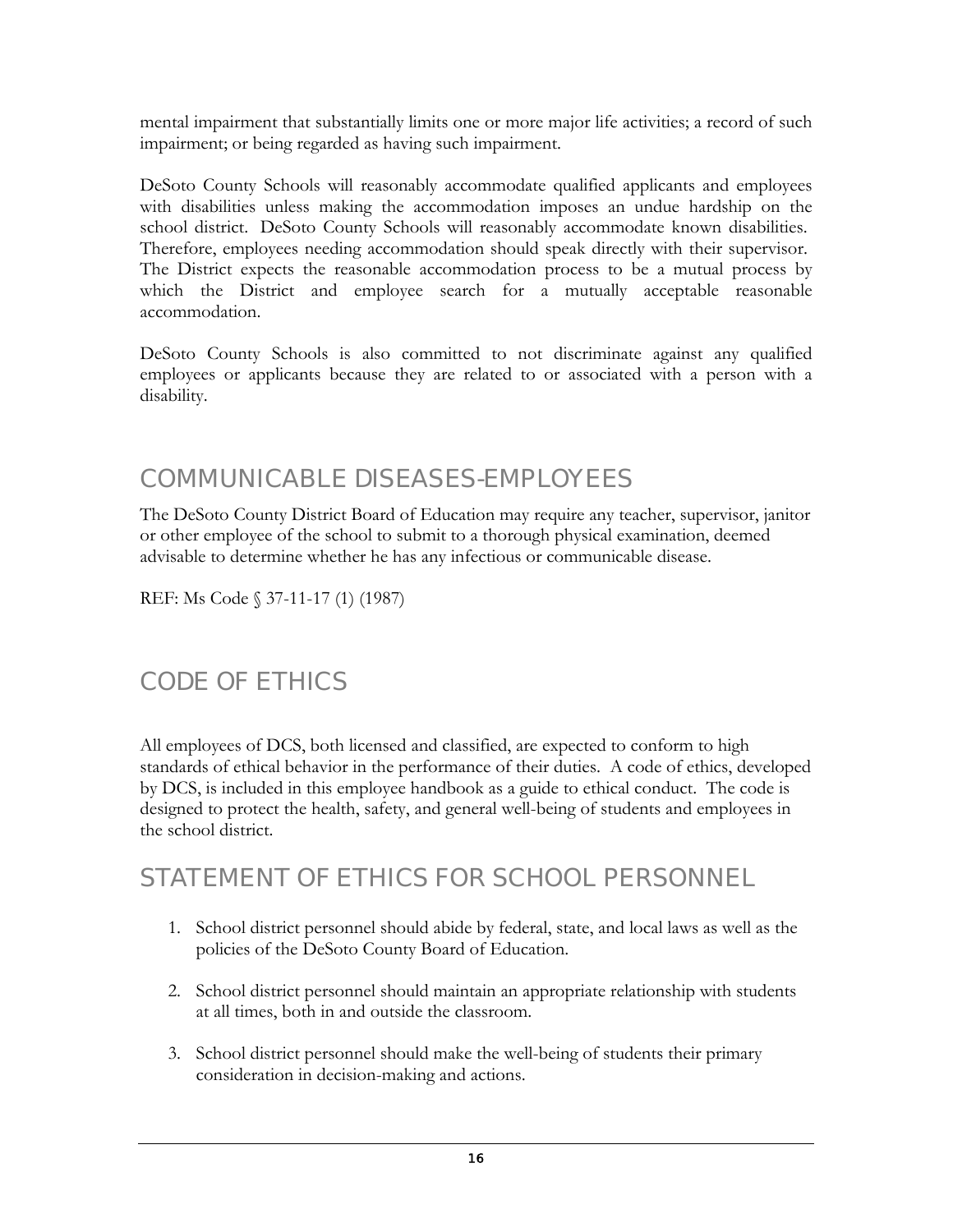- <span id="page-17-0"></span>4. School district personnel should exemplify honesty and integrity in the fulfillment of their duties and responsibilities.
- 5. School district personnel should refrain from the use of alcohol or illegal or unauthorized drugs while on school district property during school hours, or at anytime while at any school-related activity involving students.
- 6. School district personnel should not use their positions in the school district for personal gain.
- 7. School district personnel entrusted with public funds and/or school district property should honor that trust with a high level of honesty, integrity, accuracy, responsibility, and accountability.
- 8. School district personnel should comply with state and federal laws and the policies of the DeSoto County Board of Education regarding the confidentiality of student records, unless disclosure is required or permitted by law.
- 9. School district personnel should fulfill all the terms and obligations of their employment contract with the DeSoto County School District for the duration of the contract unless there is a prior release from the contract by the Board of Education.
- 10. School district personnel should exhibit conduct that follows accepted standards of behavior for the community.
- 11. Failure to interact courteously and tactfully with managers/supervisors, co-workers, and students to the point that productivity or morale suffers may be grounds for discipline including termination.

# CONFLICT OF INTEREST

An employee of the DeSoto County School District shall not have a financial interest, directly or indirectly, in any activity that conflicts or raises a reasonable question of conflict with duties and responsibilities in the school district. No staff member shall engage in any type of private business during school time and on school property.

Employees shall not engage in work of any type where the source of information concerning customer, client, or employer originates from any information obtained through the school district. No gifts from any person or group desiring or doing business with the school district shall be solicited by a school employee except for normally valued instructional products or advertising items that are widely distributed.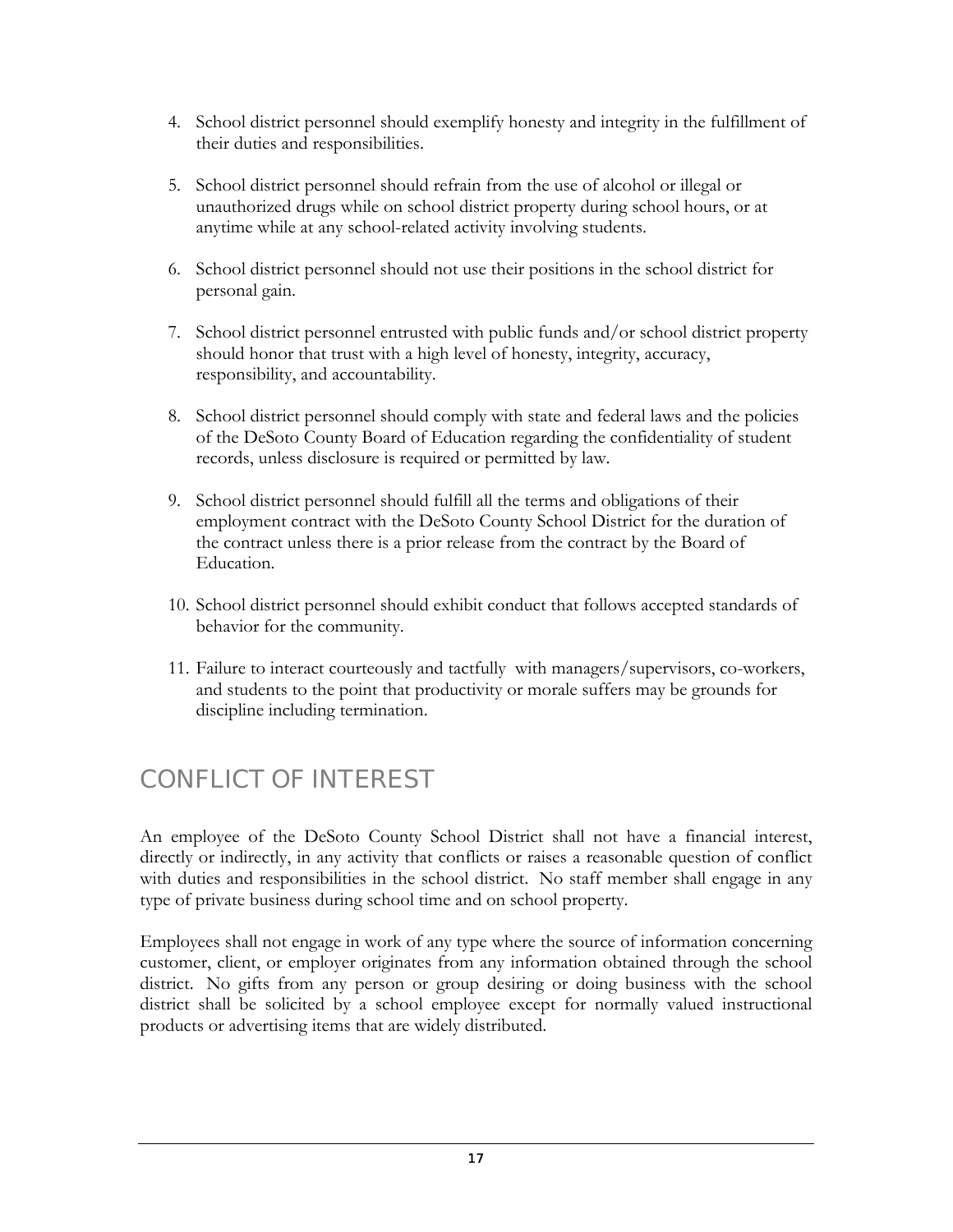# <span id="page-18-0"></span>PARTICIPATION IN COMMUNITY ACTIVITIES

The DeSoto County Board of Education encourages the staff from each school to interact regularly with the community at large. Specifically, interaction with city, county and statewide governmental entities, civic groups, service organizations and clubs, churches and parents relative to building and maintaining good community relationships and support. To that end, the DeSoto County Board of Education encourages administrators to participate in civic clubs and service organizations to promote the school system as the heart of the community and to maintain outstanding community support.

This policy is in support of Standard 18 which follows:

Standard 18. There is an organized system to encourage community involvement, parental communication, and business partnerships in school district decision making. {Ms Code 37-7-337}

# POLICTAL ACTIVITY OF STAFF MEMBERS (GAHB)

The Board recognizes the right of its employees, as citizens, to engage in political activity. The Board also recognizes that school property and school time should not be used for political purposes except as provided for in policies pertaining to the use of school buildings by civic and political organizations.

Nothing in this policy should be interpreted as prohibiting employees from conducting appropriate activities which encourage students to become involved in the political processes of the party of the student's choice or as independents, nor does it prohibit the use of political figures as resource persons in the classroom.

#### **DEFINITION**

"School Time" shall be defined as the time an employee is required to be on school grounds including the time before school begins, the time after school is dismissed and any schoolsponsored event, including extra-curricular activities.

#### **CANDIDACY FOR POLITICAL OFFICE**

Any employee who intends to campaign for an elective public office shall notify the school board in writing at the earliest possible moment of the office which he intends to seek, together with his decision as to whether he wishes to continue his employment and under what terms and conditions. The essential element to be determined by the Board is whether the activities proposed by the employee are compatible with the time requirements for fulfilling his responsibilities to the district. The Board shall not require an employee seeking public office to resign or take a leave of absence.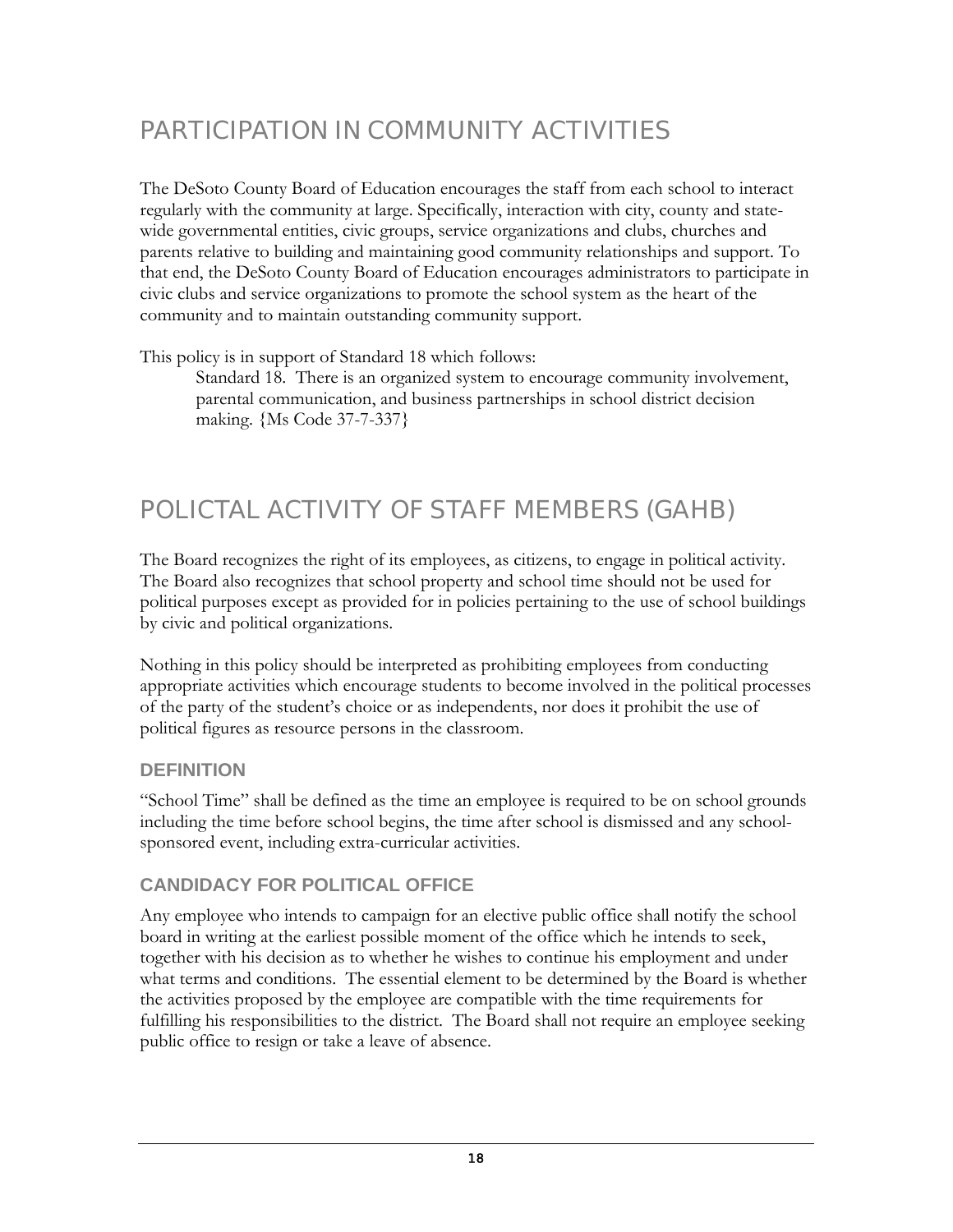#### **GENERAL GUIDELINES**

All employees shall be encouraged to exercise their constitutional rights as citizens, but they shall not involve their schools in political campaigns.

Campaign literature supporting one or more candidates shall not be distributed within the schools or on school buses by pupils, teachers, or others, nor shall campaign posters be displayed on school-owned property. (Customary community political activities, however, may be expected on election days at schools when schools are used as polling places.)

Employees shall not poll their pupils to determine how their parents are voting on any issue, and shall not attempt to indoctrinate pupils with personal political and social philosophy; however, employees are not prohibited from political activity after hours of official employment.

#### **SPECIFIC PROHIBITIONS**

Activities specifically prohibited during school time include, but are not limited to:

- 1. The circulation of political posters, petitions or other campaign material;
- 2. The collection or solicitation of funds in support of a candidate's campaign;
- 3. The solicitation for campaign workers;
- 4. The writing or addressing of campaign material and distribution of campaign materials on school property;
- 5. Any activity that indicates that an employee is using his or her position to further personal views on candidates for office;
- 6. The intimidating, harassing or coercing an employee relative to a political race or issue;
- 7. The use of school system facilities, equipment or supplies;
- 8. A candidate talking to school personnel during school time regarding the candidate's campaign.

#### **VIOLATIONS**

Violations of this policy shall be reported and discussed in a conference between the employee and the superintendent. In the event the political activity is associated with the person seeking the office of county superintendent of education, violations of the policy shall be reported in writing to the chairperson of the school board.

If the superintendent finds the complaint to be factual, he or she shall issue a written reprimand to the employee(s) involved. This reprimand shall become a part of the employee's personnel file. Depending on the severity of the violation, the result may be non-renewal of an employee's contract or dismissal.

If the school board investigates a complaint against an employee seeking the office of county superintendent of education and finds the complaint to be factual, it shall direct the school board chairperson to issue a written reprimand to the employee(s) involved. This reprimand shall become a part of the employee's personnel file. Continuous violation of this policy may result in additional disciplinary action.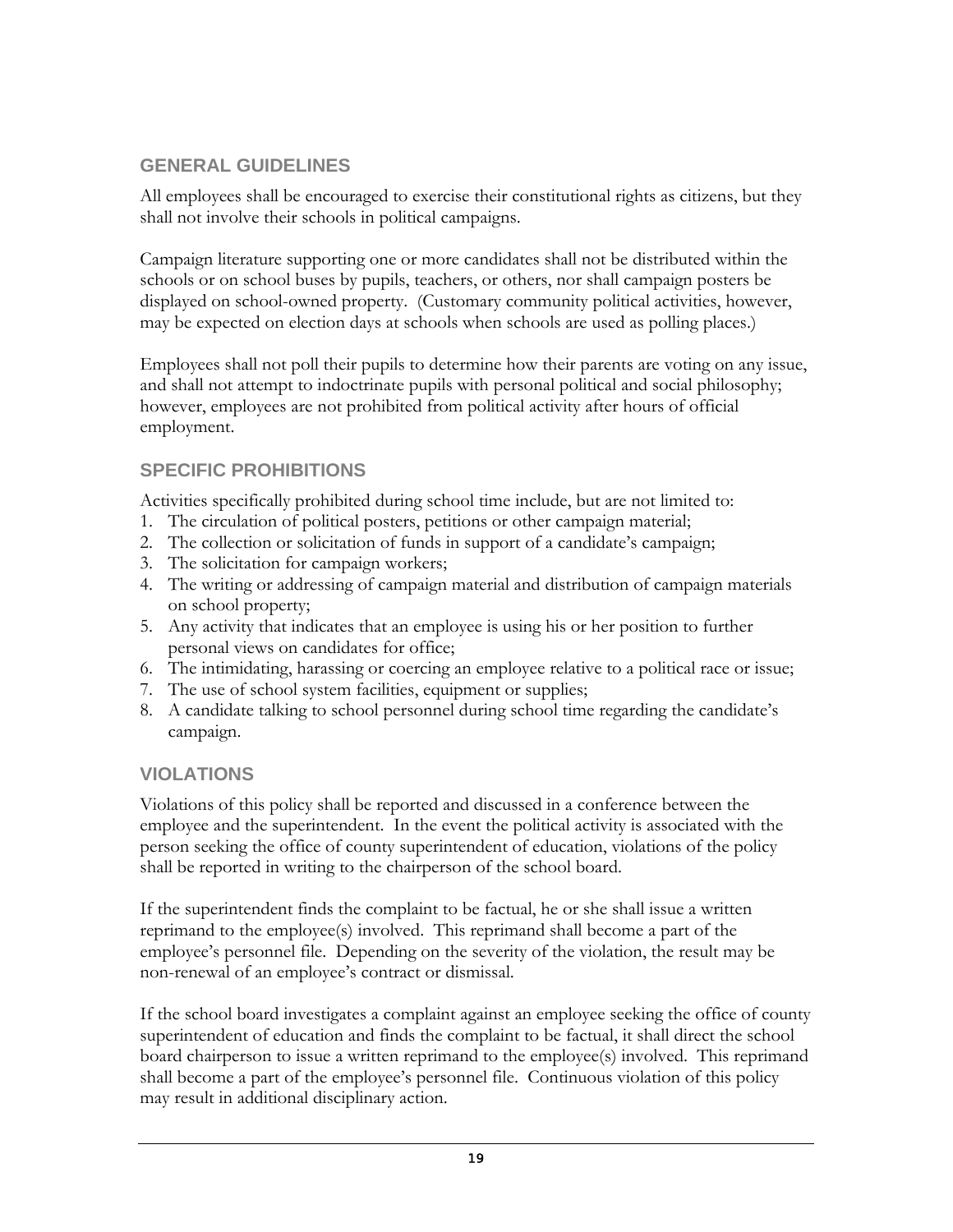#### <span id="page-20-0"></span>**ATTORNEY GENERAL OPINIONS**

School employees may participate in political activities, including the promotion of a school bond issue, as long as their participation in such activities is limited to the hours when they are not involved in their work-related duties. A school may not require employees to actively campaign for promotion of a bond issue. (Horne, 2-25-00) (#175) (2000-0085)

A school employee may participate in political efforts as long as it is not during working hours. It is within the discretion of the school board to determine the use of the school property for public meetings and gatherings. A municipality may expend public funds to inform the public regarding a school bond issue but it may not use public funds to attempt to influence the outcome. (Cole, 3-21-94) (#175) (94-0128)

# SCHOOL EMPLOYEE FUND RAISING

Employees of the DeSoto County School District may not undertake to sell products or engage in any fund raising activities without the permission of their principal or department head. This restriction applies to both the certified and the classified staff.

# DISCLAIMER OF EMPLOYMENT RECOMMENDATIONS

DeSoto County Schools (DCS) does not restrict its employees from providing personal and/or professional recommendations to outside agencies, school districts, or companies. Although it is believed that recommendations provided by employees of DCS are presented in good faith, DCS makes no representations as to the completeness or accuracy of information unless the recommendation has been co-signed by the Superintendent, Deputy Superintendent, Assistant Superintendent, Associate Superintendent, or Director of Employee Services.

Information supplied through a co-signed arrangement as referenced above is provided in good faith that the information is complete, accurate, and up-to-date within the constraints of the law. Therefore, the information is provided upon the condition that the organization receiving same will make their own determination as to an applicant's suitability for employment. In no event will DCS be responsible for the actions of an applicant or employee of another school district or agency who is acting outside their official capacity as an employee of DCS.

# RECRUITMENT AND RETENTION

The recruitment process of the DeSoto County School District involves a concerted effort to search for the best people available to achieve the mission of the school district, educating children and young people. The Recruitment and Retention Office has the major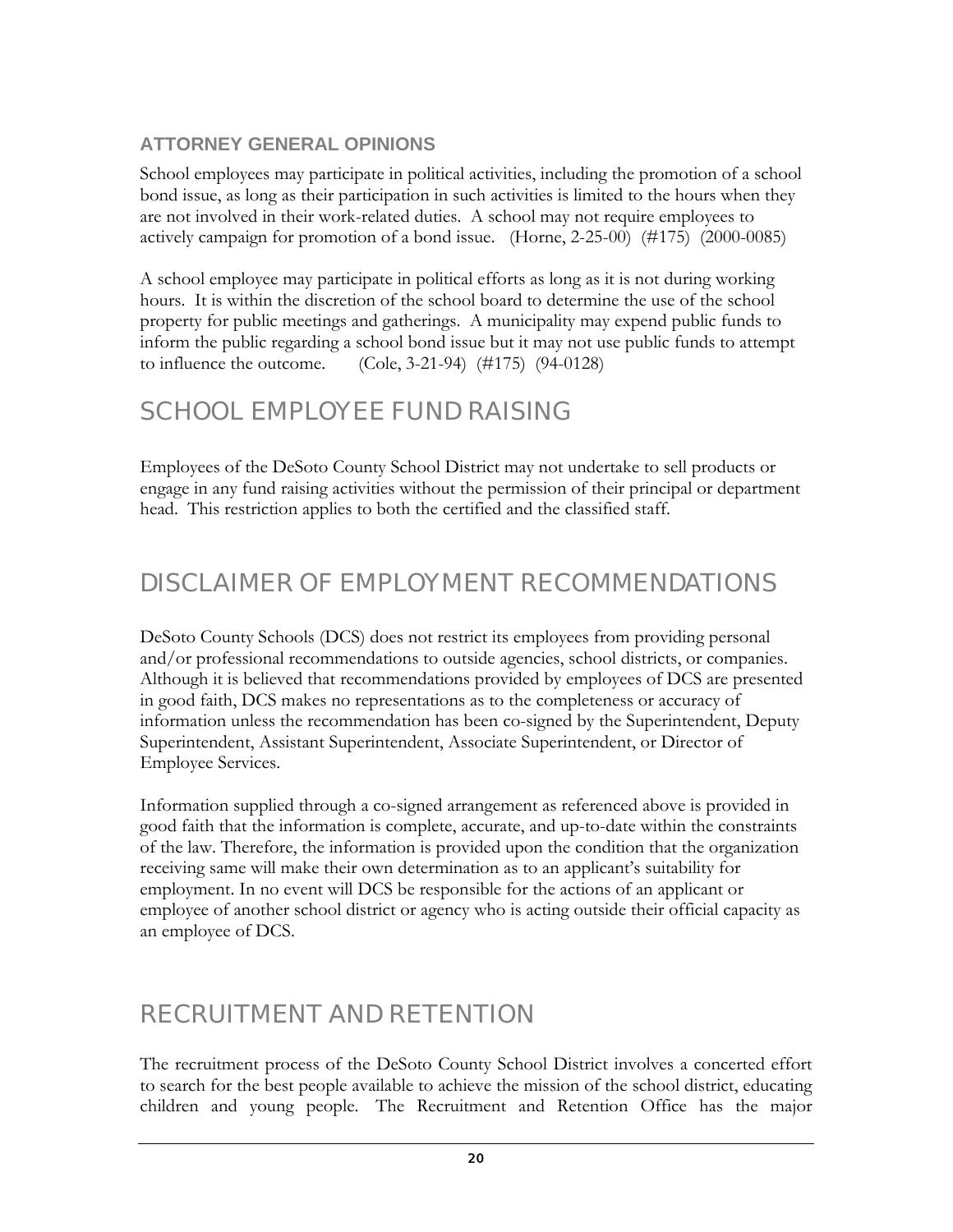<span id="page-21-0"></span>responsibility of recruiting personnel. The Recruitment and Retention Office may designate a representative from the DeSoto County School District to help recruit at college and university campuses and at job fairs throughout the state and region. Employment opportunities are posted on the school district's website as a recruitment tool. The major thrust of the recruitment program in the DeSoto County School District is to find the best people available, not to hire just to fill a position. Although the Recruitment Office has the major responsibility for recruitment, all employees can assist in recruiting personnel to the school district by referring highly qualified people to the Office of Personnel. An orientation program and a mentoring program are key components to getting new teachers off to a good start and retaining them as experienced educators.

# APPLICATION PROCESS

Persons interested in securing employment with the DeSoto County School District shall complete an application and provide all required documents before employment is finalized. Applications are available at the central office of the DeSoto County School District. They are also available on the school district's website, http://www.desotocountyschools.org.

Applications are kept on file in the Office of Personnel in the DeSoto County School District for one year from the date it is received. An applicant may request that his/her application be kept active for a longer period of time by writing or calling the Office of Personnel and updating the application. Interviews are required prior to employment.

#### LICENSE REQUIREMENTS

Applicants who are seeking employment in positions that require a license must hold, or be eligible to hold, a valid license from the Mississippi Department of Education. In addition, all licensed employees must renew their license by meeting specific requirements of the Mississippi Department of Education. License renewal is a personal responsibility.

License renewal requirements can be found at http://www.mde.k12.ms.us/ed\_licensure/index.html

# **CONTRACTS**

The following documents must be on file in the Employee Services Department before a contract can be issued to licensed employees:

- An application properly completed and filed
- A valid Mississippi Educator License
- A complete transcript of college or university credits
- A verification of prior teaching experience
- An application to the Mississippi Employees' Retirement System (new employees only)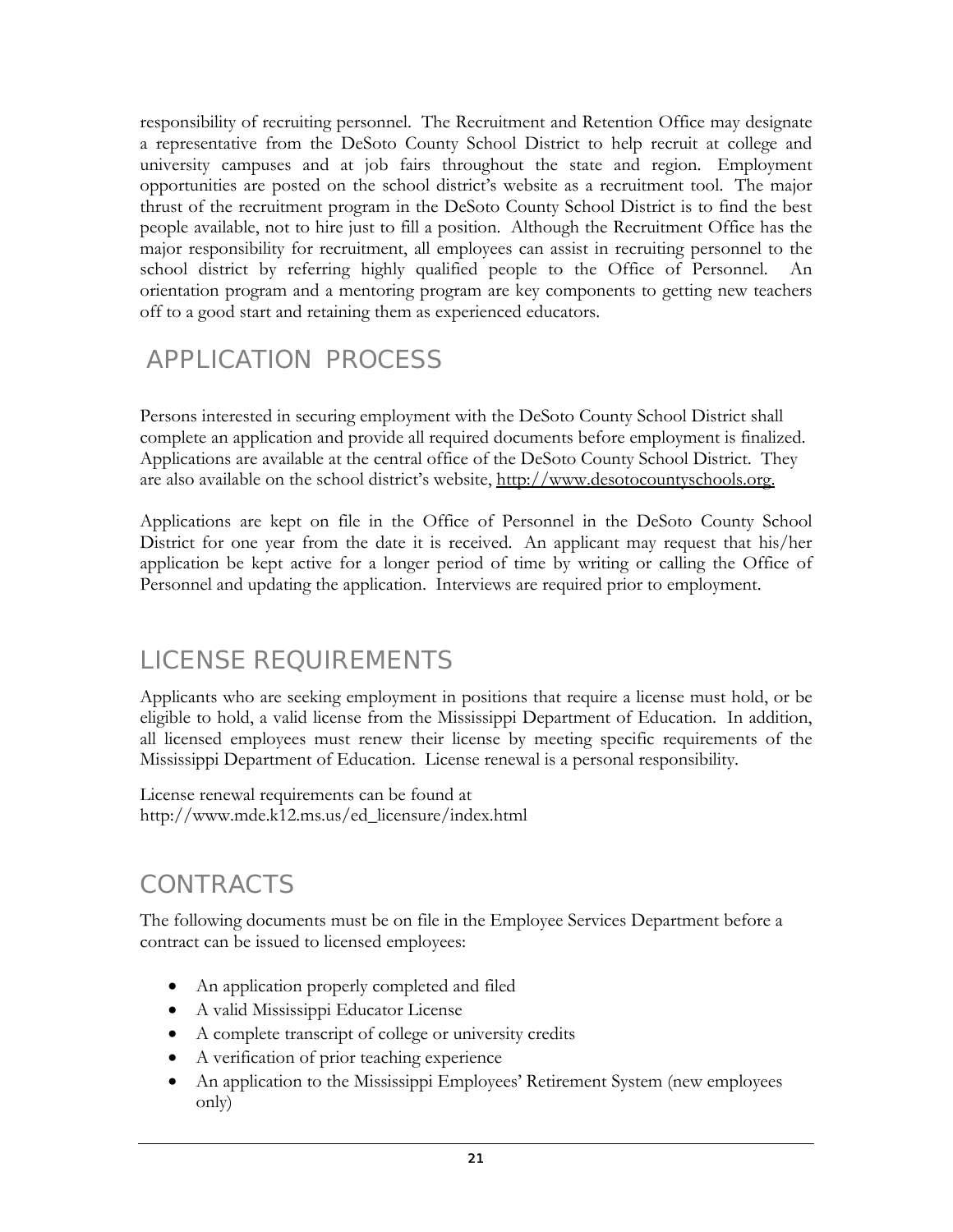<span id="page-22-0"></span>• Any other documents required by state laws and/or School Board regulations

NOTE: In order to receive credit for prior experience if applicable, proof of verification must be presented within two months of the employee's hire date.

See Section on Compensation for more information regarding contracts.

#### ASSIGNMENTS

The Superintendent shall be the final authority involving assignment and transfer of teachers within the school district. A teacher's contract is with the DeSoto County School Board. The contract is not for a particular school, particular grade or subject.

In the placement of personnel, no immediate family members shall be placed on the same school campus that would result in one family member supervising and/or recommending another family member. The Board reserves the right to make exceptions to this policy if it is in the best interest of the school district.

#### NEW EMPLOYEE ORIENTATION

 All new employees will be advised by their supervisor when to report to the Employee Services Department for his/her orientation session. At that time benefits will be explained and assistance will be given with the completion of necessary forms and background checks. New employees will not be able to begin their first day of employment until all paperwork has been processed by the Employee Services Department. It shall be the responsibility of the principal/supervisor to reinforce the policies and procedures referred to in this handbook to persons they employ.

The orientation of new teachers in the DeSoto County School District is a responsibility of the Curriculum Office and/or the school where the teacher will be teaching. The Curriculum Office will provide an instructional orientation to the school district, instructional policies and procedures. Additional orientation will be provided at the school level by the principal or his/her designee.

#### NEW EMPLOYEE MENTORING

The DeSoto County School District has developed a mentoring program for new teachers as a part of its induction program. Each new teacher is assigned a mentor(s).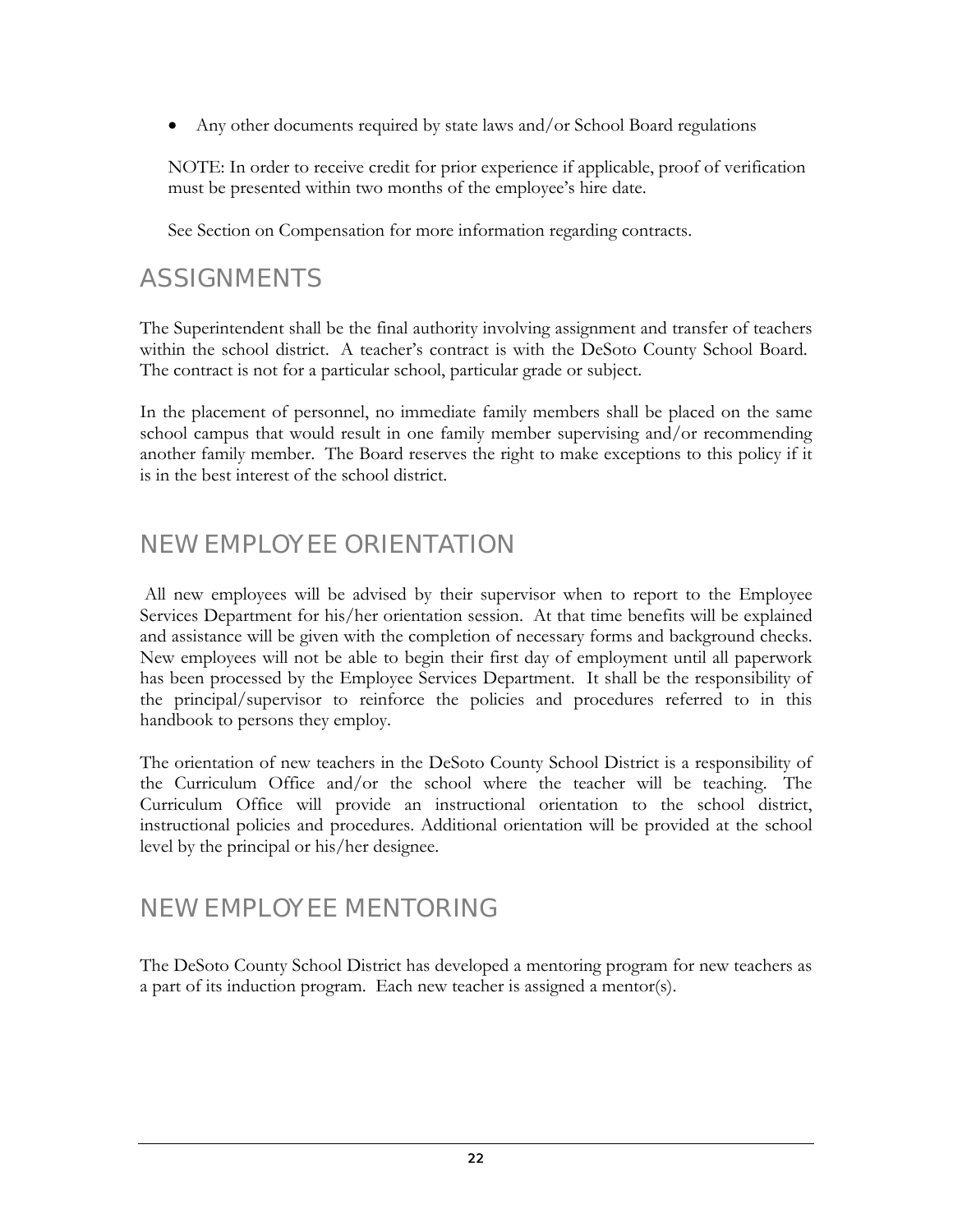#### <span id="page-23-0"></span>REEMPLOYMENT

Former employees with good records are eligible for rehire and consideration will be given to rehiring such applicants. A former employee who is rehired begins as any other new employee with respect to benefits (sick leave, vacation, personal leave).

Employees who have been terminated by DCS may not be eligible for rehire.

#### **REEMPLOYMENT OF PRINCIPALS**

On or before March 1 of each year, principals shall be given notice of non-renewal of a contract for a successive year.

#### **REEMPLOYMENT OF TEACHERS**

On or before April 15, or within ten (10) days after the Governor approves the appropriation bill for funding K-12 education (whichever date is later), teachers and other administrators shall be notified of non-renewal for a successive year.

#### **REEMPLOYMENT DENIAL**

If a recommendation is made by the DeSoto County School District not to offer a renewal contract for a successive year, the employee is entitled to an opportunity for a hearing (if requested in writing within ten (10) days of notice) as cited in the "Education Employment Procedures Law". (Ms Code § 37-9-101 through Ms Code § 37-9-113)

#### **EXCLUDED EMPLOYEES**

Employees who have not been with the DeSoto County School District for two continuous years, or one year with the DeSoto County School District and two continuous years of employment in a Mississippi public school district are not entitled to the protections of this law.

| References: | Ms Code $$37-9-101 (2001)$                                 |
|-------------|------------------------------------------------------------|
|             | Ms Code $\$37-9-105(2006)$                                 |
|             | Ms Code $\S 37-9-109(2001)$                                |
|             | <b>MSBA</b> : Education Employment Procedures Law Handbook |

#### ABANDONMENT OF JOB

An employee who is absent from his/her employment and who has not informed his/her principal/supervisor shall, after two consecutive days of such unauthorized absence, be considered to have abandoned the position and will be considered as grounds for termination, unless it is shown by the employee that special circumstances prevented him/her from reporting to the place of work.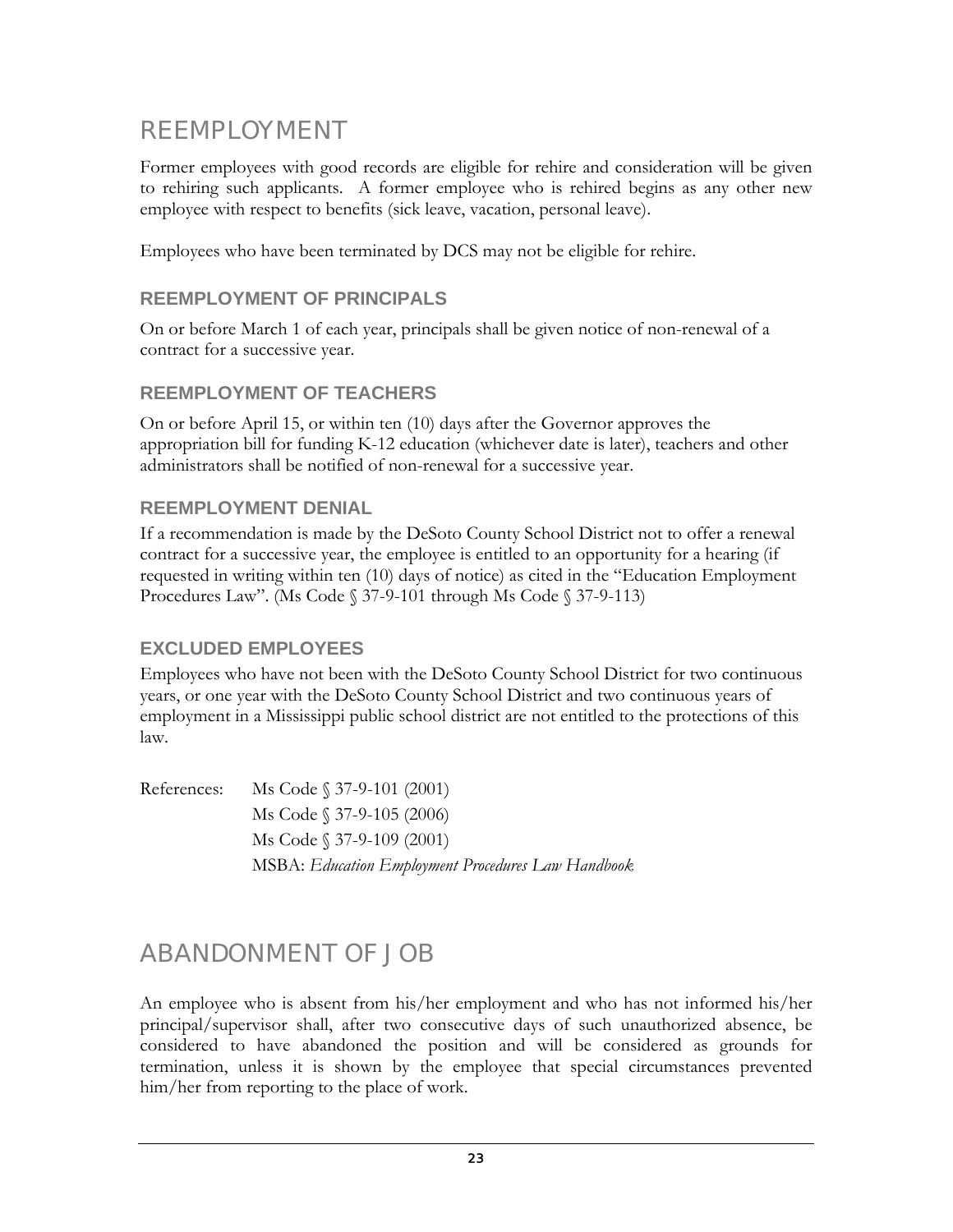# <span id="page-24-0"></span>REDUCTION IN FORCE

If it should be necessary for the DeSoto County School District to reduce the number of teacher units (a teacher is defined as an employee whose salary is determined by placement on the teacher salary schedule) because of insufficient funds, decline in enrollment, or the elimination of subjects, programs and positions, the reductions shall be in accordance with the following procedure:

- 1. When the school district finds it necessary to make reductions in teacher personnel, any teacher affected shall be referred to the office of the Superintendent of Schools by the Principal to:
	- a. Be placed in a vacant teaching position, if qualified and endorsed for the position; or
	- b. Replace a teacher having the lowest seniority in the district (defined as full-time professional employment) in a position for which the affected teacher is qualified and endorsed, providing that the replacing teacher's performance is satisfactory; or
	- c. Be notified by the Board of Education, in accordance with statute, that there is no position available which the affected teacher is qualified and endorsed to fill, and that the teacher's services shall not be needed the forthcoming year (in the event of identical seniority status, satisfactory performance will be the determining factor).
- 2. Teachers removed under sub-paragraphs 1(b) and 1(c) shall be declared surplus by the DeSoto County Board of Education.
- 3. Teacher reduction shall be dictated by seniority, licensure, experience, curriculum or program needs, accreditation requirements and race, if applicable.
- 4. A surplus teacher released by the DeSoto County School District shall have priority in filling a vacancy during the year and his/her area(s) of endorsement. A surplus teacher shall be reemployed based on seniority in the district (full-time professional employment).
- 5. If a surplus teacher released by the DeSoto County School District is not reemployed during the school year, the teacher shall notify the office of the Superintendent of Schools on or before April 1 as to his/her availability for possible employment for the next year.
- 6. Any teacher declared surplus, and having been employed for as much as one year, may preserve sick leave benefits for a period of one year.

The DeSoto County Board of Education shall follow all sections of the Mississippi Code known as the "Education Employment Procedures Law of 2001" found in the Ms Code § 37-9-101 through § 37-9-113

REF: Ms Code as cited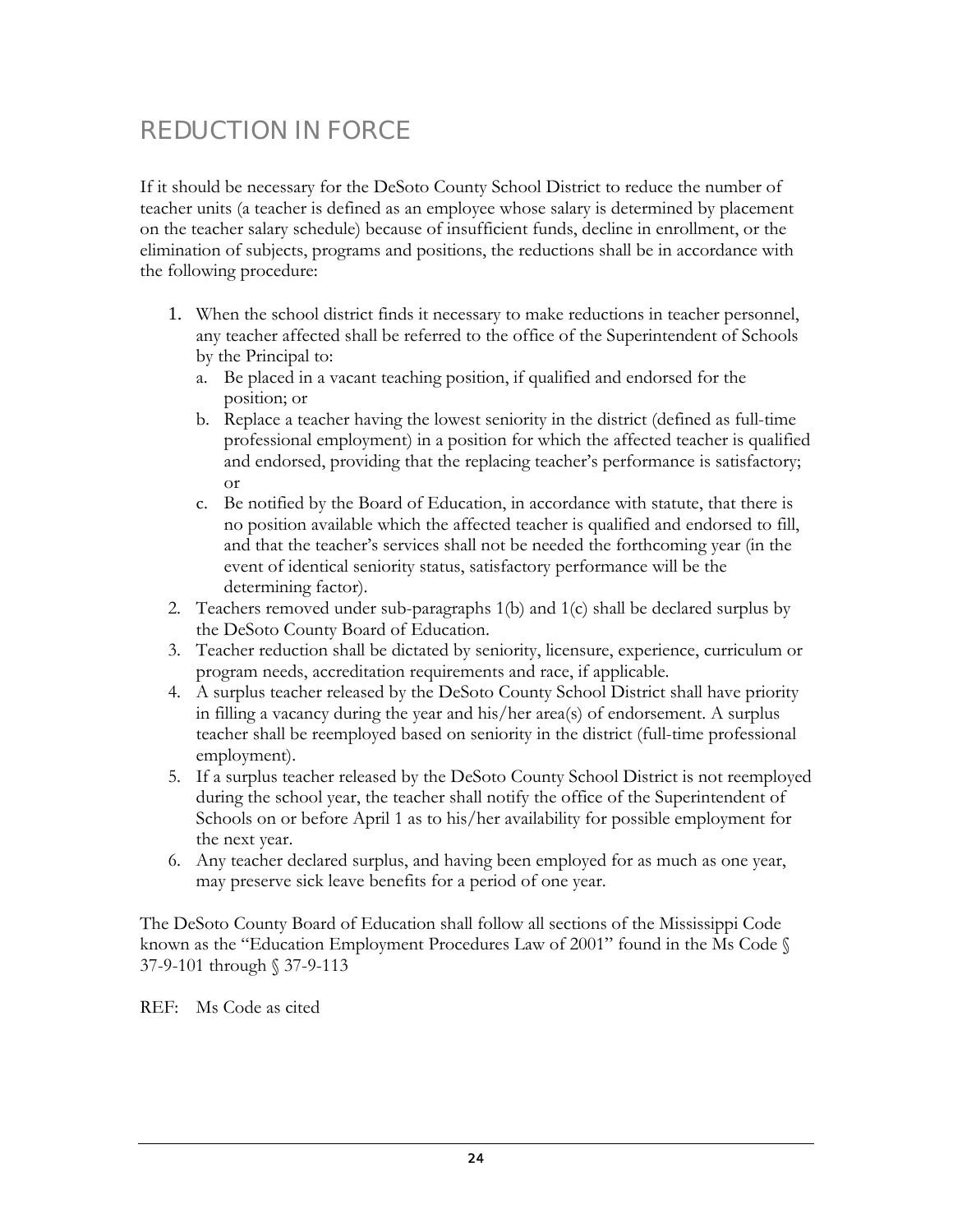# <span id="page-25-0"></span>RENEWAL OF LICENSED EMPLOYEES

On or before April 1 of each year, the principal of each school shall recommend to the superintendent of the school district the teachers and other professional educators to be reemployed for the school involved.

#### NON-RENEWAL OF LICENSED EMPLOYEES

- A. In the event that a determination is made by DCS not to reemploy for a successive year a licensed employee, written notice of non-renewal shall be given no later than:
	- March 1 if the employee is a principal, or
	- April 15 if the employee is a teacher or other professional educator.
- B. A licensed employee employed by DCS for a continuous period of two (2) years with DCS or a licensed employee who has completed a continuous period of two (2) years in a Mississippi public school district and one (1) full year of employment with DCS shall be entitled to a hearing and:
	- 1. Written notice of the reasons for non-reemployment, together with a summary of the factual basis therefore, which notice shall be given at least fourteen (14) days prior to any hearing;
	- 2. An opportunity for a hearing at which to present matters relevant to the reasons given for the non-reemployment decision, including any reasons alleged by the employee to be the reason for nonreemployment;
	- 3. Receive a fair and impartial hearing before the board or hearing officer;
	- 4. Be represented by legal counsel at his/her own expense.
- C. Licensed employees who do not have two (2) years of continuous employment with DCS or who have not completed two (2) years in Mississippi public school district and one (1) full year of employment with DCS are not entitled to a hearing.

If the employee does not request a hearing, the decision of the board with regard to the reemployment of the employee shall be final.

In the event an employee requests a hearing, it shall be held in accordance with Section 37-9- 111 of the Mississippi Code of 1972.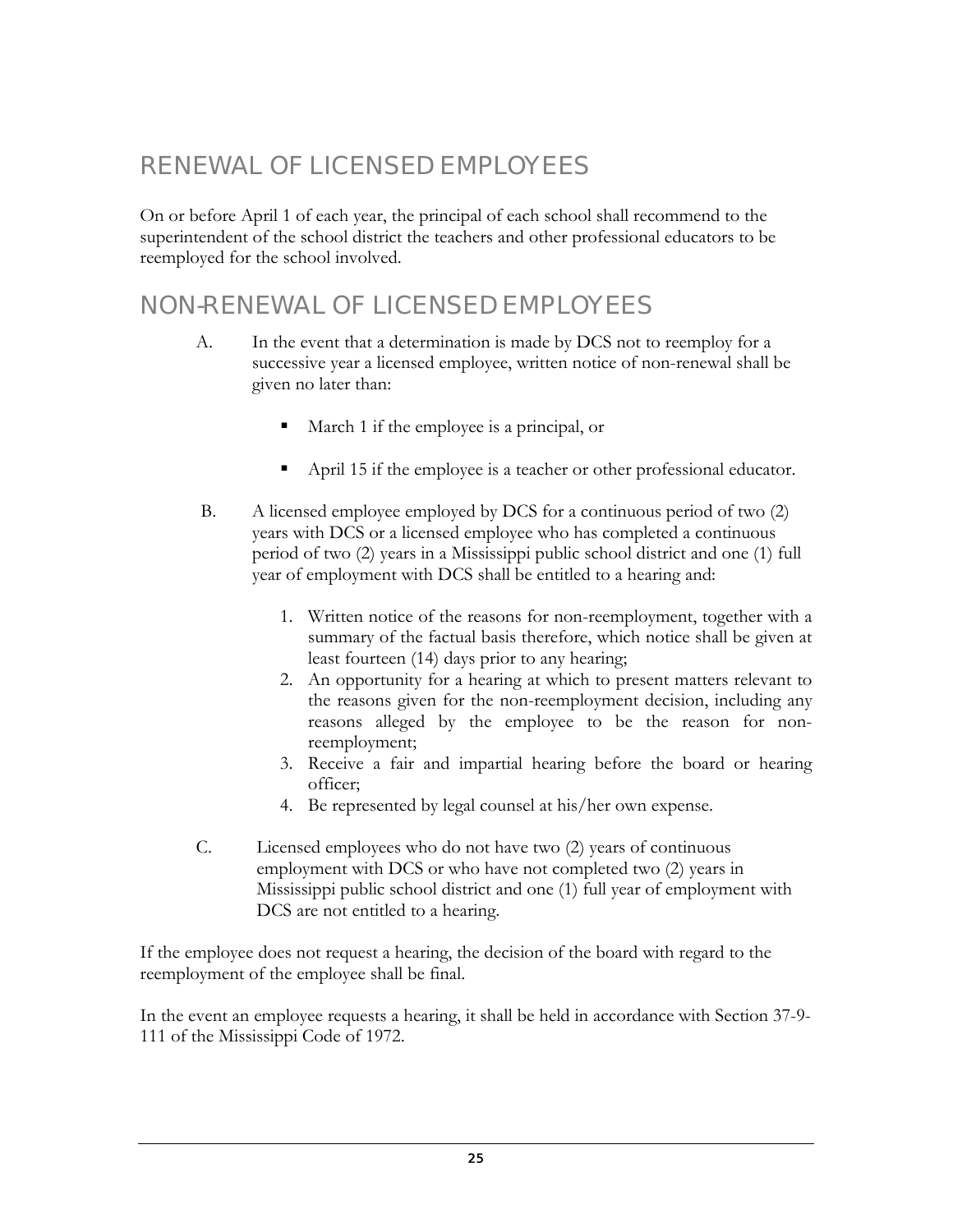#### <span id="page-26-0"></span>Request for Transfer to Another School

Teachers and other licensed personnel, and classified personnel within a school, may request a transfer to another school within the school district.

- 1. Any employee in the school desiring a transfer shall first make a request in writing to the Assistant Superintendent for Personnel, stating the specific reason(s) for the request. The employee shall send copies of the request to his/her principal and to the principal(s) of the requested school(s).
- 2. The request shall in no way prejudicially affect the teacher or classified employee seeking the transfer.
- 3. A move must not put undue burden on the school district, and both principals should concur on the change. When a school opens with a new or different school area, both principals do not have to concur. The principal of the new school shall present the staff that the principal desires to transfer to the new school, and the Superintendent or his designee may approve the transfers. The principal of the school to which the teacher or classified employee wishes to transfer shall evaluate the potential of said employee.
- 4. If the principal in the receiving school desires the transfer, he/she shall give written notice to the Superintendent.
- 5. The Superintendent shall simultaneously notify all parties concerned of the action taken.
- 6. Transfers should be requested and approved by July 1.
- 7. The school district may transfer personnel whenever necessary to best serve the students in the DeSoto County School District.

# EMPLOYEE CLASSIFICATIONS

DeSoto County Schools classifies its employees as follows:

Full-Time Employee - A full-time employee is an individual whose employment is for no definite term and who is scheduled to work 40 hours per week on a regular basis. In order for an employee to be eligible for insurance benefits, he/she must work a minimum of 20 hours per week.

**Part-Time Employee** - A part-time employee is an individual whose employment is for no definite term and who is scheduled to work less than 20 hours per week on a regular basis. Part-time employees are not eligible for benefits.

Temporary Employee – On occasion, DeSoto County Schools may utilize the services of employees to temporarily supplement the workforce or help complete a specific project. Temporary employees are not eligible for benefits. Temporary employees are not eligible for comptime.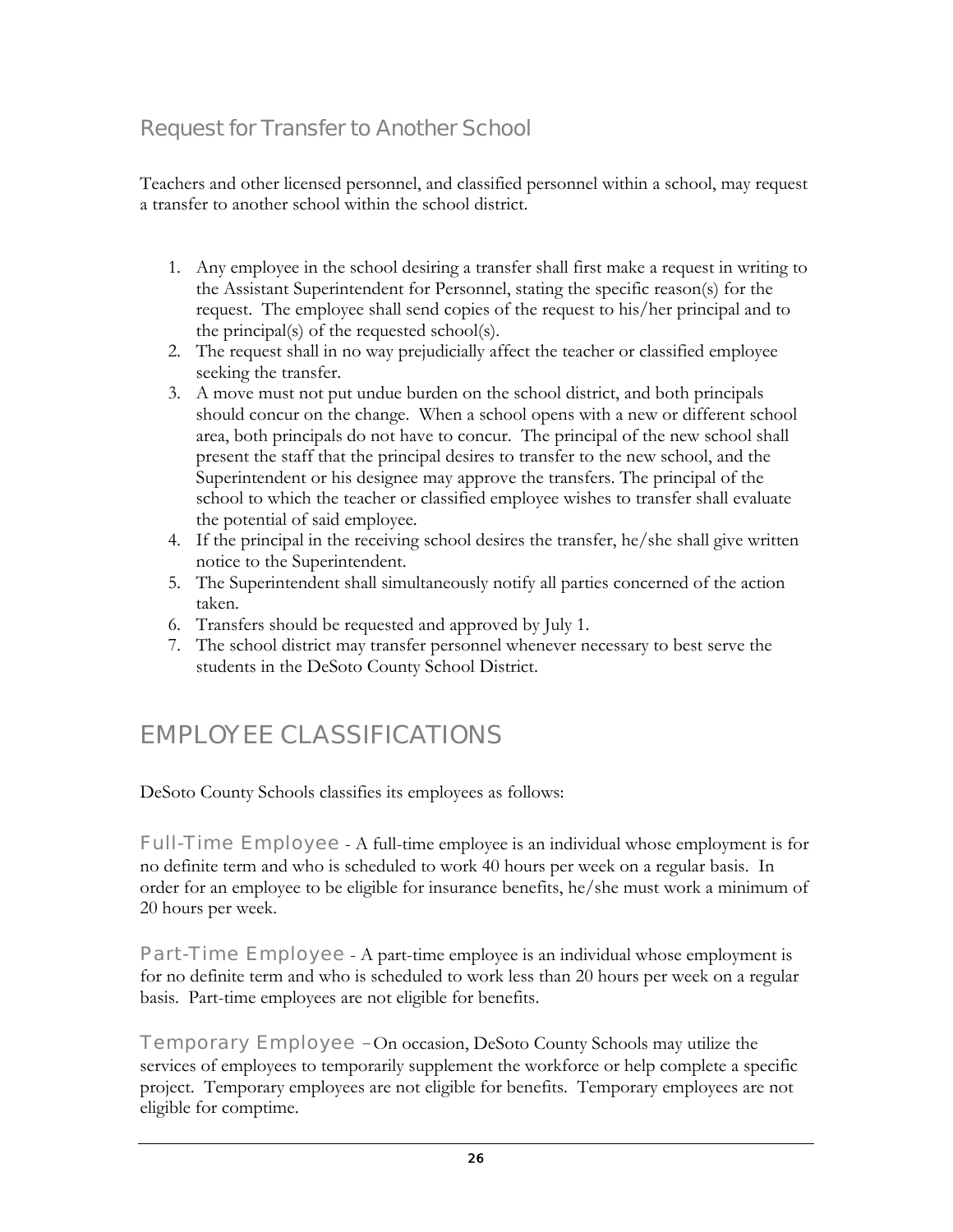<span id="page-27-0"></span>Non-Exempt Employees – Employees who are required to document time worked are eligible for comptime and/or overtime (i.e. comp/or overtime are calculated one-half their regular rate of pay for hours worked in excess of 40 hours in a workweek) in accordance with applicable state and federal law.

Exempt Employees – Employees who are not required to be paid overtime, in accordance with applicable federal and state wage and hour laws, for work performed beyond 40 hours in a work week. Administrators, managers, teachers, professional employees, and certain employees in administrative positions are exempt.

#### TIMEKEEPING AND ATTENDANCE

#### **ATTENDANCE**

Employees are expected to be prompt and consistent in attendance. Personal appointments should be scheduled after normal workday hours, whenever possible. Schedules differ within the District according to job position, classification, and various business needs. Your supervisor will have discussed your regular working hours with you prior to your first day of employment. Schedules are subject to change and all employees are responsible for checking the schedule on a regular basis.

As soon as an employee knows that he or she will be absent or late to work, the employee must notify his or her primary supervisor to report the absence or tardiness within half an hour of the scheduled starting time. Failure to promptly report the absence will result in an unexcused absence. If the employee anticipates that he or she will require an extended period of time off, he or she must communicate to the supervisor how many days expected to be off. Unexcused or excessive absences or tardiness may result in disciplinary action, up to and including termination.

Teachers are required to notify the Principal or his/her designee when he or she will be absent or late to work. In the event of an absence, teachers are required to notify Kelly Services in a timely manner through their online system. Kelly Services will then supply DCS with a qualified substitute teacher to fill in for the teacher during his or her absence. Teachers will be provided with an ID number to access this system.

Exempt employees are expected to be professionally responsible and work their regularly scheduled hours plus any other hours required to satisfactorily complete their assigned responsibilities. Non-exempt employees will not be paid for time not worked. Therefore, arriving to work late, leaving work early, or any absence that is not taken as vacation, sick leave, or personal will be without pay.

Any employee who fails to report to work without notice for two consecutive days will be considered to have voluntarily terminated employment, effective at 5:00 p.m. on the second day of unreported absence.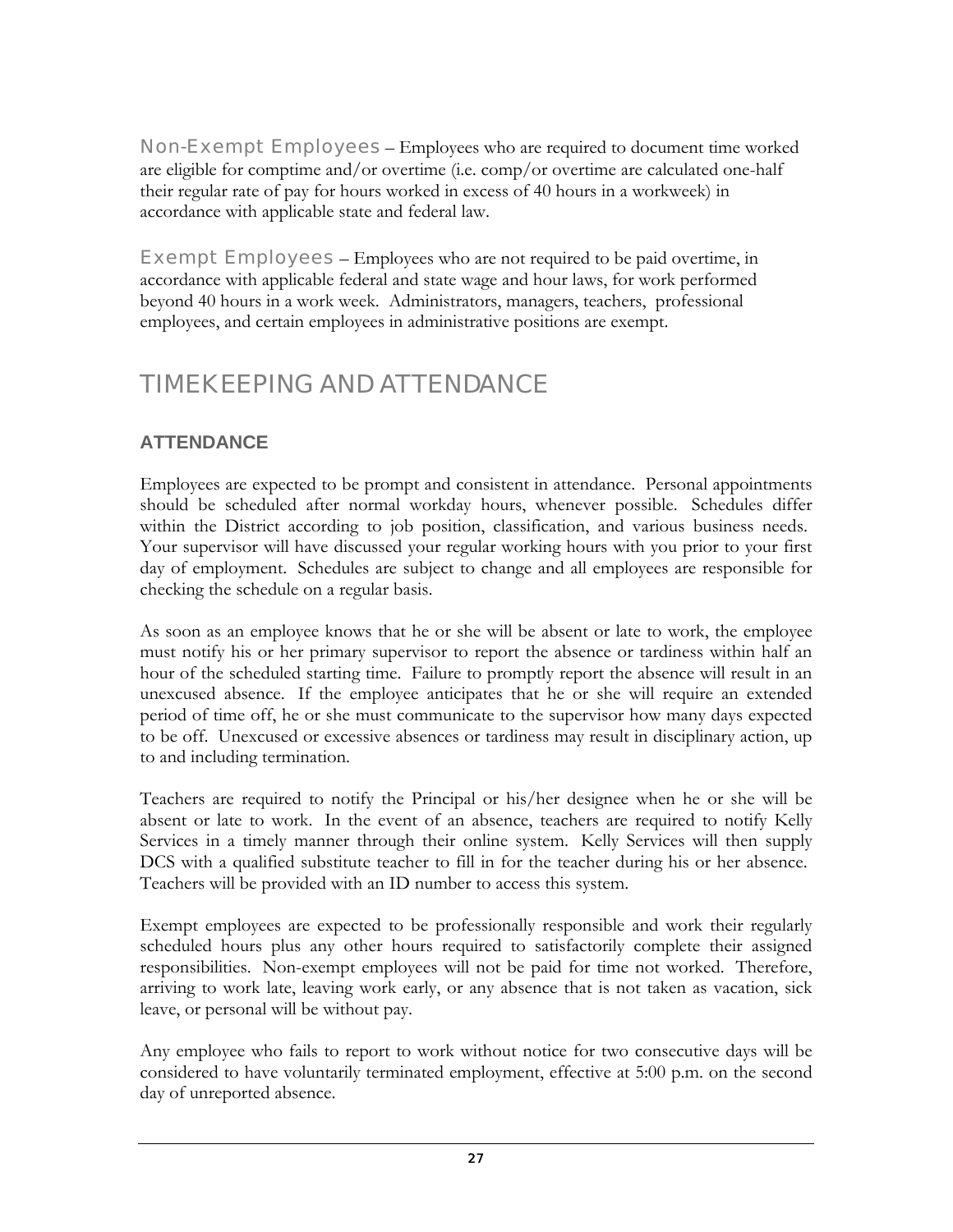**Job positions will not be held for employees who have unpaid, unprotected leave of absences.** These employees will be considered for reemployment and may reapply through the application process once they are able to return to the District.

#### **ATTENDANCE EXPECTATIONS**

Employees are expected to maintain an acceptable attendance record by reporting to work as scheduled and remaining at work until the end of the workday. Employees are expected to follow established departmental procedures for reporting absence, tardiness or early departure from work, requesting paid and unpaid time off, and returning to work upon authorization after an approved leave of absence.

For the purpose of determining tardiness, an employee is tardy if he/she reports for work any time after the designated start of the scheduled workday. In general, road construction, traffic congestions, personal issues, and "normal" weather conditions are not acceptable reasons for tardiness.

An employee's attendance record may be considered unacceptable under the following circumstances: 1) a pattern of absence(s), tardiness or early departures that adversely impacts district operations and/or the employee's overall performance, as determined by the employee's immediate supervisor; 2) the employee has a history of not following established procedures for reporting absence(s); 3) an employee has exceeded his/her paid time off balance and continues to be absent without Board approval resulting in a loss of compensation; 4) the employee has a history of absences suggesting the employee is using sick leave for purposes not allowed.

An immediate supervisor may consider an employee's attendance record as a contributing factor in rating of an employee's overall job performance.

An employee may be subject to disciplinary action when the immediate supervisor has determined that the attendance record is unacceptable as described in this policy.

#### **TIMEKEEPING**

Accurately recording time worked is the responsibility of every employee. Federal and state laws require the District to keep an accurate record of time worked. Time worked is all the time actually spent on the job performing assigned duties.

All employees are required to clock in at the beginning of their workday. Non-exempt employees are required to clock out when they take their lunch break and clock back in once the break is completed, as well as clock out at the end of each day. For record keeping purposes, exempt employees are required to clock out if they are leaving before the end of their scheduled workday.

Employees are encouraged to review their time and their accrual balances shown on the time clock. If employees have questions regarding their time or accrual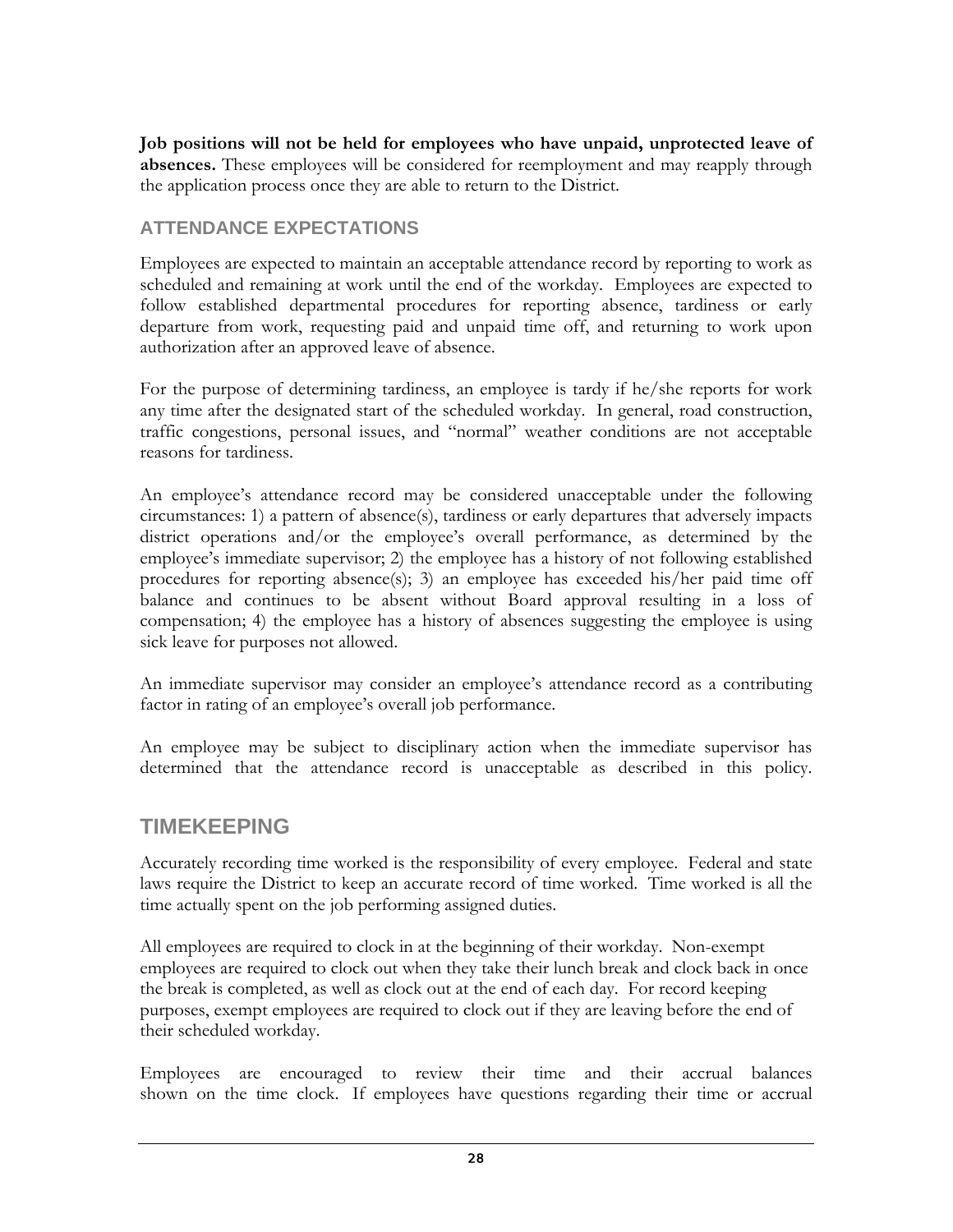balance, he/she should speak with the Timekeeper for their location. Employees should also speak with the Timekeeper if corrections or modifications need to be made to the time record.

#### **CLASSIFIED STAFF – NON-EXEMPT**

Employees subject to the Fair Labor Standards Act shall be paid for all hours worked. Compensable time includes all time that an employee is required to be on duty. The work week for the DeSoto County School District begins on Sunday and ends on Saturday.

Employees are expected to work their full schedule each week and are to arrive and depart at the time specified by their supervisor. If an employee cannot work his/her scheduled hours each work week, the employee must apply for available leave, if applicable.

All classified, non-exempt staff shall "punch" a time clock (in and out) as to accurately record their actual hours worked each day while in the employ of the DeSoto County School District. The district uses a biometric punch system which requires the employee to key in his/her employee ID number and to place his/her finger on a pad at the time clock. It shall be the responsibility of each principal or department head of each school or department to train and make certain that each employee becomes familiar enough with the time clock system so that each such employee accurately and truly records his/her time for actual hours worked. Missed punches are considered a violation of district policy.

#### **OVERTIME**

All overtime must be pre-approved by the employee's immediate supervisor except in the event of an emergency as verified by the immediate supervisor. Overtime not approved by an employee's immediate supervisor will not be tolerated and any employee working unapproved overtime or suffering another to work unapproved overtime will be subject to appropriate sanctions, up to and including termination. Overtime compensation due an employee shall be computed on the basis of hours worked over 40 hours in each work week.

Compensation for overtime work will be paid in the form of compensatory time. Compensatory time shall be awarded on the basis of 1-1/2 hours for each hour of overtime worked. No employee shall accumulate more than 160 overtime hours.

In the event the district decides to pay for overtime work in the form of monetary remuneration, the employee shall be paid not less than 1-1/2 times his/her regular rate of pay for all hours worked over 40 hours in a work week.

Supervisors may adjust schedules within a work week to prevent the necessity of an employee working more than 40 hours in that work week.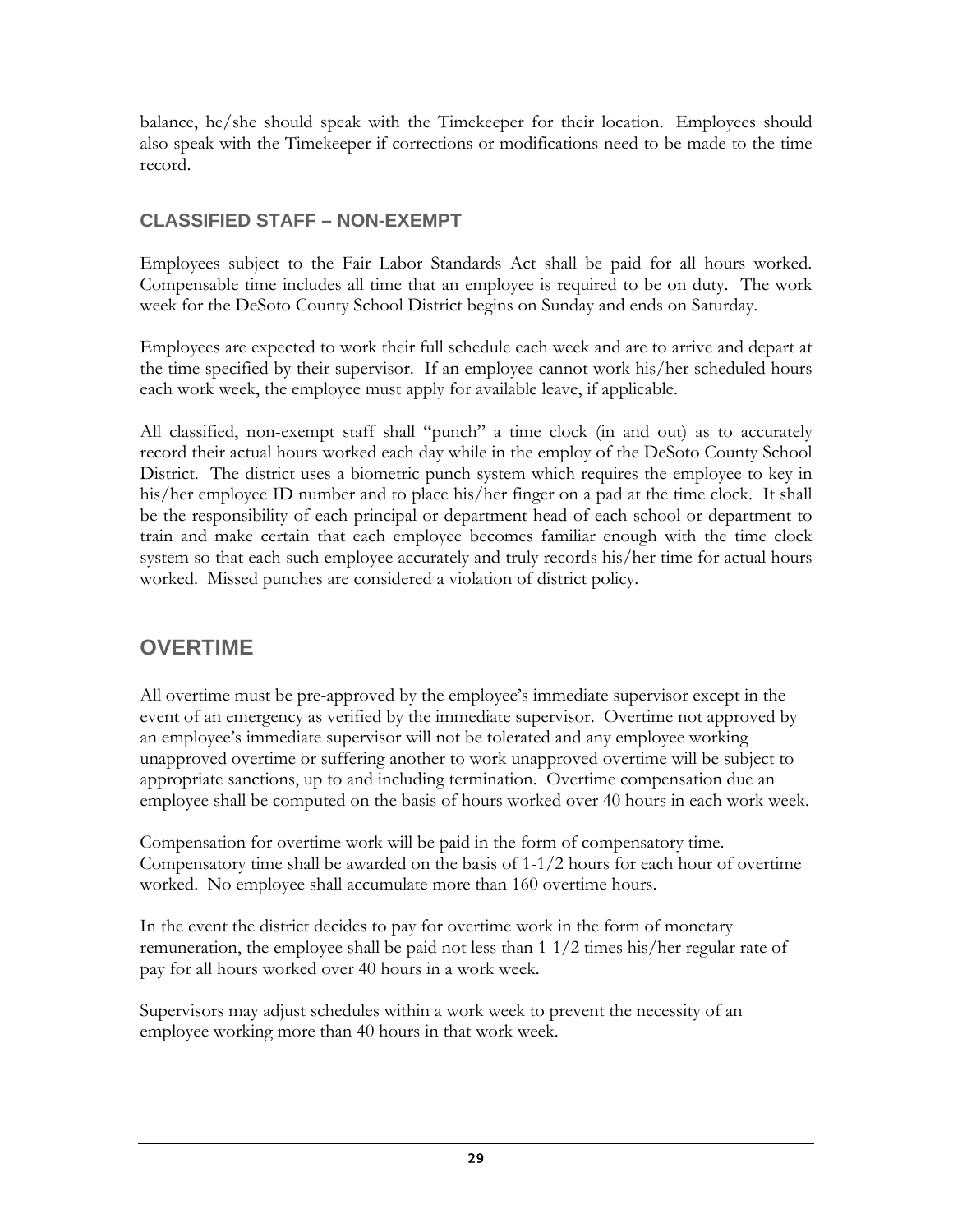#### <span id="page-30-0"></span>**CERTIFIED/CLASSIFIED EXEMPT**

Employees are expected to work their full schedule each week and are to arrive and depart at the time specified by their supervisor. If an employee cannot work his/her schedule each work week, the employee must apply for available leave, if applicable. The work week for the DeSoto County School District begins on Sunday and ends on Saturday.

All certified/classified exempt staff shall be required to "punch in" a time clock to record attendance. It is the supervisor's decision to require an exempt employee to "punch out" unless the employee cannot complete his/her scheduled day. The employee is then required to "punch out." The district uses a biometric punch system which requires the employee to key in his/her employee ID number and to place his/her finger on a pad at the time clock. It shall be the responsibility of each principal or department head of each school or department to train and make certain that each employee becomes familiar enough with the time clock system so that each such employee accurately and truly records his/her time for actual hours worked. Missed punches are considered a violation of district policy.

All employees shall follow established District and/or departmental procedures for reporting an absence, requesting paid time off, leaves of absence, and returning to work after an approved leave of absence.

Administrators/Principals shall ensure that the same attendance standard is applied to every employee in the school and/or department.

# AUTOMATION TIMEKEEPING SYSTEM

- There is a seven-minute rounding rule on the punch in and out punch for the day.
- There is no rounding off for the lunch break.
- Exempt employees are required to punch in.
- It is the supervisor's decision to require an exempt employee to punch out.
- Exempt employees will punch out if they leave early.
- Hourly employees are required to punch in/out including a lunch break. (Employees must not eat lunch at their desk once they have punched out.)
- All leave (sick, personal, and etc.) will be converted from days to hours.
- The first increment of leave must be a minimum of 15 minutes.
- An exempt employee can take leave in four-hour increments or eight-hour increments.

Altering, falsifying, tampering with time records, or recording time on another employee's time record may result in disciplinary action, up to and including termination of employment. Any deviation to an employee's schedule will need to be documented on the appropriate form. It is the employee's responsibility to verify the accuracy of all time recorded at the end of each week.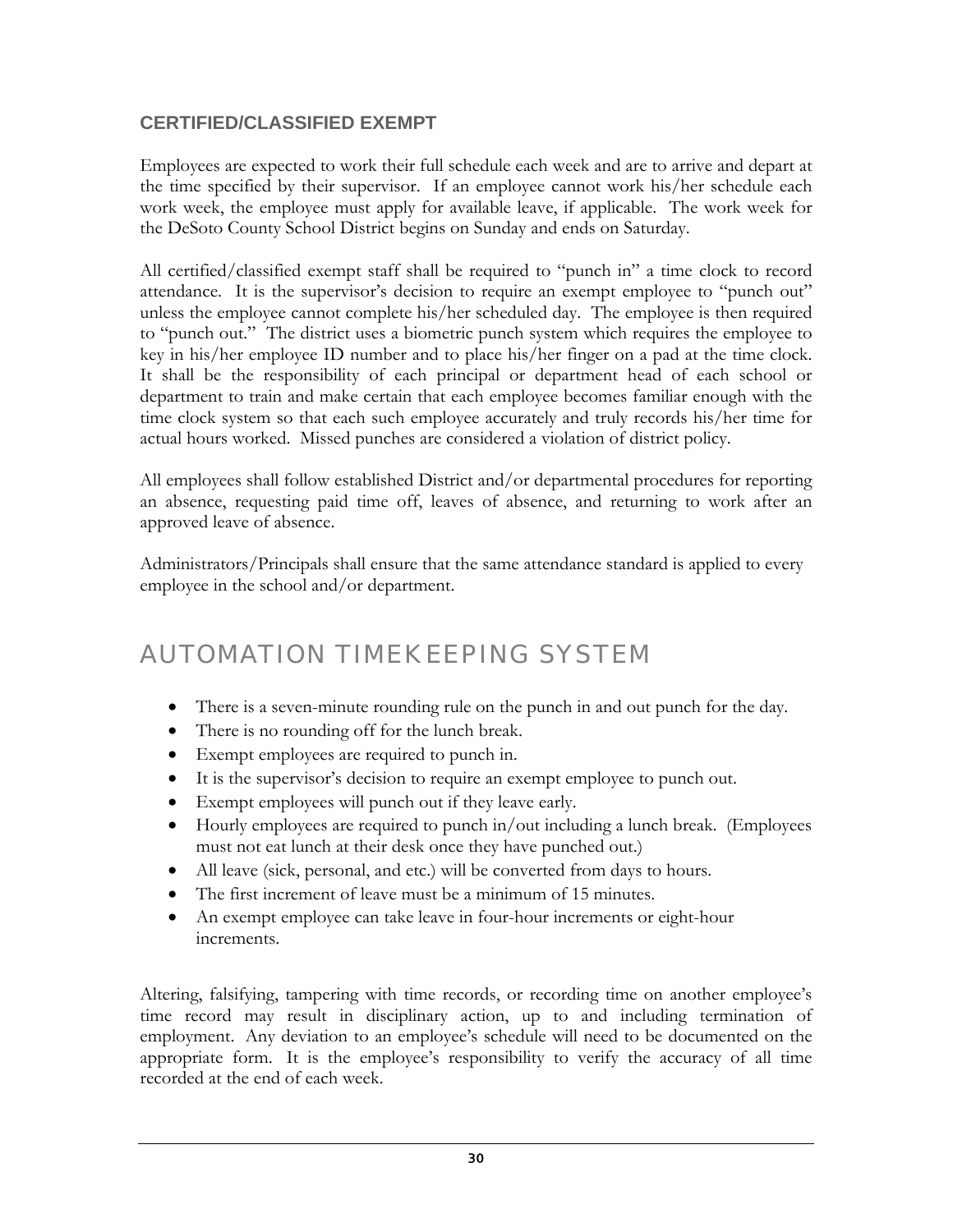<span id="page-31-0"></span>Each location will be subject to an internal audit to ensure that proper documentation on the timecards are kept on file.

All compensated time must be pre-approved in writing.

# OUTSIDE EMPLOYMENT

Employees choosing to work outside DCS may do so as long as it does not create a conflict of interest or interfere with their work schedule or job performance. Outside employment that affects an employee's attendance, work performance, productivity, or conduct, either directly or indirectly, or that creates a conflict of interest of any kind, is strictly prohibited.

If employees choose to seek outside employment, they first must discuss this matter with their principal or primary supervisor and receive approval of their plans. Schedules will not be adjusted and special considerations will not be made for employees who have outside employment.

Employees must not seek employment that would be an embarrassment or bring reproach to the employee or the school district.

# TUTORING STUDENTS FOR PAY

To assure all students reasonable assistance without charge from their own teachers and to avoid placing a teacher in a position where he/she may have a conflict of interest, teachers shall receive no money for tutoring any student they have in class or upon whose evaluation or assignment they will be called upon to make. Furthermore, no tutoring for which a teacher receives a fee will be carried on in the school building.

No teacher shall use his/her official position to obtain pecuniary benefit for himself/herself other than that compensation provided by law, or to obtain pecuniary benefit for any relative or any business with which he/she is associated.

# NEPOTISM

It is well accepted that employment of relatives in the same area of an organization can cause serious conflicts and problems with favoritism and morale. In these circumstances, all parties, including supervisors, leave themselves open to charges of inequitable consideration in decisions concerning work assignments, transfer opportunities, demotions, disciplinary actions and discharge. In addition to claims of preferential treatment at work, personal conflicts from outside the work environment can be carried into day-to-day working relationships. While the District has no prohibition against hiring relatives, one general restriction has been established to help assure fair treatment of all employees.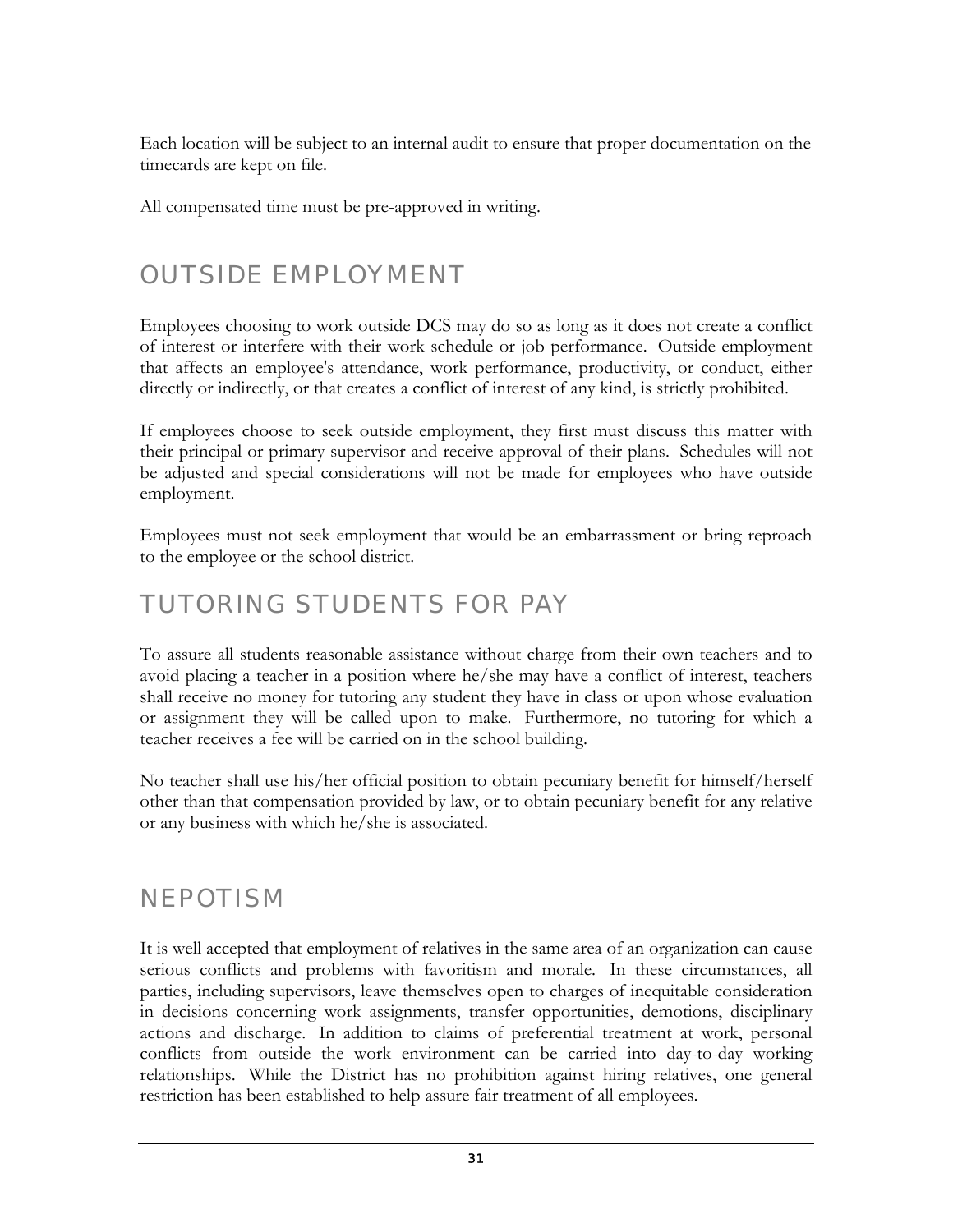#### <span id="page-32-0"></span>**In the placement of personnel, immediate family members cannot be placed on the same school campus that would result in one family member supervising and/or recommending another family member.**

If the relative relationship is established after employment, the individuals concerned will decide who is to be transferred or discharged. If that decision is not made within 30 days, the Superintendent will decide.

In other cases where a conflict of interest or the potential for conflict arises, even if there is no supervisory relationship involved, the parties may be separated by reassignment or terminated from employment.

The Board reserves the right to make exceptions to this policy if it is in the best interest of the school district.

#### PERSONNEL FILES

All personnel files are confidential and maintained by the Employee Services Department in accordance with state and federal regulations. Forms pertaining to hiring, performance reviews, counseling statements, and termination should be included in these files.

Supervisors are responsible for documenting any interaction related to current employees and forwarding such information to the Employee Services Department for filing in the employees' personnel file.

Each employee is responsible for promptly notifying the Employee Services Department of any changes in personal data. Personal mailing addresses, telephone numbers, number and names of dependents, individuals to be contacted in the event of emergency, educational accomplishments and other such status reports should be accurate and current at all times.

Personnel files are the property of DCS and access to the information they contain is restricted. Generally, only supervisors and DCS management personnel who have a legitimate reason to review information in a file are allowed to do so. Employees who wish to review their own file should contact the Employee Services Department. With a reasonable 7 day advance notice, employees may review their own personnel file in DCS offices and in the presence of an authorized Employee Services Department or DCS representative. Confidential files are not permitted to leave the Employee Services Department area.

# PERFORMANCE EVALUATION

#### EVALUATION OF LICENSED PERSONNEL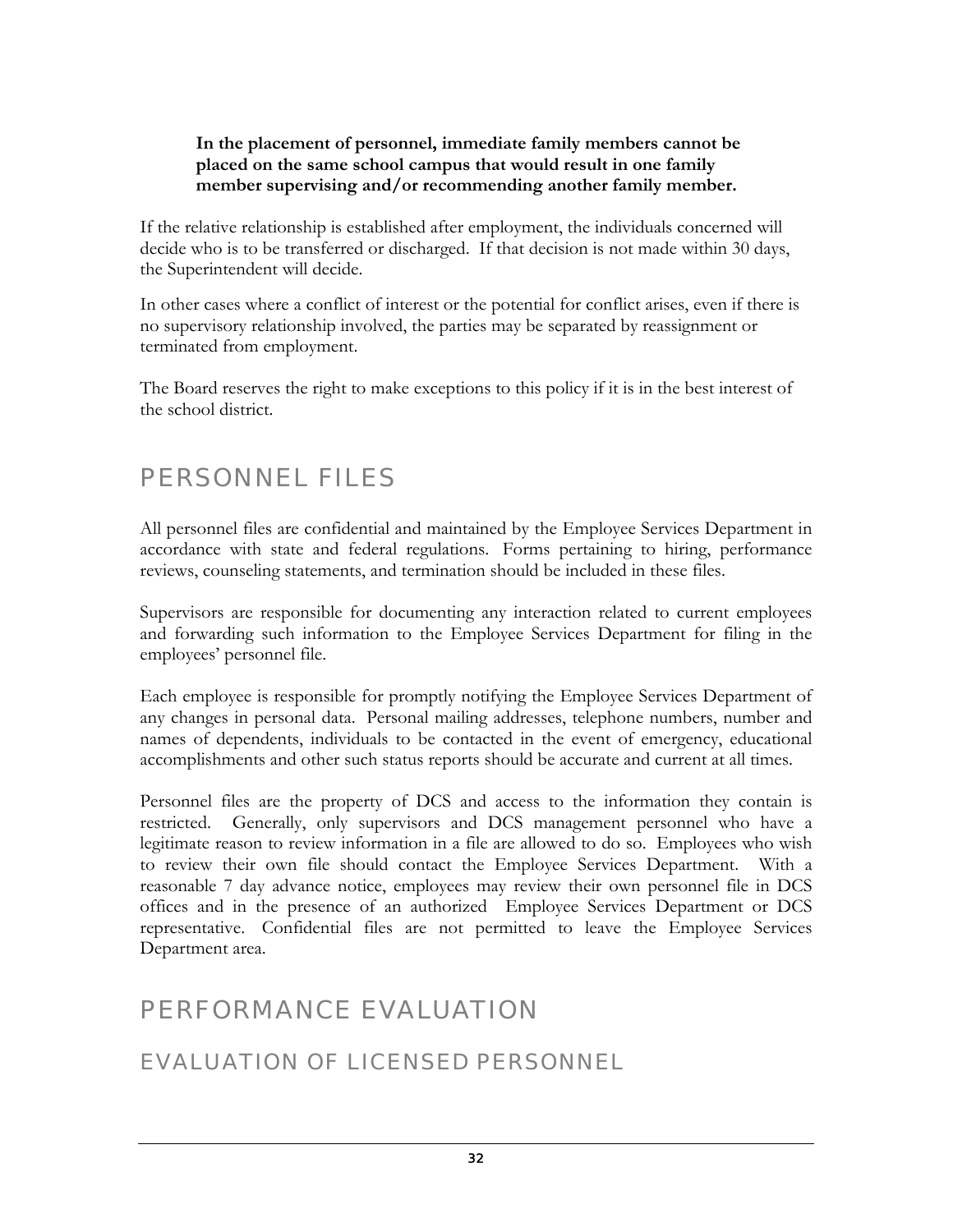<span id="page-33-0"></span>DCS utilizes both formative and summative evaluation of its licensed employees. Formative evaluations may be viewed as growth-oriented supervision and is designed to help teachers and other licensed personnel improve their instructional skills. Its purpose is primarily developmental. Summative evaluations, on the other hand, assesses competency and is used for accountability purposes.

According to School Board policy, the Superintendent, utilizing central office personnel, principals, and other personnel he/she deems necessary, will observe and evaluate licensed employees in accordance with the District adopted and state approved Teacher Appraisal Program. All teachers shall be observed at least twice each year. At least one of these observations shall be done during the first semester. A conference shall be held following each formal observation.

Each licensed teacher shall be formally evaluated once during each school year.

After a teacher has been observed twice and the teaching performance is deemed unacceptable in the judgment of the principal, the teacher may be placed under intensive supervision. During this time the teacher will have a conference with the principal and/or observer(s) and may expect frequent observations from the principal and/or central office staff. When, in the opinion of the principal, necessary adjustments have been made and teacher performance has become acceptable, intensive supervision shall be terminated. In the event performance does not improve to an acceptable level, the principal may take necessary action to recommend to the Superintendent non-renewal of contract.

At any time during the observation/evaluation process, a teacher may request a conference with the observer and/or evaluator for the purpose of discussing and providing input regarding the evaluation and/or observation.

# PROFESSIONAL DEVELOPMENT

In accordance with the DeSoto County School District's commitment to excellence among its employees, the school district shall provide opportunities for professional development for all its employees that complements and supports the District's educational program.

The Superintendent or his designee shall appoint annually a district-wide committee, comprised of representatives to fulfill professional development plans.

The plan shall contain the following components:

- Goals and objectives which specify what the professional development program is to accomplish.
- Assessment of district professional development needs through on-the-job performance evaluations.
- Collaborative structures as evidenced by a district-level professional development committee.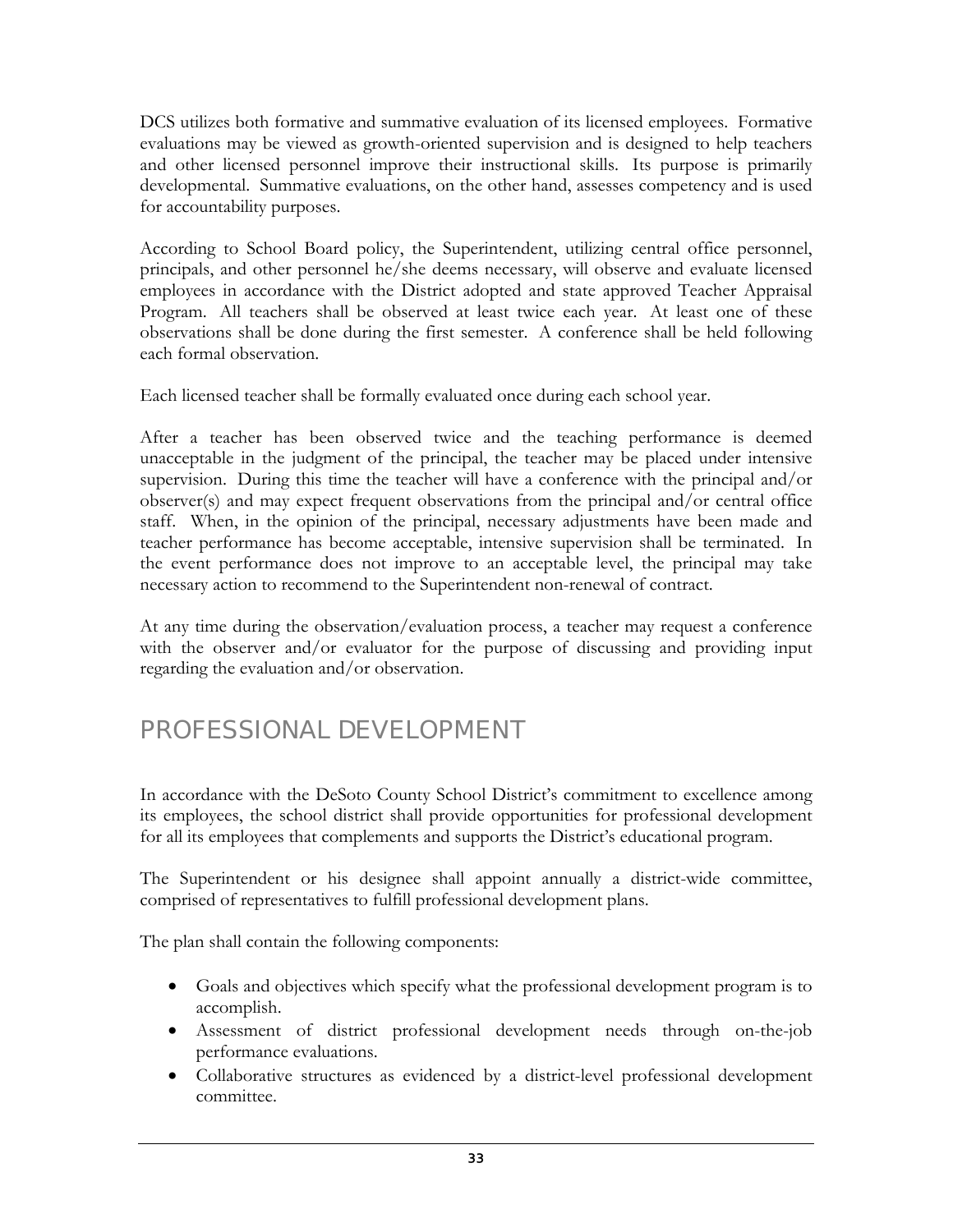- <span id="page-34-0"></span>• Program implementation strategies addressing professional training activities and support activities.
- A plan for determining successful completion of the professional development program.
- Program evaluation strategies.
- Program review and revision strategies, which specify how evaluation information will be used to revise the professional development program.
- Provisions for conducting professional development activities during the District's stated contractual working hours.
- The professional development program shall be evaluated and revised annually to remain compatible with the mission and performance needs of the school district, and the results of the evaluation shall be summarized and presented to the superintendent in written form.
- Successful completion of the approved professional development program shall be a consideration for continued employment. The hours and/or days needed to accomplish these activities will be designated in the professional development plan.

#### PROGRESSIVE DISCIPLINE

The purpose of this policy is to state DCS' position on administering equitable and consistent discipline for misconduct and unsatisfactory job performance in the workplace.

The intent of progressive discipline is to reinforce the conduct and performance standards of the District and to focus on meeting those standards. If an employee does not meet these or other standards, DCS may take corrective action. DCS' goal is to ensuring fair treatment of all employees and making certain that corrective actions are prompt, uniform and impartial. Progressive Discipline emphasizes the individual's responsibility for improving performance or conduct while providing consequences for the lack of acceptable progress.

Progressive Discipline may include a verbal warning, written warning, probation, or termination of employment, depending on the nature and severity of the issue. It should be noted that there may be circumstances when one or more steps are bypassed.

Progressive Discipline may consist of the following actions when applicable:

Verbal Warning - The employee's supervisor brings the conduct or performance issue to the employee's attention, verifies the employee understands the standards, suggests how the problem may be remedied and warns the employee against further occurrences.

Written Disciplinary Warning - If the same or a separate issue occurs, the employee may receive a written warning that refers to the verbal warning, states the nature of the problem, required corrective counseling and possible consequences if the problem is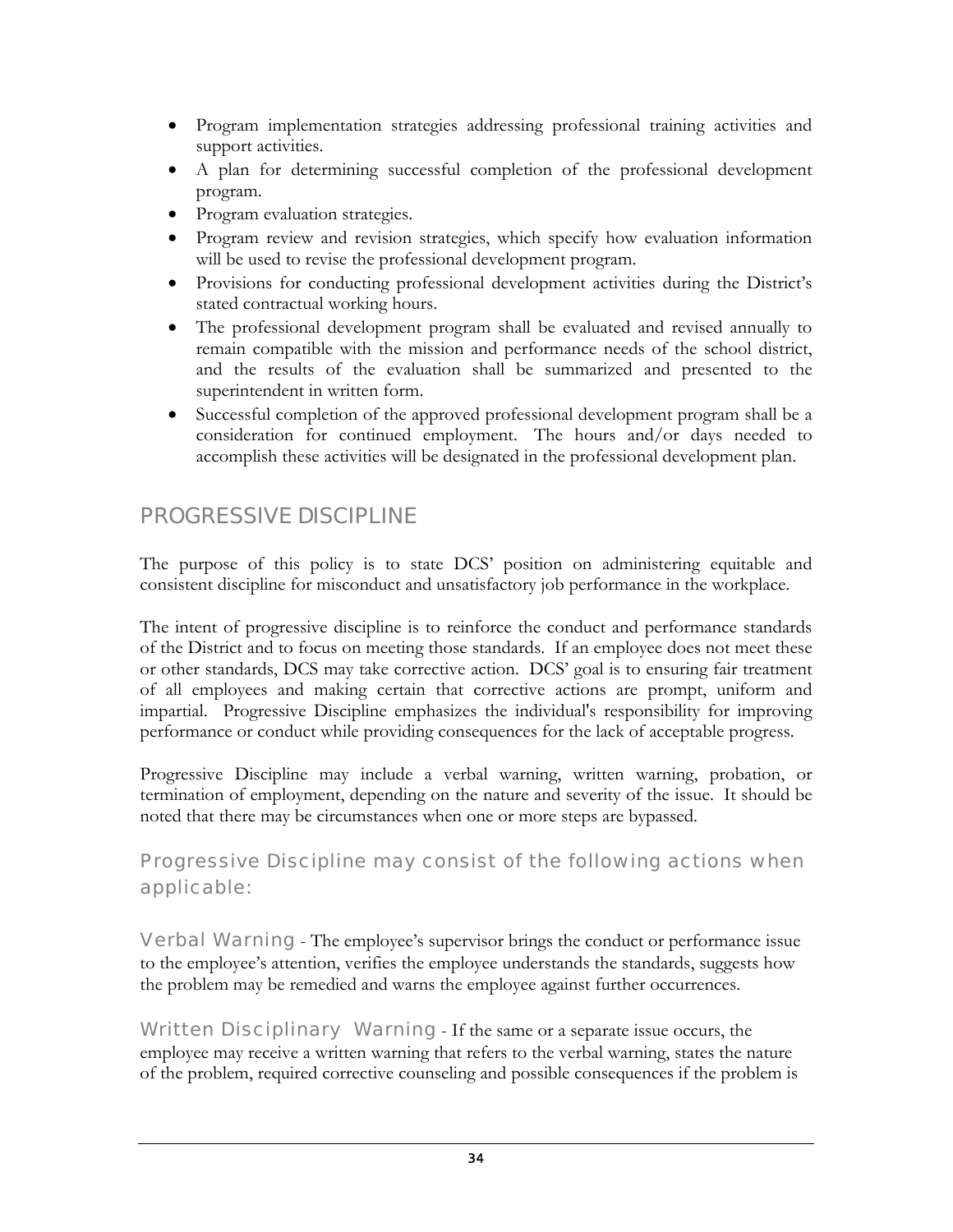<span id="page-35-0"></span>not corrected. A copy of the written warning (signed by both the employee and supervisor) will be placed in the employee's personnel file.

#### PRE- DISMISSAL REVIEW

Supervisors/Principals are required to discuss the reason for an employee's pending termination with the Director of Employee Services and the Assistant Superintendent of Personnel prior to dismissing the employee. Supervisors/Principals are also required to submit a Pre-Termination List.

**Dismissal** - The goal of corrective counseling is to provide an employee with the opportunity to correct performance or conduct issues and become a productive member of DCS' team. However, if issues persist despite discipline, the employee may be dismissed. Dismissal for unsatisfactory conduct or performance may make an employee ineligible for re-employment.

There are certain types of employee issues that may warrant termination of employment without progressing through the outlined corrective/discipline steps. An employee may be discharged without notice for serious offenses including, but not limited to, failure to perform adequately the duties and responsibilities of the job; frequent absences or tardiness; unauthorized disclosure of employee or school confidential information; rude or discourteous behavior towards visitors, administration or other employees, including the use of foul language, profanity, or vulgarity; solicitation of gratuities, gifts, rebates or bribes from visitors, or vendors; sexual or other forms of harassment; flagrant neglect of work; insubordination; possession of or being under the influence of alcohol or a controlled substance while on school business or school premises; theft; physical assault on a fellow employee; falsification of any records, including time sheets, expense reports or other District documents; possession of weapons on school premises; willful destruction of school property; or for any other action having an adverse impact on the work and the reputation of the District.

Additionally, conduct outside the workplace including, but not limited to, violation of the law and/or actions that may involve material risk to District operations and/or potential damage to the District's reputation/good standing in the community may give rise to discipline, up to and including termination of employment. Therefore, it is the employee's responsibility to inform the District immediately of convictions of any criminal offenses. Failure to notify the District may subject the employee to disciplinary action, up to and including termination of employment.

# GRIEVANCE PROCEDURE

Every employee in the DeSoto County School District will be treated fairly and with dignity, and it is the belief of the Board of Education that most conflicts and misunderstandings can be resolved through open communication, discussion and compromise. However, when an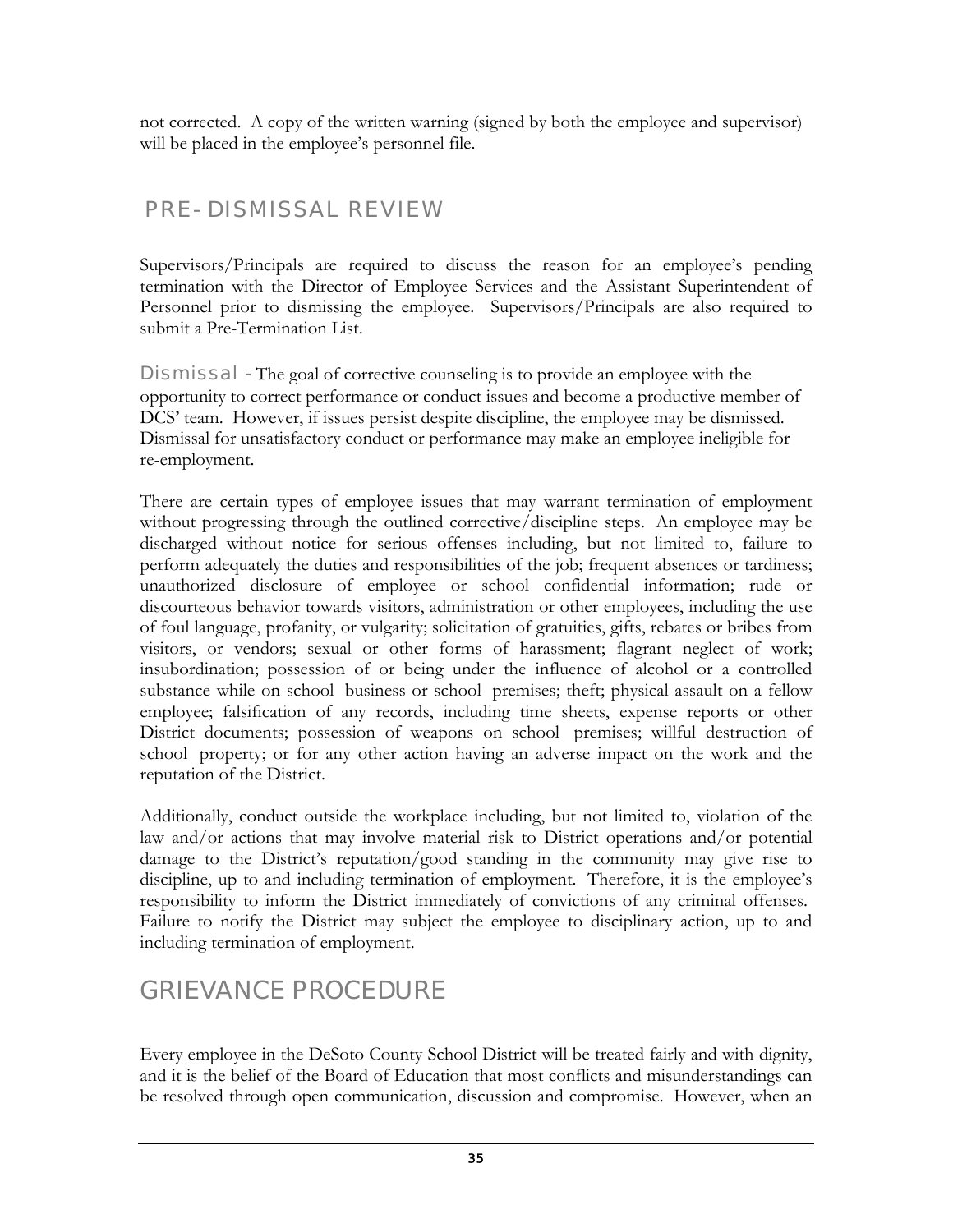issue cannot be resolved in this manner, there is a grievance procedure that an employee may follow to secure, at the first possible administrative level, an equitable resolution to any grievance.

The following definitions shall apply in this grievance procedure:

- 1. A "grievance" is a complaint by an individual based upon an alleged violation of a person's rights under state or federal law or board policy.
- 2. A "grievant" is a person or persons making the complaint.
- 3. The term "days" shall mean working school days and shall exclude weekends or vacation days.

## Procedures for Processing Grievances

Grievances shall be processed in accordance with Board Policy GAE as stated on page 10 of this handbook.

# SEPARATION PROCEDURES

If for personal or professional reasons an employee elects to resign from DCS, he or she should give proper notice in writing. DCS requests employees to give a minimum of a two (2) week notice in writing, or per the terms of the contract if applicable. Teachers are requested to give a (30) day notice. When an employee resigns, all full paid accumulative accruals will be reported to Public Employees Retirement System (PERS) per written request of employee. Insurance programs will terminate on the last day of the month in which termination occurs. Continuation and conversion of insurance coverage are available in accordance with local, state and federal laws.

# III. LEAVE TIME

## VACATION

DCS recognizes the importance of vacation time in providing the opportunity for rest, recreation, and personal activities for its employees. For this reason, DCS grants annual, paid vacations to its full-time 240 day regular employees according to the following schedule:

Twelve-month, 240 day, employees shall earn vacation days at the rate of one day per month for each full month employed. These days will be credited to the employee in advance on the last working day of the first month actually worked. Only employment from and including the first day of each month through the last day of the month will qualify an employee for an earned vacation day. These are in addition to the two (2) personal days granted to twelve-month employees each year. A twelve month employee may accumulate a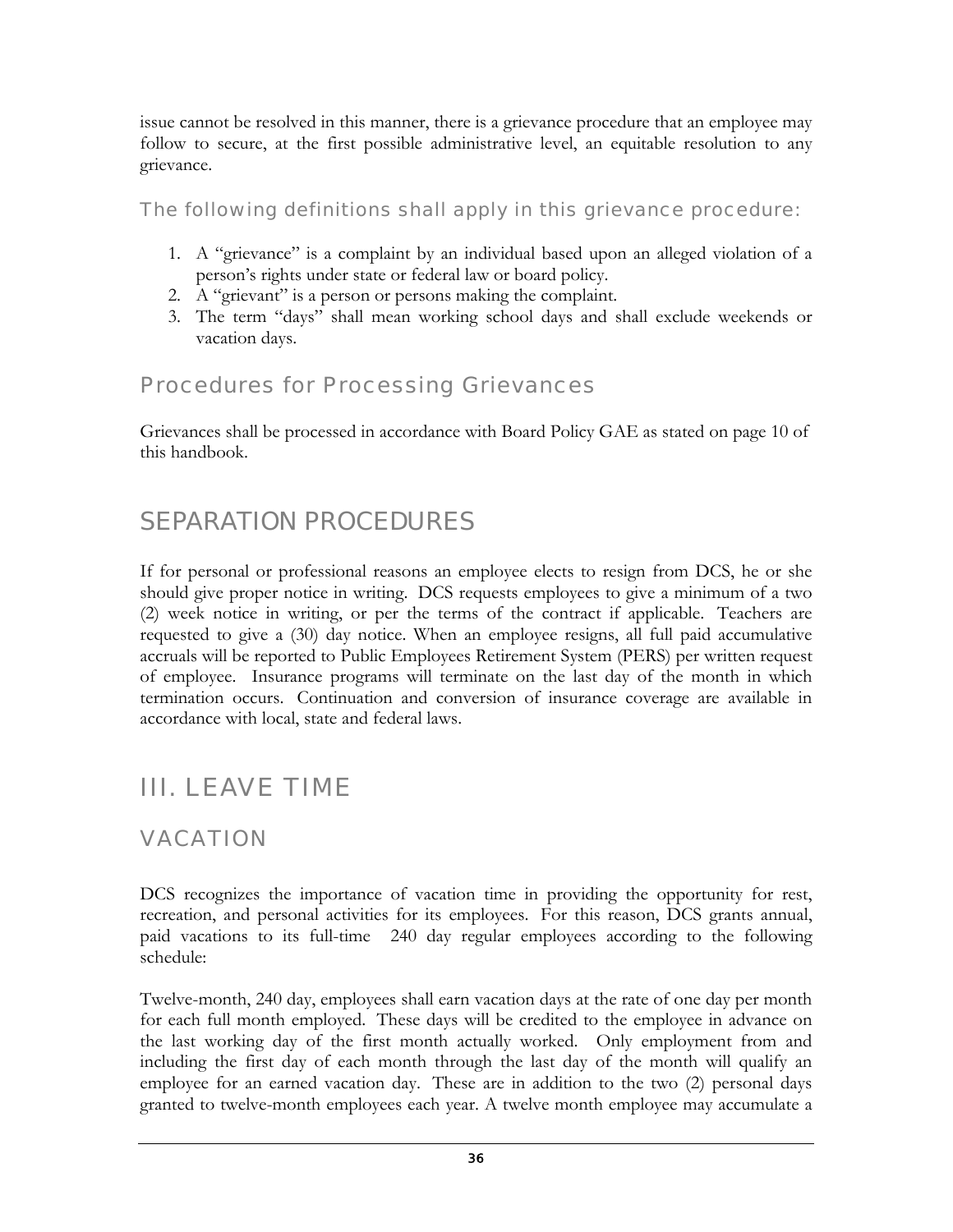maximum of fifteen (15) vacation days and five (5) personal days. All personal and vacation days in excess of these maximums will be converted to "A" sick leave days. Vacation and personal leave for non-exempt (classified) employee will be converted to hours with each day of leave equal to eight (8) hours of leave.

Beginning on July 1, 2007, and each month thereafter, vacation days will be accrued on a monthly basis rather than allocated in advance on the first day of the first month employed. At the end of each month in which the employee was actually employed every day of that month, he/she will be credited with one (1) day of vacation up to the maximum of (15) days, after which the vacation day will be converted to an "A" sick leave day and credited to him/her.

School level employees (licensed and classified) may not take vacation while school is in session unless a written request is approved by the Superintendent and/or his designee. All vacation days must be approved in advance by the employee's immediate supervisor. Principals taking vacation time while school is in session must be approved by the Superintendent.

# PERSONAL LEAVE

At the beginning of each school year, each employee in the school district shall be credited with a maximum personal leave allowance, with pay, of two (2) days for absences caused by personal reasons during the school year. Such personal leave shall not be taken on the first day of the school term, the last day of the school term, on a day previous to a holiday or a day after a holiday. No deduction from the pay of such employee may be made because of absence of such employee caused by personal reasons until after all personal leave allowance credited to such employee has been used.

Two days prior to the planned absence, the employee shall request in writing to his/her immediate supervisor approval to take a personal leave day. At the school level, the request must be made to the principal. An exception to this is an emergency. If an employee is under contract for less than a full school year, personal leave will be prorated for total days under contract as follows:

For twelve month employees (licensed and classified)

- Up to 6 months  $= 1$  day
- 6-9 months  $= 1 \frac{1}{2} \text{ days}$
- $9-12$  months  $= 2$  days

Unused personal leave in excess of five (5) days shall become sick "A" leave.

Unused leave (sick, personal, vacation) may be applied toward retirement credit as follows:

• 15-77 days equals 1 quarter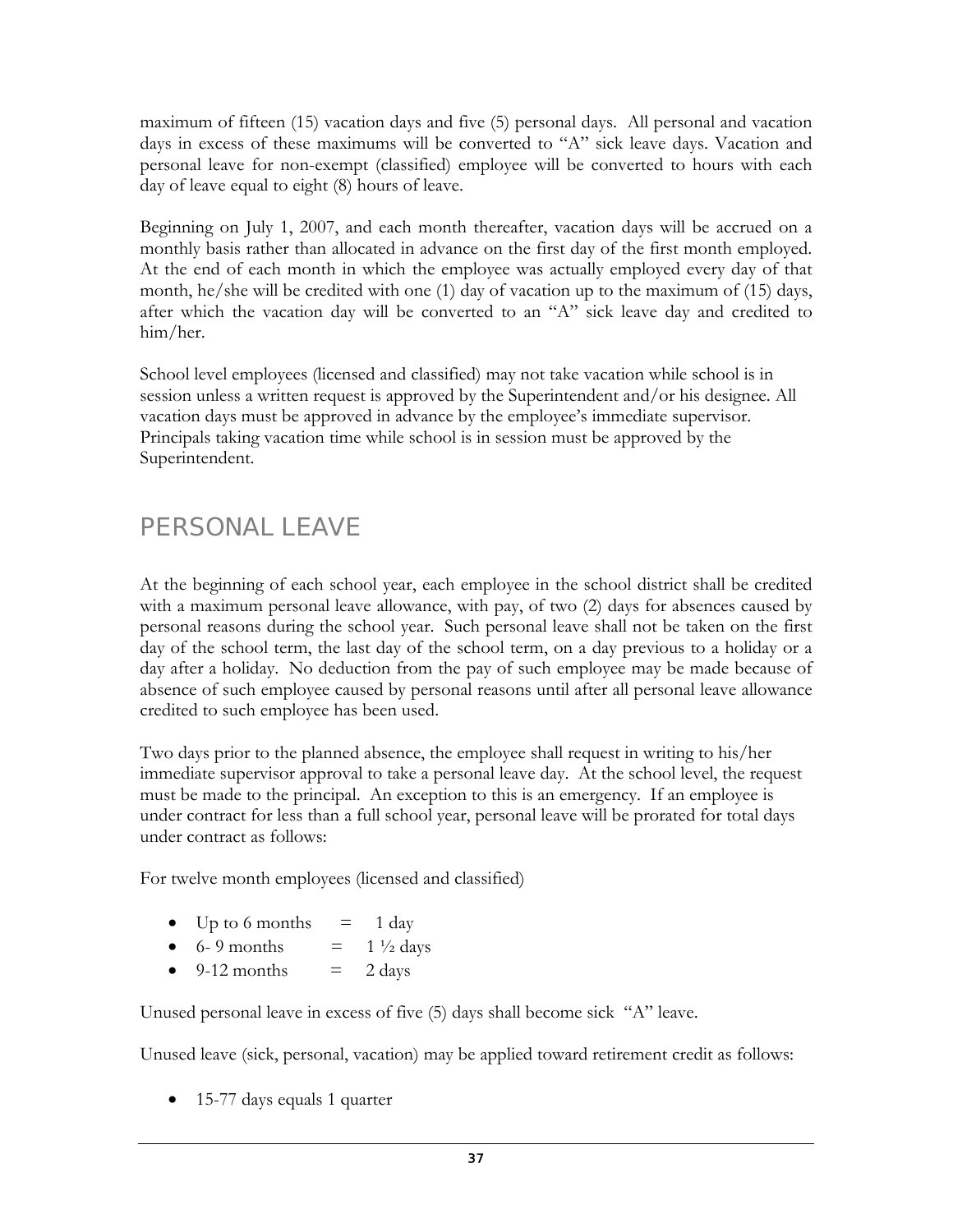- 78-140 days equals  $\frac{1}{2}$  year
- 141-203 days equals 3 quarters
- 204-260 days equals 1 year

For information regarding the employee leave policy for clerical personnel, teacher assistants and aides (daily and ten month salaried employees), please refer to Policy GCRGB in the School Board Policy Manual.

## SICK LEAVE

DCS provides paid sick leave benefits to all eligible employees for temporary absence due to illness or injuries. Eligible employees may use sick leave benefits for an absence due to their own illness or injury or that of an eligible family member.

#### Sick Leave Benefits for Licensed Employees

¾ Employees with Contracts for 187 or More, but Less Than 240 Days

At the beginning of each year, each 187 to 230 day employee shall be credited with a minimum sick leave allowance, with pay, of seven (7) days for absences caused by illness or physical disability of the employee or a member of the immediate family of the employee during that school year. Any unused portion of annual sick leave will be carried over to the next year and credited to the employee. Unused sick leave benefits will be allowed to accumulate indefinitely. Sick leave benefits are intended solely to provide income protection in the event of illness or injury and may not be used for any other purpose. No deduction from the pay of the licensed employee may be made because of illness or physical disability until after all sick leave allowance credited to an employee has been used.

If an employee is under contract for less than a full school year, sick leave will be prorated for total days under contract as follows:

| Day Under Contract | Sick Leave Days |  |
|--------------------|-----------------|--|
| 187-151            |                 |  |
| 150-126            |                 |  |
| 125-101            | 5               |  |
| 100-76             |                 |  |
| $75 - 51$          | 3               |  |
| $50 - 26$          | 2               |  |
| $25 - 2$           |                 |  |

For the first ten (10) days of absence of the licensed employee because of illness or physical disability, in any school year, in excess of the sick leave allowance credited to such employee, there may be deducted from the pay of the employee the established substitute amount of the compensation paid in the school district. Thereafter, the regular pay of such absent licensed employee may be suspended and withheld in its entirety for any period of absence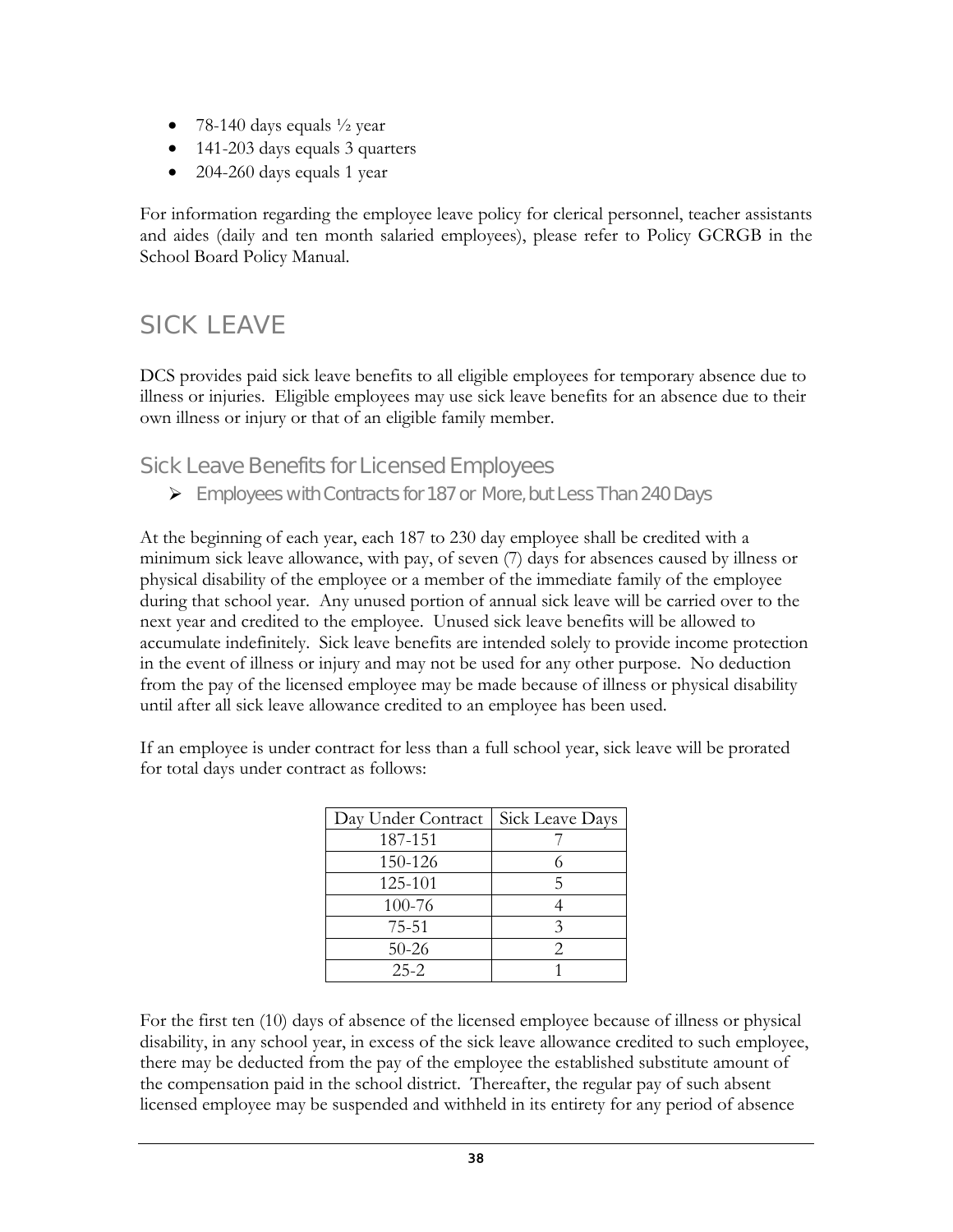because of illness or physical disability during that school year. These days are not cumulative.

If a licensed employee is under contract for less than a full year, substitute deduction days shall be prorated at one day per month of employment.

### $\triangleright$  Twelve Month Employees

Each twelve (12) month employee, at the beginning of each school year, shall be credited with a minimum sick leave allowance, with pay, of eight (8) days for absences caused by illness or physical disability of the employee or a member of the immediate family of the employee during that school year. Any unused portion of annual sick leave will be carried over to the next year and credited to the employee. Unused sick leave benefits will be allowed to accumulate indefinitely.

Sick leave benefits are intended solely to provide income protection in the event of illness or injury and may not be used for any other purpose. No deduction from the pay of the licensed employee may be made because of illness or physical disability until after all sick leave allowance credited to an employee has been used.

If an employee is employed under contract for less than a full school year, sick leave will be prorated for total days under contract as follows:

\* One sick leave day per 30 days employed.

 $\triangleright$  Twelve Month Classified Employees

Each twelve (12) month classified employee, at the beginning of each school year, shall be credited with a minimum sick leave allowance, with pay, of eight (8) days for absences caused by illness or physical disability of the employee or a member of the immediate family of the employee during that school year. These shall be referred to as "A" days.

 Any unused portion of the total sick leave allowance shall be credited over to the next school year and credited to such employee if the employee remains employed in the school district. Accumulation of sick leave allowed in the school district shall be unlimited. No deduction from the pay of the classified employee may be made because of illness or physical disability until after all sick leave allowance credited to such employee has been used.

If an employee is employed for less than a full school year, sick leave will be provided for total days under contract as follows:

\* One sick leave day per 30 days employed.

For the first ten (10) days of absence of the employee because of illness or physical disability, in any school year, in excess of the sick leave allowance credited to such employee, there shall be deducted from the pay of such employee \$15.00 per day.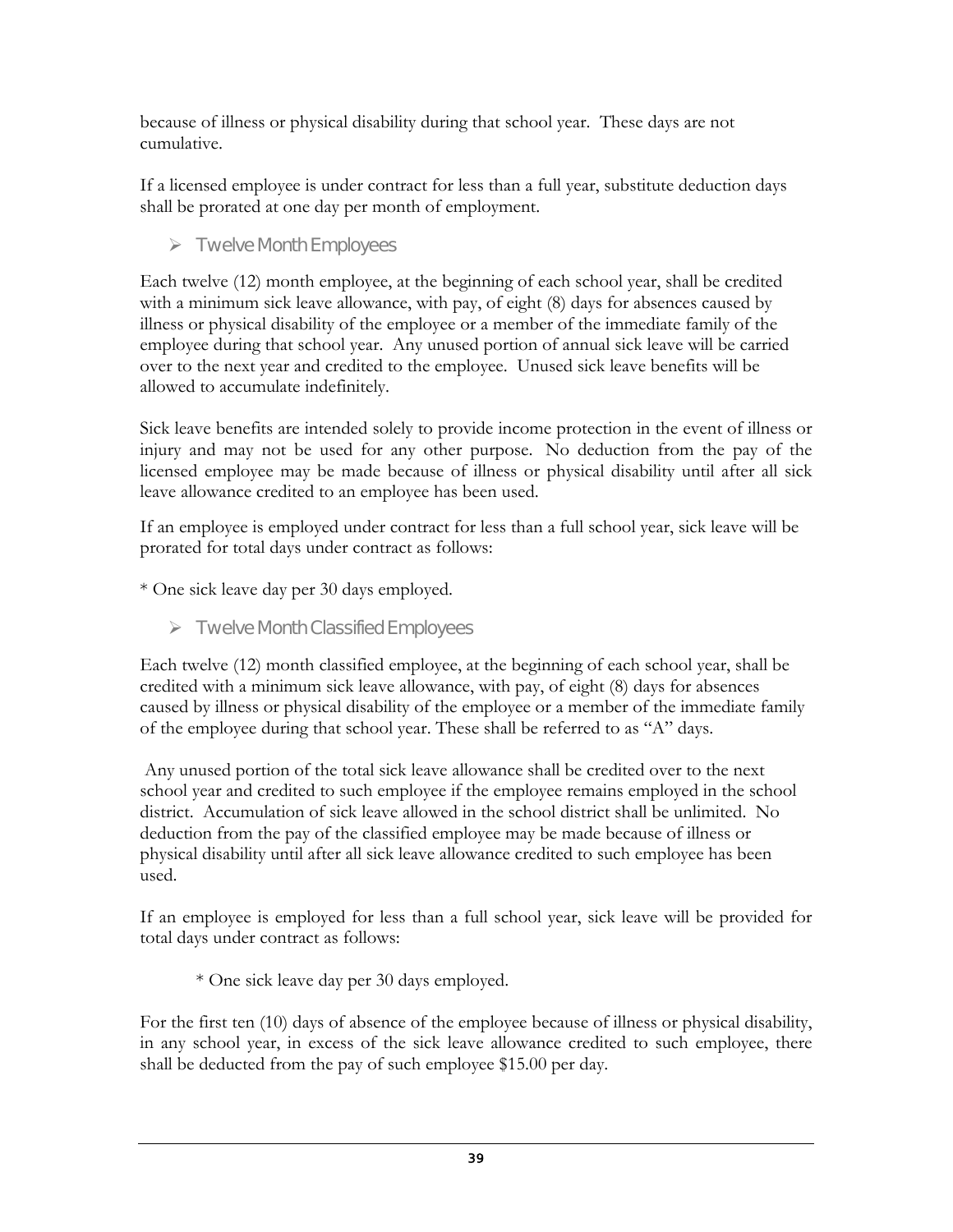Thereafter, the regular pay of such absent employee may be suspended and withheld in its entirety for any period of absence because of illness or physical disability during that school year.

If an employee is under contract for less than a full school year, "B" days shall be prorated at one pay per month of employment.

If the employee is under an employment notice for less than a full school year, the days described in the paragraph above shall be prorated at one day per month of employment.

# FAMILY MEDICAL LEAVE ACT (FMLA)

The Family and Medical Leave Act (FMLA) provides a means for employees to balance their work and family responsibilities by taking unpaid leave that meets a specific criteria. The Act is intended to promote the stability and economic security of families. FMLA is a benefit.

Family and medical leave may be taken for the birth or adoption of a child; placement of a foster child; the care of the serious health condition of a seriously ill parent, spouse, or child; or the care of the employee's own serious health condition.

#### Request Procedures

As soon as the employee knows that he or she will need time off for a family or medical leave of absence, he/she should follow the procedures outlined below:

If an employee has a health condition or injury and needs time off from work, the employee should notify their supervisor as soon as possible. Whenever possible, a 30-day notice is required. In the event of any emergency, the request should be submitted to the supervisor as soon as practicable (ordinarily meaning at least verbal notice within 1 - 2 business days following the commencement of the injury, illness, or disability). If the employee cannot contact the supervisor personally, the employee should have someone contact the supervisor on his/her behalf. The District will decide whether or not the absence or request for leave qualifies under FMLA and will notify the employee within two business days of this decision.

Once the employee makes their supervisor aware of the need to be absent from work due to a health condition of their own or that of a family member, appropriate forms (Medical Certification Form ) will be provided to the employee for completion. A health care provider's certification is required in cases of serious health conditions, whether the employee's or that of the employee's spouse, child or parent. The Medical Certification Form must be completed by your doctor and returned to the Employee Services Department within 15 days. The District also reserves the right to require - at its own cost a second, or even third, medical opinion. It should be noted, we may delay the start of the employee's leave until certification is submitted. If certification is not provided, leave may be denied.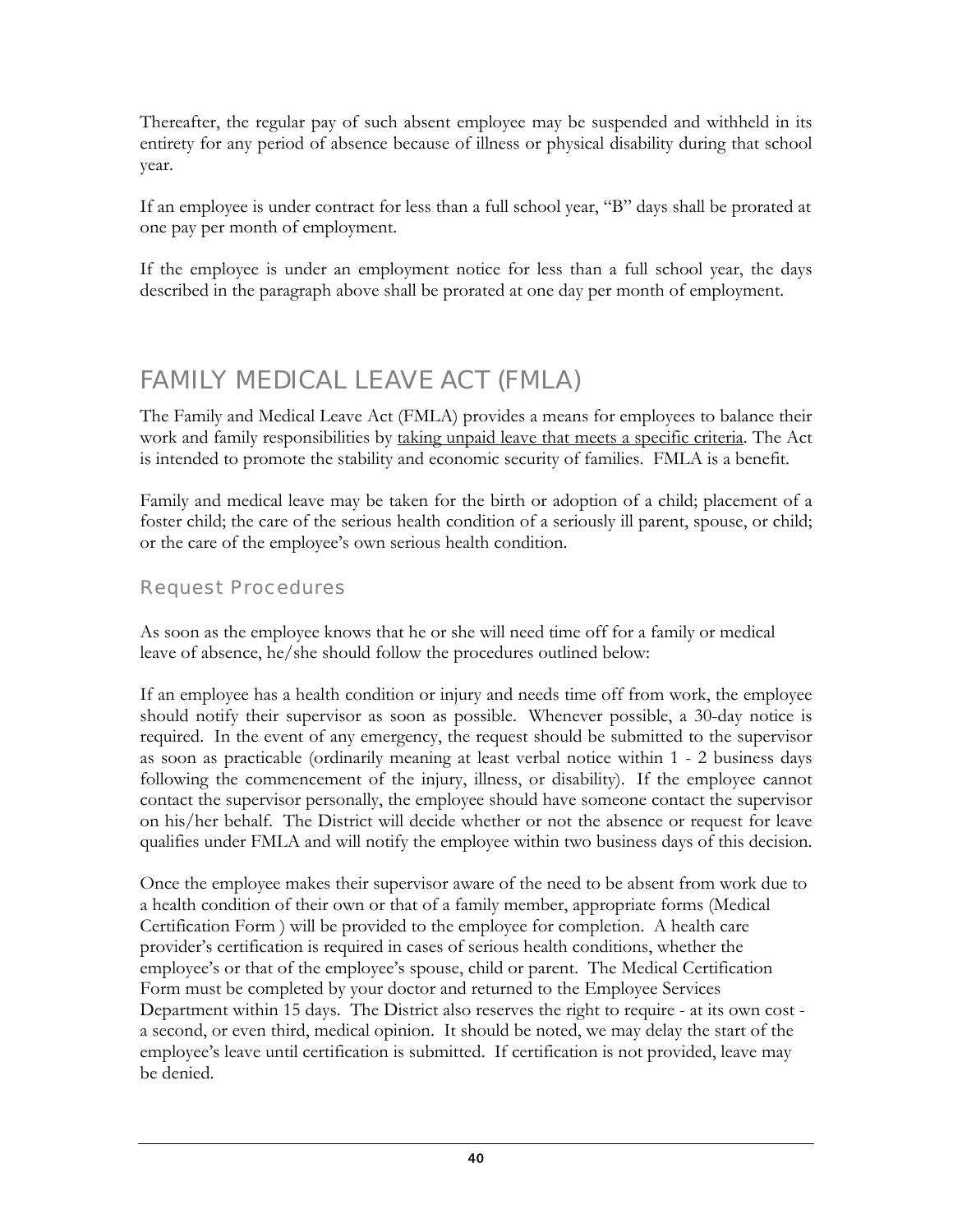Furthermore, DCS may designate your absence as FMLA, if an employee is eligible (see eligibility requirements below), even though the employee did not specifically request FMLA.

### **Eligibility**

Employees who have been employed by DCS for one year (12 months) and who have worked a minimum of 1,250 hours during the previous 12-month period are entitled to take leave under the Family and Medical Leave Act (FMLA).

Please note that some employees of DCS, such as bus drivers and child nutrition employees, may not qualify for FMLA based on the number of hours/days worked during the past twelve months.

Under the family leave portion of the policy, a seriously ill family member is defined as a parent, child, or spouse who has a serious health condition that warrants the participation of the employee during the period of medical treatment.

Length of Leave

Employees may take up to 12 weeks of unpaid leave during a 12-month period. DCS will observe a rolling 12-month period measured backward from the date an employee uses any FMLA leave. Therefore, each time an employee takes FMLA leave the remaining leave entitlement would be any balance of the 12 weeks, which has not been used during the immediately preceding 12 months.

Example: Mary uses 2 weeks of FMLA in July 2007 and 3 weeks in December 2007; Mary requests FMLA again in February 2008; Looking back to February 2007 (12 months prior), Mary is eligible for 7 weeks of FMLA since she used a combined five weeks in July and December.

In addition, should both the employee and his or her spouse be employed by the District, they may not necessarily each receive 12 weeks of leave. They may receive only a total of 12 weeks of leave for the birth, adoption, or placement of a child or to care for a sick parent.

Intermittent leave is available when medically necessary. Leave because of a serious health condition, may be taken intermittently (in separate blocks of time due to a single covered health condition) or on a reduced leave schedule (reducing the usual number of hours the employee works per workweek or workday) if medically necessary. For administration purposes, the minimum increment of intermittent leave is one hour. Leave for the birth or adoption of a child may not be taken intermittently. Employees should coordinate intermittent leave with their primary supervisor to minimize disruption to District business. The District may require the employee to transfer temporarily to an available alternative position (which has equivalent pay and benefits) for which the employee is qualified and that better accommodates recurring leave periods than the employee's regular position.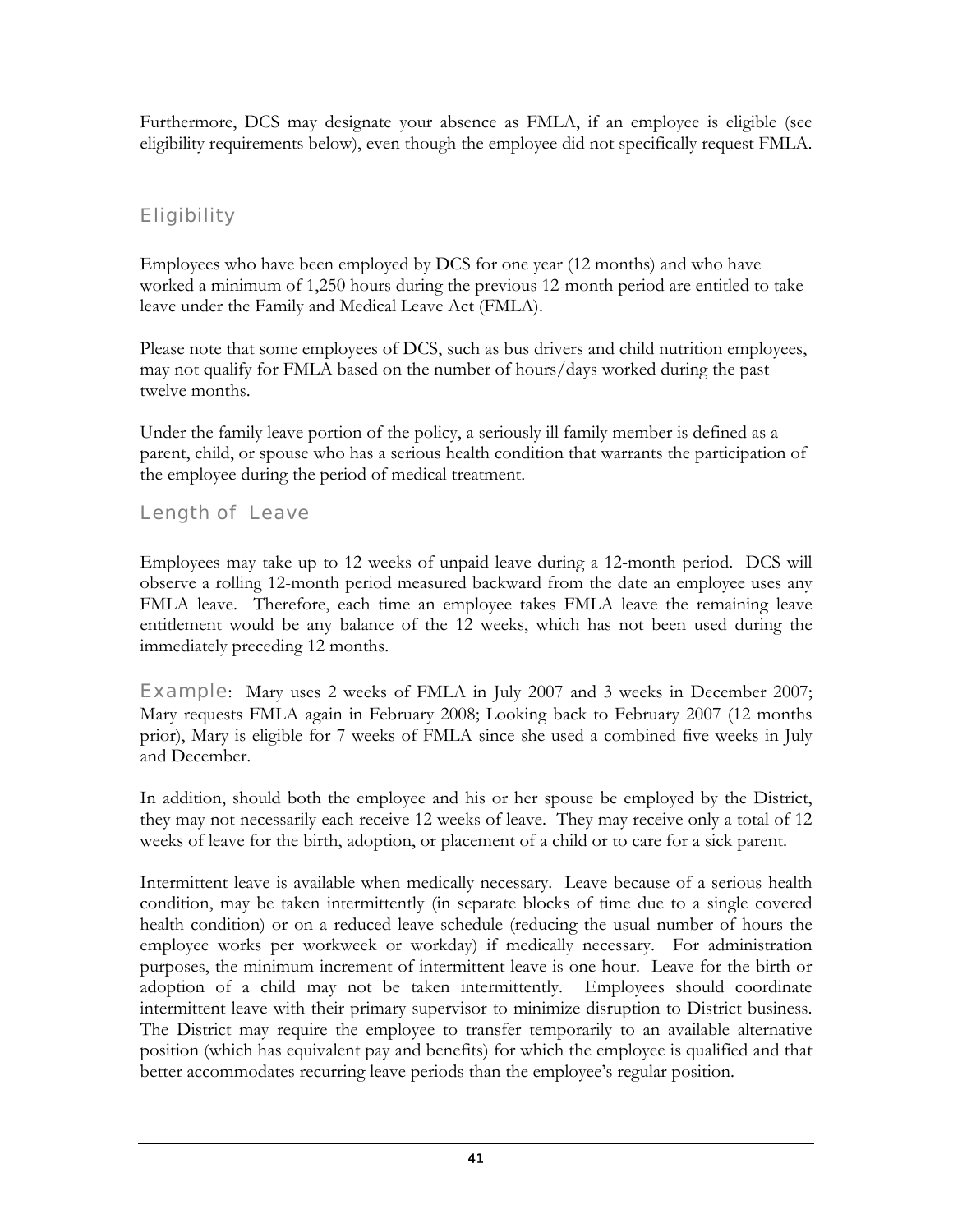#### Compensation and Benefits during FMLA

Employees are not entitled to compensation during a family and medical leave; however, the District requires employees to exhaust any accrued sick leave as part of FMLA time off. Employees must exhaust all paid leave in conjunction with a family and medical leave. All types of leave (including vacation, sick leave, and FMLA) shall run concurrently.

During an approved family or medical leave, the employee's health benefits will be provided as though he or she had continued to work. Arrangements must be made for timely monthly payment for the employee's portion of the health insurance and other applicable premiums. An employee has a minimum 30-day grace period in which to make premium payments.

If payment is not made timely, an employee's group health insurance coverage may be cancelled, provided we notify the employee in writing at least 15 days before the date his/her health insurance will lapse.

To the full extent allowed under the FMLA and state law, the District reserves the right to recover health insurance premiums paid by the District from employees who fail to return to work at the end of the FMLA qualifying leave.

Benefits that operate on an accrual basis will not be accrued during unpaid family and medical leave. The employee will be considered to have continuing service for the eligibility and vesting purposes of the District's retirement plan.

#### Return from Leave and Job Restoration

Upon requesting FMLA, employees are responsible for communicating the expected date of return to the supervisor. If the employee is unable to return on the planned date, he or she must inform the Employee Services Department at least 15 days prior to the original expected date of return. Failure to return to work on schedule will be considered a voluntary resignation/termination of employment, effective at the end of the employee's regularly scheduled shift on the second day the employee fails to report to work. All procedures for reporting back to work after FMLA must be followed to protect the employee's status. Prior to returning to work after a family or medical leave of absence because of the employee's own serious health condition, a physician's certification must be submitted stating that the employee is able to return to work. This form must be submitted to the Employee Services Department.

At the end of family and medical leave, the employee generally will be restored to the same position or to an equivalent position, with equivalent pay, benefits, and other employment terms and conditions. However, employees are subject to the business circumstances or conditions (such as layoffs) that would have applied had he or she been working.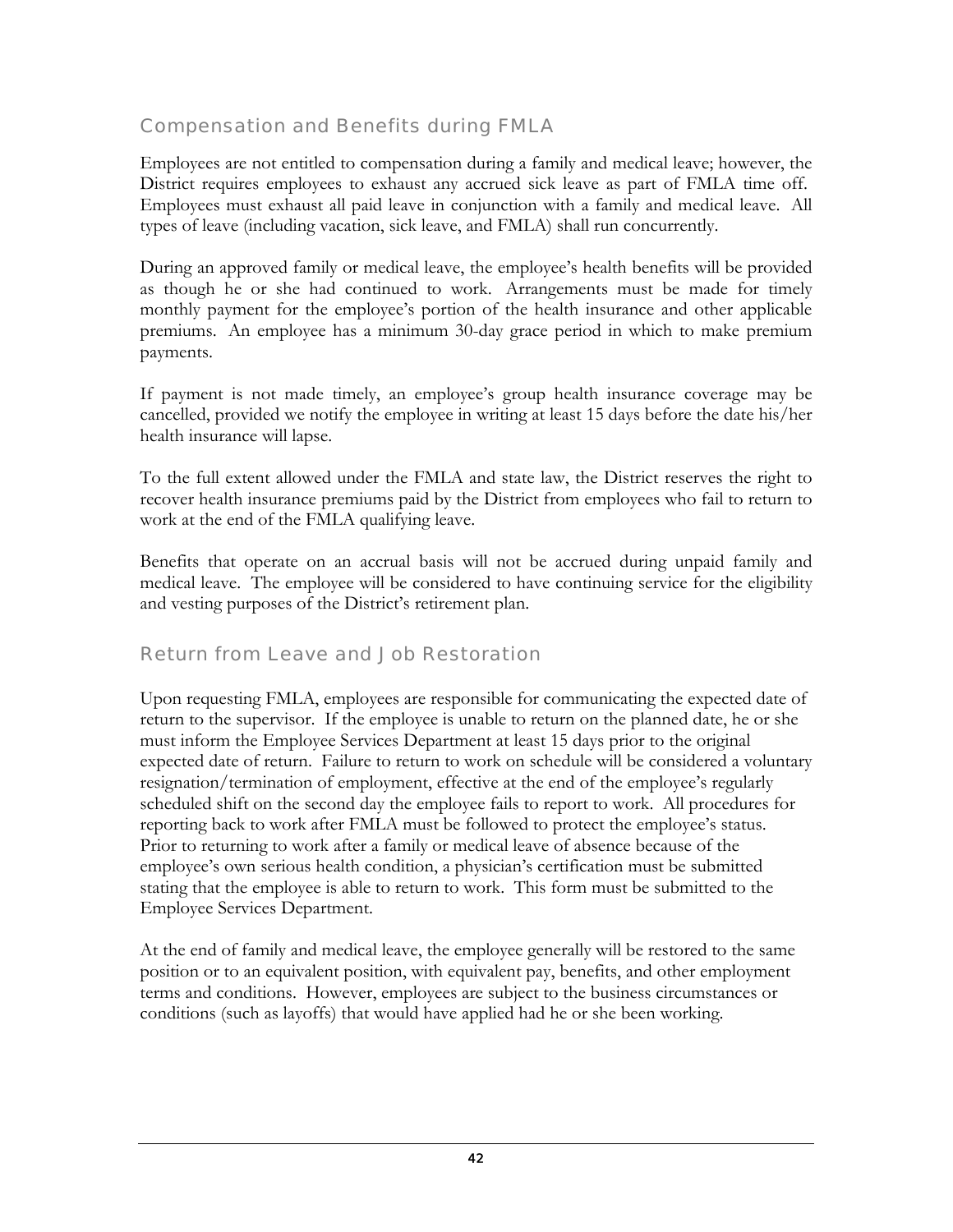DCS will comply with any state or federal laws that allow more leave than the Family and Medical Leave Act.

# Non-Qualifying FMLA Leave of Absence (GBRIE )

An employee who does not qualify for leave based on the Family Medical Leave Act (FMLA) of 1993 may take a leave of absence up to 30 business days if the employee is going to return to work within those 30 days.

The employee may be responsible for timely payment of all insurance premiums while on approved leave of absence.

#### General Provisions:

In order to qualify for the additional 30 day leave of absence the following must apply:

- 1. An employee anticipating an absence of five days or more must apply for leave of absence with the Employee Services Department.
- 2. The employee reported to work on the first day of employment.
- 3. The employee **does not** qualify for Family Medical Leave (FML) based on the following criteria:
	- a. Employee has not been employed with DeSoto County Schools for at least 12 months;
	- b. Employee has not worked for DeSoto County Schools at least 1250 hours.
- 4. Qualifying for the leave of absence follows the same criteria and procedure as described in FMLA regulations.
	- a. Birth of a child and/or to care for a newborn child of the employee.
	- b. Placement with the employee of a child through adoption.
	- c. Care for the employee's spouse, dependent child, or parent of the employee who has a serious health condition.
	- d. A serious health condition that renders the employee unable to perform the function of his/her job.
- 5. All leave of absences require final approval of the Employee Services Department.
- 6. Failure to return to work on the determined return-to-work day will be considered as a resignation by the employee.
- 7. The employee must use any available accrued paid leave concurrently with the leave of absence. Otherwise, compensation will not be paid during leave.
- 8. The leave of absence must be used continuously. It will not be available for intermittent use.

#### Procedures:

1. A request for leave of absence must be made on the Request for Leave of Absence form having the approval of the Principal/Supervisor and the Employee Services Department.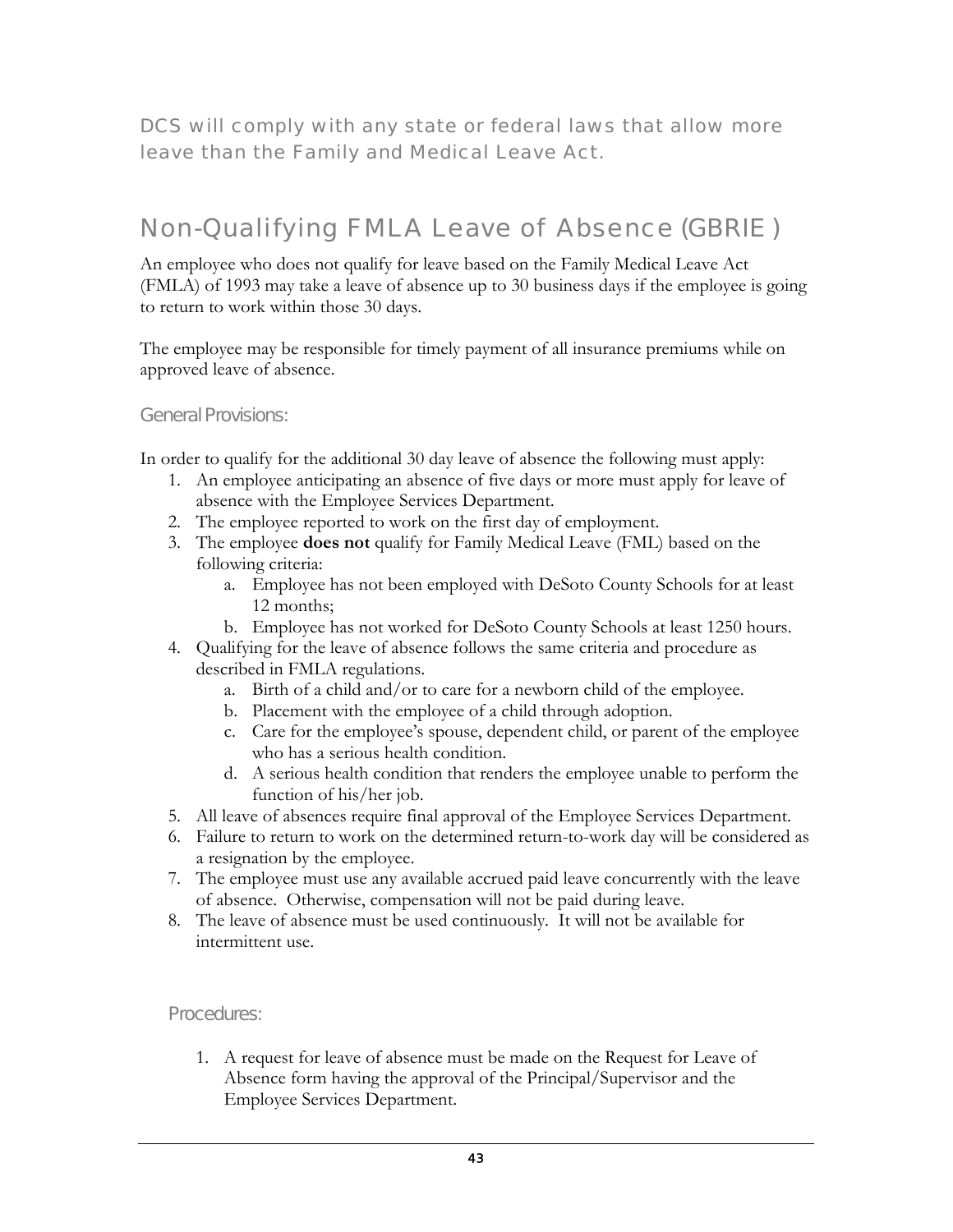- 2. Medical documentation supporting the request must be provided to the Employee Services Department within five (5) days of the request for leave.
- 3. The Request for Leave of Absence form must be filed in the employee's personnel file.
- 4. The Employee Services Department is responsible for approval of the leave of absence as well as maintaining documentation that is associated with the leave of absence.
- 5. The Employee Services Department must be notified of the expected date the employee returns. The employee must provide documentation from the physician stating the employee's return to work date.
- 6. All forms and/or letters will be issued through the Employee Services Department.

# BEREAVEMENT LEAVE

Employees will be allowed up to five (5) days off in the event of a death in the immediate family to arrange for and/or attend the funeral. Two (2) days off will be provided for a death in the extended family. **Time off will be paid leave if the employee has paid leave available. If no paid leave is available, then the leave will be unpaid.** 

Those individuals who are considered immediate family members under this policy are as follows: spouse, son/daughter (in-law), father/mother (in-law), brother/sister (in-law), grandchildren, and grandparents (in-law). In addition, immediate family includes any other person who is related to the employee by blood or by law who regularly resides with or is primarily supported by the employee. Extended family is defined as the employee's or spouse's aunt, uncle, cousin, niece or nephew.

# JURY DUTY

DeSoto County Schools encourages its employees to fulfill his/her civic responsibilities by serving jury duty when required.

Employees are eligible for jury duty leave for the time they serve on the jury. The employee is expected to provide his/her principal or supervisor with a copy of the jury duty summons as soon as possible so that arrangements can be made to accommodate the possible absence from work. Employees must obtain documentation from the court clerk stating that he/she reported to jury duty as well as the dates that the employee served jury duty. . The documentation must be provided to the payroll department immediately after the employee returns to work. Employees are expected to report to work any time they are released from jury duty during their regularly scheduled work hours.

Employees who are eligible for paid jury duty leave will be compensated at his/her base rate of pay for the number of hours he/she would normally have worked that day. Jury fees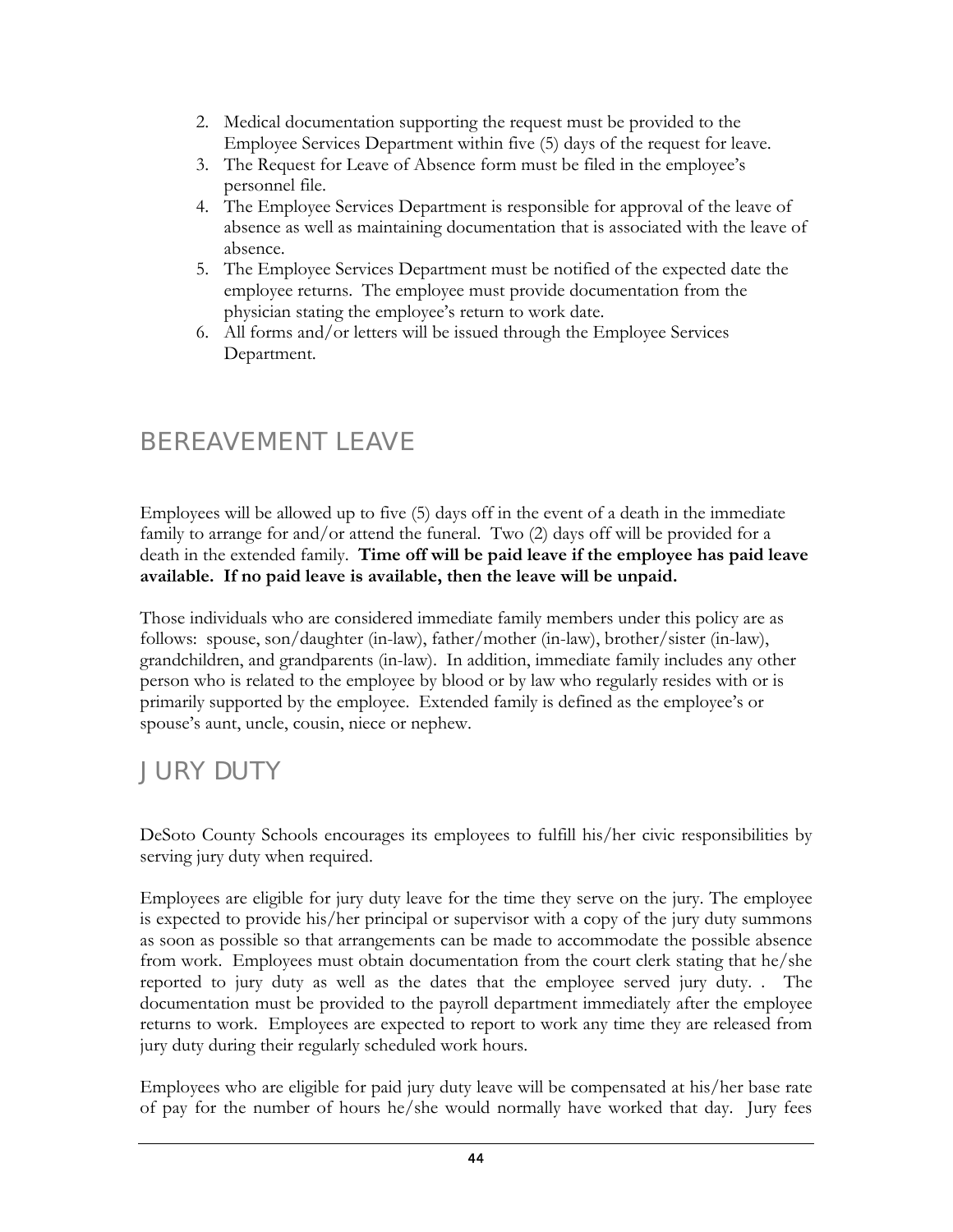received from the court system shall be retained by the employee. Expenses for meals, lodging, travel will not be reimbursed by the district. All employees of DCS are eligible for paid jury duty leave.

#### WITNESS DUTY

Employees who are subpoenaed to appear in court as a witness in a case involving DCS will be considered a "school business" day and will be paid for the time he/she normally is scheduled to work.

Should an employee be subpoenaed to appear in court as a witness on his/her own behalf, or by a part other than DCS, the employee may use available paid leave according to policy guidelines in order to be compensated for the absence (i.e. personal leave, vacation leave, and/or compensatory time). The employee will use "leave without pay" if no paid leave is available.

Employees are expected to provide his/her principal or supervisor with a copy of the subpoena as soon as possible in order to make accommodations for the absence from work. Employees are expected to report to work when they are no longer required in court during the regularly scheduled work hours.

# MILITARY DUTY

DeSoto County Schools does not discriminate in hiring, reemployment, promotion or benefits based on membership or service in the United States uniformed services.

Employees of DeSoto County Schools will be granted leave of absence for service in the uniformed services, provided that:

- a. The employee provides written or verbal notice of said military service as soon as practicable, unless precluded by military necessity or impracticability, and;
- b. The employee's total length of military service does not exceed five years, and;
- c. The employee satisfactorily completes his or her military service, and
- d. The employee remains qualified for employment with DeSoto County Schools, and;
- e. The employee provides written notice to DeSoto County Schools that he or she intends to continue employment with DeSoto County Schools within 90 days of the end of his or her military service.

During the time that an employee of DeSoto County Schools is on leave for military service, he or she:

- a. Will continue to be paid at his or her current rate of pay for the first fifteen days of military service; These fifteen days are accrued annually and must be used on an annual basis in conjunction with the employee's contract or work year (July 1 – June 30). Unused days do not accumulate from year to year.
- b. Will continue to accrue seniority and leave during his or her military service;
- c. May choose to use his or her accumulated leave time at the beginning of military service, but is not and may not be required to do so;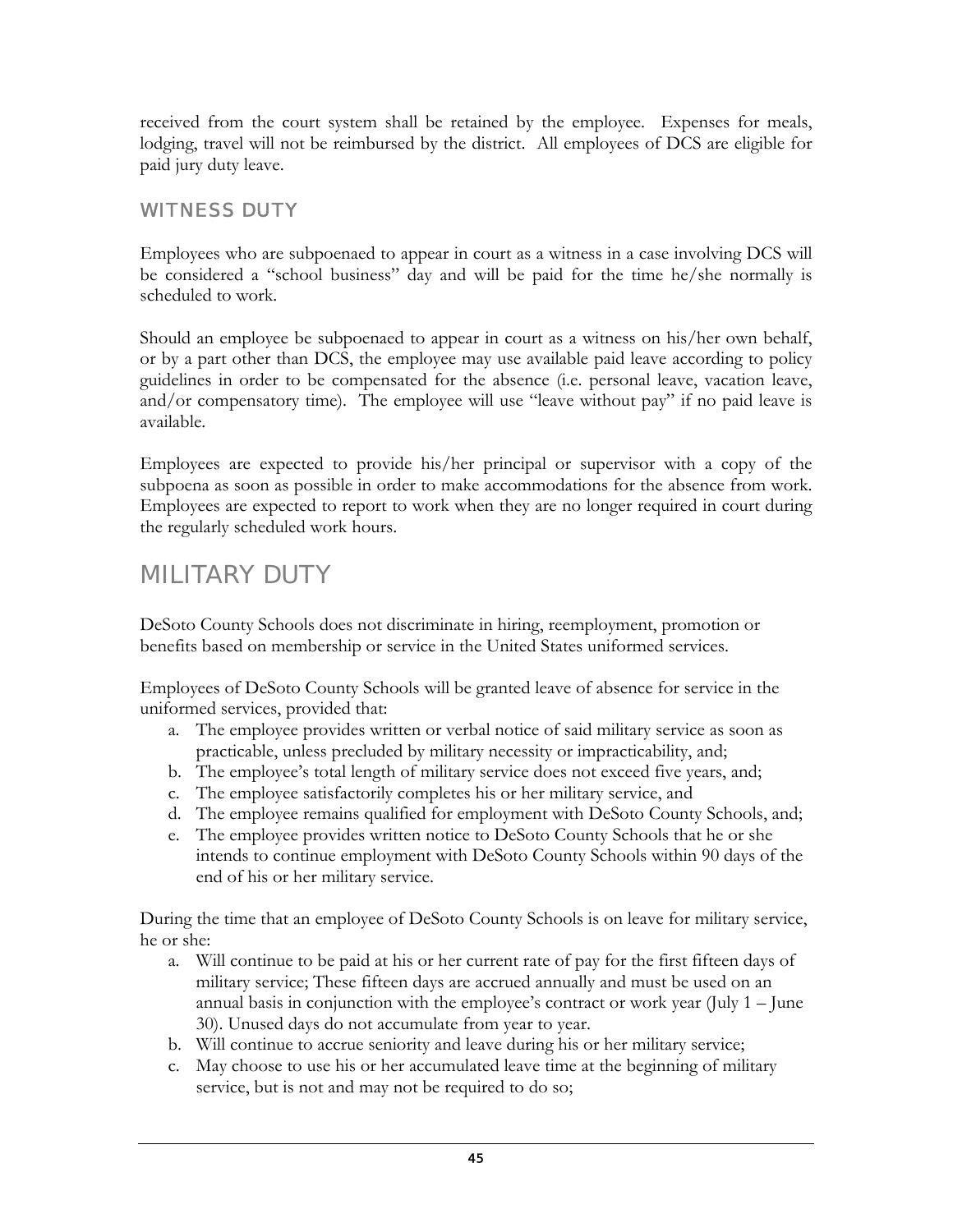- d. May keep his or her medical insurance provided by DeSoto County Schools to the same extent as other on-leave employees, for a period of up to two years from the beginning of military service or until he or she elects not to return to employment with DeSoto County Schools, whichever occurs first;
- e. Will be treated for the purposes of retirement as having no break in his or her employment with DeSoto County Schools.

Upon having completed military service, an employee of DeSoto County Schools will be reemployed using the following priorities:

- a. The employee will be employed at the same or a similar position which he or she would have held had he or she not been absent for military service.
- b. If the employee is not qualified for the position he or she would have held if not for the absence, the employee will be employed at the same or a similar position he or she held upon leaving for military service.
- c. If the employee is not qualified for either position, he or she will be employed at the position which most closely approximates the position he or she would have held or that he or she held upon leaving, with the seniority he or she would have had if not for the absence.

DeSoto County Schools will provide notice to its employees of their rights under this policy and under Mississippi and federal law, as required by law.

LEGAL REF.: Miss. Code Ann. (1972) §33-1-21, 38 U.S.C. 4312 et seq.

#### Inclement Weather

DCS does not want employees taking undue risks in traveling to work in inclement weather; however, it remains the employee's responsibility to report to work during these times. This expectation is based on the need to continually operate the office.

In the event of inclement weather, the following policies apply:

**240-Day Exempt** employees are expected to report to work. Exempt employees who choose not to work may use the day as sick leave, personal leave or vacation. If the day that is used to make up the day missed is not a scheduled workday for these employees, each will be credited with a floating holiday to be used at any time during that fiscal year. This is the only time floating days will be used.

**240-Day Non-Exempt** employees who choose not to work may also use the day as sick leave, personal leave, vacation or they may choose not to be paid for that day. Non-Exempt employees who have earned compensatory time may use those hours to make up for the hours missed at the discretion of their supervisor. If the day that is used to make up for the day missed is not a scheduled work day for these employees, each will receive their usual hourly rate of pay for the hours worked.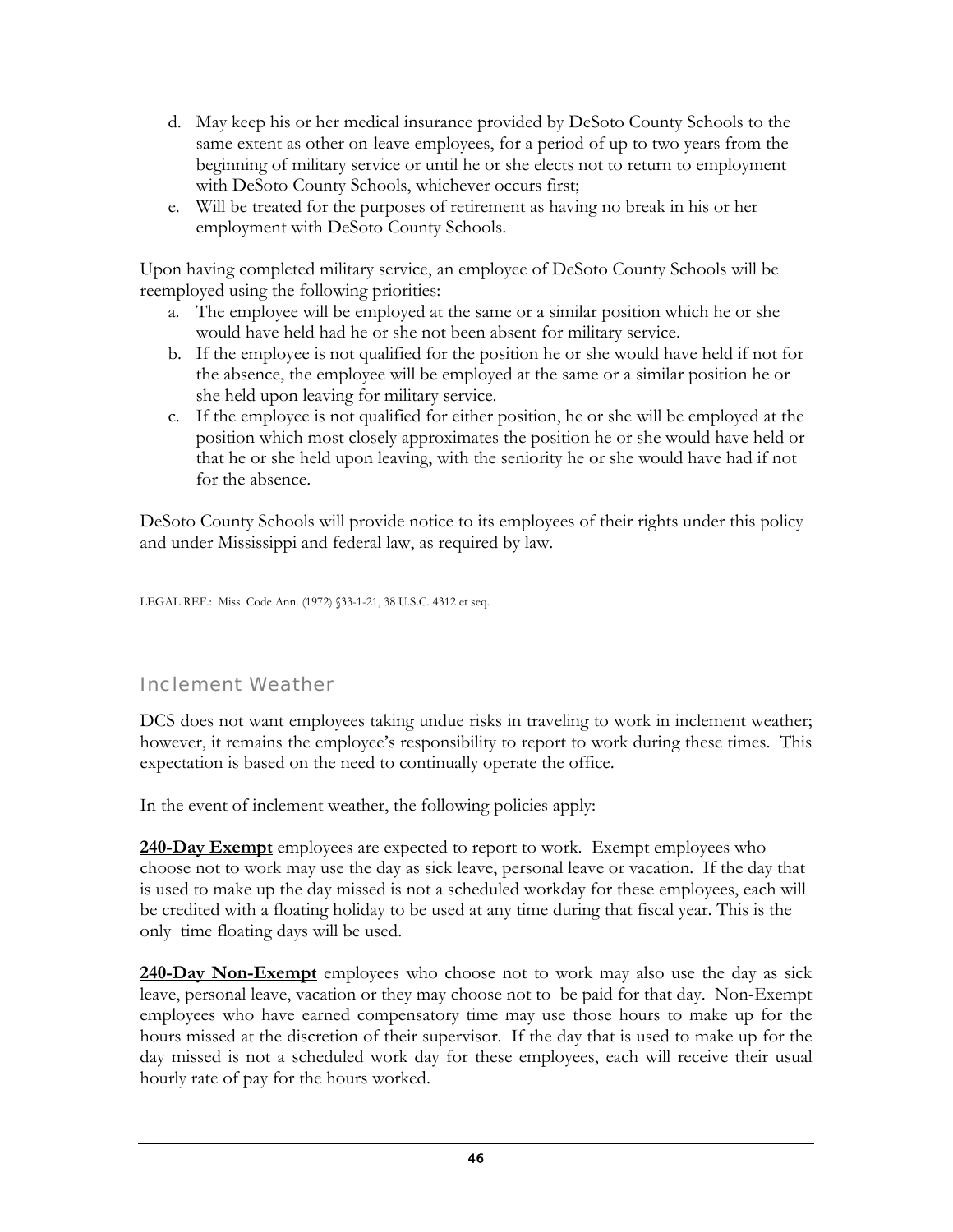## IV. COMPENSATION

Employees of DCS are paid on the last working day of the calendar month.

### PAYROLL DEDUCTIONS

The law requires payroll deductions to cover federal, state, and local income taxes and Social Security/Medicare (FICA) and retirement. These deductions are made automatically. Other deductions for other programs will be made upon a written authorization by the employee and with the approval of the District.

Deductions can be made for health, life and salary protection insurance as well as board approved tax-sheltered annuities, and teacher credit union contributions. All requests for changes in deductions must be submitted, in writing, prior to the 1st of each month. Deductions may also stem from garnishments. When a garnishment is imposed, the administration of DCS complies by withholding a percentage of the employee's salary, as mandated by law.

It is our policy to comply with the salary basis requirements of the Fair Labor Standards Act (FLSA). Therefore, we prohibit any improper deductions from the salaries of exempt employees. We want employees to be aware of this policy and that the District does not allow deductions that violate the FLSA.

Deductions from exempt employees' salaries are prohibited, except as allowed by applicable law.

## EXEMPT LICENSED CONTRACTED EMPLOYEES

Contracted Licensed employees must not work over their number of contracted days.

## EXEMPT CLASSIFIED EMPLOYEES

DCS recognizes that all professional employees work beyond regular school hours on a regular basis, and the school district acknowledges and appreciates the dedication of its professional employees. However, professional employees are exempt and are not eligible for overtime.

## NON- EXEMPT EMPLOYEES

The workweek for full-time employees shall not exceed forty (40) hours. The school district encourages the completion of assigned tasks during the regular workday. Non-exempt employees are not to work overtime without prior approval from Principal/Supervisor. Comptime can be accumulated but can only be used when approved by Principal/Supervisor.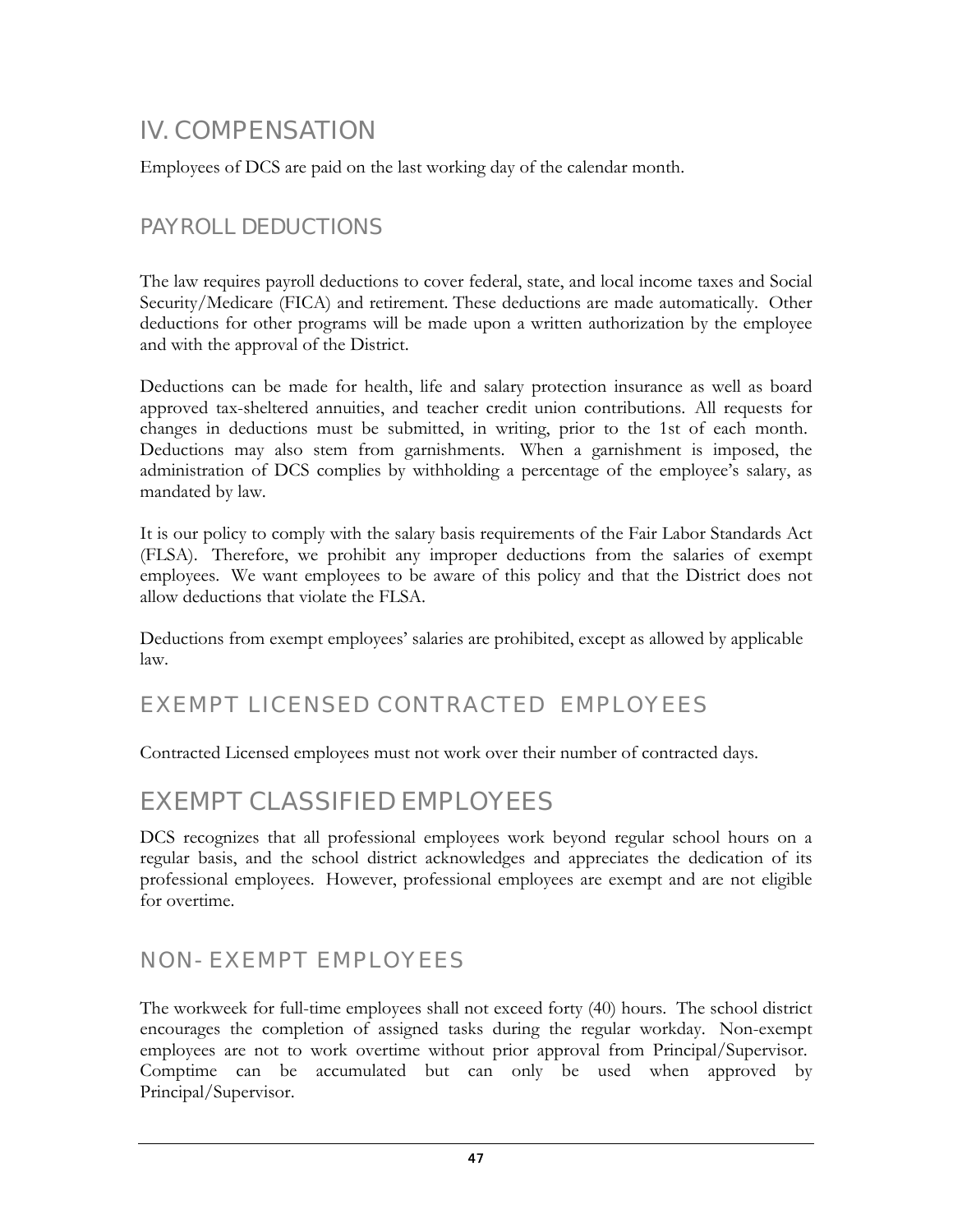Each supervisor shall maintain accurate records of all hours worked by each employee supervised.

#### PROFESSIONAL PERSONNEL COMPENSATION GUIDES AND **CONTRACTS**

#### YEAR OF TEACHING EXPERIENCE

The DeSoto County School Board accepts and approved the term "year of teaching experience" to mean nine (9) months of actual teaching in the DeSoto County School District or any other public or private school of this or another state. In no case shall more than one (1) year of teaching experience be given for all services in one (1) calendar or school year. In determining a teacher's experience, no deduction shall be made because of the temporary absence of the teacher because of illness or other good cause, and the teacher shall be given credit therefore. Beginning with the 2003-2004 school year, the State Board of Education was given the authority to increase the number of days a teacher may be absent from the job and continue his/her eligibility for employment. Therefore, the DeSoto County School Board adopts the following policy in this regard: No certificated personnel shall exceed forty-five (45) consecutive school days of absences during a contract period of employment and still be considered to have been in full-time employment for a regular scholastic term. If a teacher exceeds the number of days established by the DeSoto County School Board and the State Board of Education that a teacher may not be under contract but may still be employed, that teacher shall not be credited with a year of teaching experience. In determining the experience of school librarians, each complete year of continuous, fulltime employment as a professional librarian in a public library in this or some other state shall be considered a year of teaching experience. If a full-time school administrator returns to actual teaching in the public schools, the term "year of teaching experience" shall include the period of time he or she served as a school administrator. In determining the salaries of teachers who have experience in any branch of the military, the term "year of teaching experience" shall include each complete year of actual classroom instruction while serving in the military. Ms Code § 37-151-5 (m) (1997)

#### LEVEL OF PAY

The pay scale for any teacher employed in the DeSoto County School District shall be based on the salary schedule approved by the Mississippi Legislature. No teacher shall receive less than the state minimum salary. In the case of a part-time teacher, the salary shall be based on the number of years experience and the number of periods taught on a regular school day unless otherwise approved by the DeSoto County School Board. A school district may adopt or continue a program or plan whereby teachers are paid varying salaries according to the teaching ability, classroom performance and other similar standards. Ms Code § 37-151-87 (1997)

It is the policy of this school board to attempt to pay its licensed employees at a level which will attract and hold people with ability who can exercise professionalism in the school district. If, at any point of the scholastic year, any licensed employee shall present to the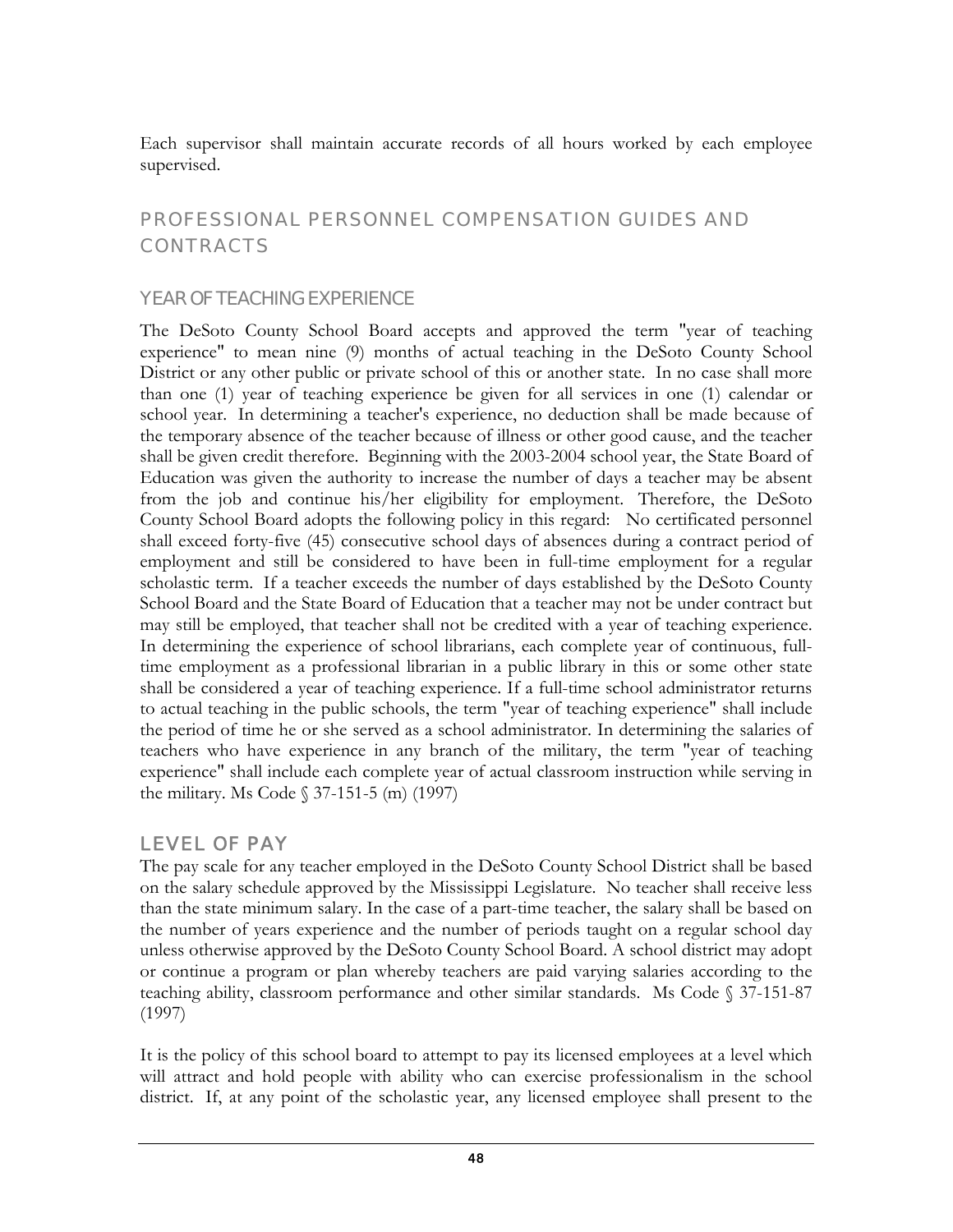Superintendent of the DeSoto County School District a license of a higher grade than that specified in such individual's contract, such individual may be paid from such funds the amount to which such higher degree/certification to the end of the current scholastic year from such funds the amount to which such higher grade license would have entitled the individual, had the license been held at the time the contract was executed. Ms Code § 37- 9-17 (1) (1997)

#### CONTRACT REQUIRED

The superintendent shall enter into a contract with each licensed employee who is elected and approved for employment by the school board. Such contracts shall be in such form as shall be prescribed by the State Board of Education and shall be executed in a duplicate with one (1) copy to be retained by the appropriate superintendent and one (1) copy to be retained by the licensed employee or person recommended for a licensed position contracted with. The contract shall show the name of the district, the length of the school term, the position held, the scholastic years which it covers, the total amount of the annual salary and how same is payable. The amount of salary to be shown in such contract shall be in the amount which shall have been fixed and determined by the school board, but as to licensed employees paid in whole or in part with minimum education program funds, such salary shall not be less than that required under the provisions of Chapter 19 of this title. Any person recommended for a licensed position who is anticipating either graduation from an approved teacher education program before September 1 or December 31, as the case may be, or the issuance of a proper license before October 15 or February 15, as the case may be, shall receive substitute pay until such license is issued unless the Superintendent, at his discretion, chooses to enter into a contract with such employee. If the Superintendent chooses to enter into a contract with any person recommended for a licensed position who is anticipating either graduation from an approved teacher education program before September 1 or December 31, as the case may be, or the issuance of a proper license before October 15 or February 15, as the case may be, shall be a conditional contract and shall include a provision stating that the contract will be null and void, if as specified in the contract, the contingency upon which the contract is conditioned has not occurred. If any licensed employee or person recommended for a licensed position who has been elected and approved shall not execute and return the contract within ten (10) days after same has been tendered to him for execution, then, at the option of this school board, the election of the licensed employee and the contract tendered to him shall be null and void and of no effect. Ms Code § 37-9-23 (1998)

#### PAY CERTIFICATES

The salaries of licensed employees shall be paid by pay certificates issued by the school district superintendent or the administrative superintendent. Such pay certificates may be issued without additional authorization of this school board where the amount of salary has been fixed and a contract entered into as is provided in this chapter. All pay certificates shall be preserved by him as a part of the official records of his office for the same time and in the same manner as other records are preserved. Except as is herein provided, the said warrants shall be governed in all respects by the same laws regulating the issuance of other warrants for other purposes. All pay certificates and warrants issued shall show the gross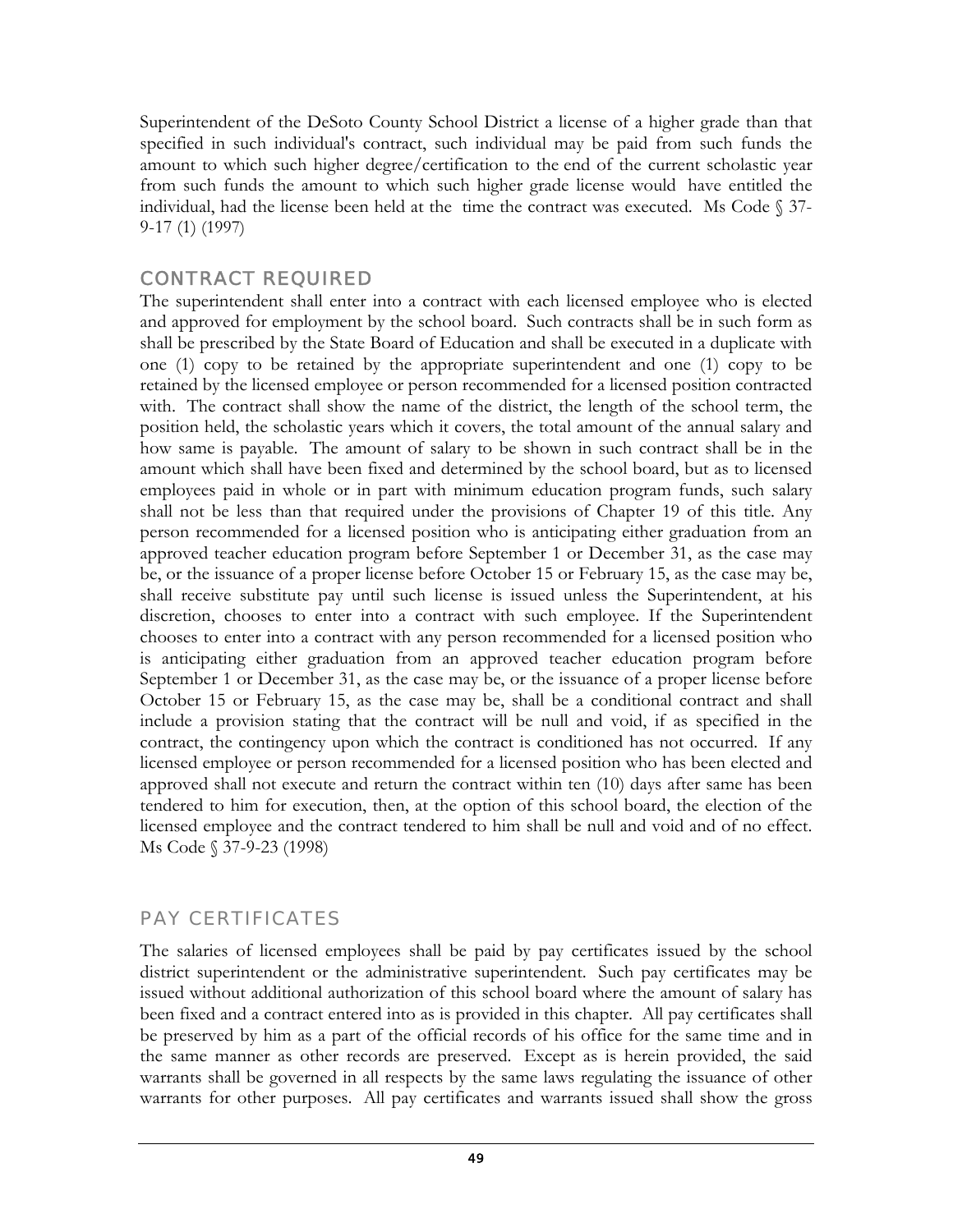amount of the salary and all authorized deductions there from for income taxes, social security, retirement contributions and other lawful purposes. Ms Code § 37-9-41 (1997)

#### EXECUTION OF WRITTEN CONTRACT

It shall be unlawful for any licensed employee to be paid for any services as such until a written contract has been executed as is provided and required by this chapter. If any superintendent shall make any such payment prior to the execution of the contract he shall be civilly liable for the amount thereof, and, in addition, shall be liable upon his bond. If any licensed employee, shall willfully and without just cause breach his contract and abandon his employment he shall not be entitled to any further salary payments either for services rendered prior to such breach or for services which were thereafter to have been rendered. Nothing in this section, however, shall prevent the employment and payment of substitute teachers without a written contract. Ms Code § 37-9-43 (1997)

#### RELEASE FROM CONTRACT

Any licensed employee in this school district who is under contract to teach or perform other duties and who desires to be released from such contract shall make application in writing to this school board for release there from, in which application the reasons for such release shall be clearly stated. If this board acts favorably upon such application for release, such licensed employee shall be released from his contract, and said contract shall be null and void on the date specified in the school board's order. Ms Code § 37-9-55 (1997)

### BREACH OF CONTRACT

If any licensed employee in any public school of this state shall arbitrarily or willfully breach his or her contract and abandon his or her employment without being released there from as provided in Section 37-9-55, the contract of such licensed employee shall be null and void. In addition thereto the license of such licensed employee may be suspended by the State Board of Education for a period of one (1) year as provided in Section 37-3-2(8) upon written recommendation of the majority of the members of this school board. Ms Code § 37-9-57 (1997)

### REQUIREMENTS FOR CONTRACT ISSUANCE

All individuals being offered contracts are required to furnish the Superintendent of Schools or his designee the following:

- 1. all information required by the state of Mississippi; and
- 2. all information required by the Employee Services, Payroll, and Personnel departments

#### TERMS OF CONTRACT:

All personnel shall be elected for a specified number of days as determined by the state of Mississippi and the DeSoto County School Board.

LEGAL REF.: MS CODE as cited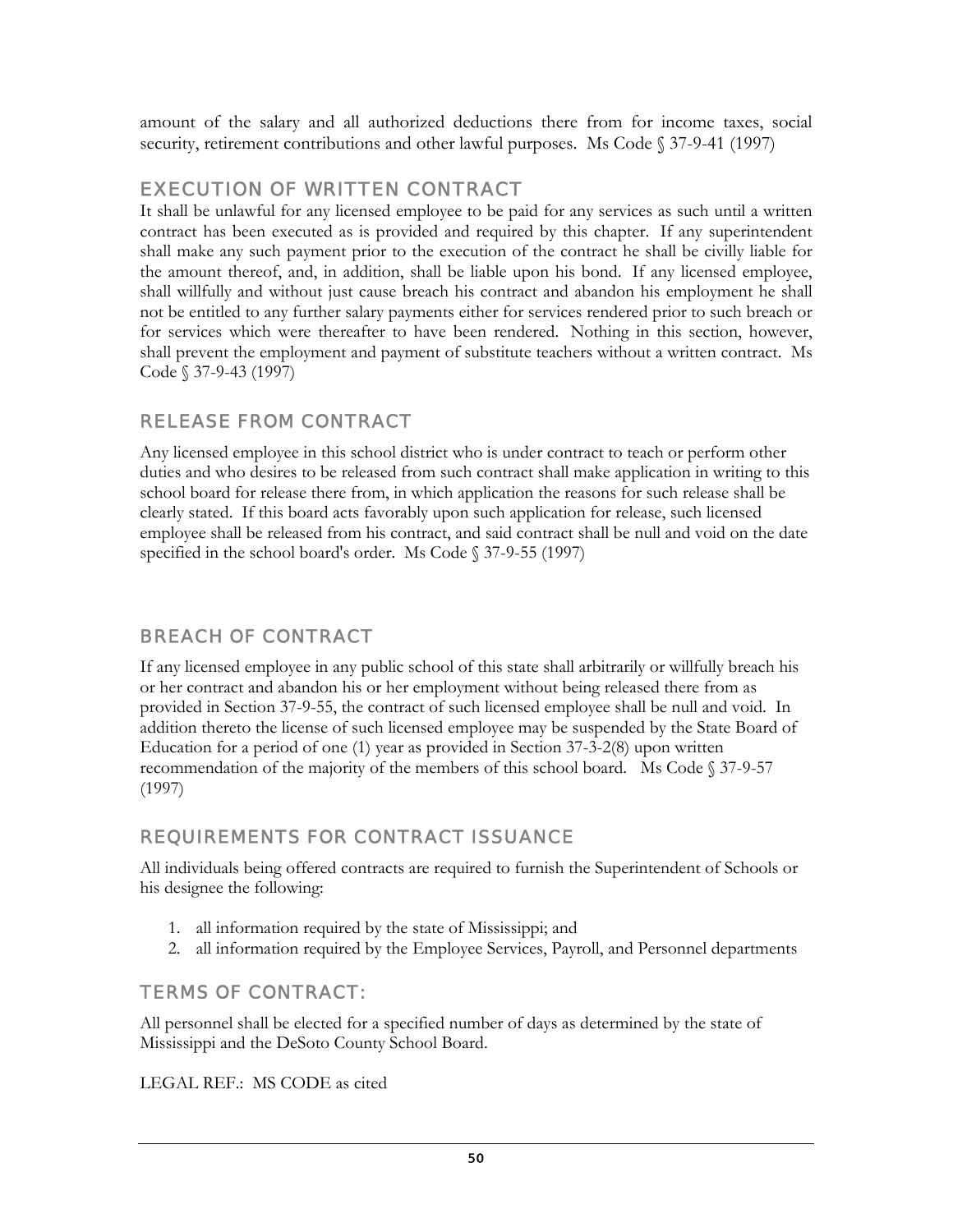## TRAVEL RULES AND REGULATIONS

Officers/employees of the district shall be reimbursed for travel expenses which comply with the following:

- while performing duties related to job,
- when such travel is at the request of and/or approved by the employee's supervisor,
- $\bullet$  has prior written approval by the superintendent and/or principal
- complies with State Department of Finance and Administration daily limits on expenditures for meals and mileage reimbursement rates.
- 1. Travel for business should be conducted at a minimum cost.
- 2. All travel must be approved in advance on a requisition form.
- 3. Travel reimbursement forms should be typed or completed in ink, signed by the employee and verified by principal or purchasing agent.
- 4. One employee shall not pay for another employee's room, airfare or meals and be reimbursed.
- 5. Conference/Seminar literature or registration form should be attached to the reimbursement of expenses form.

### **Automobile Travel**

- Point of travel begins at the regular place of work when using private vehicle.
- The rate is subject to change according to the Department of Finance and Administration.
- When a rental car is used for in state travel, only the actual cost of the rental car can be claimed for reimbursement when such rental is less expensive than the rate according to the Department of Finance and Administration.
- A receipt is required for hotel/airport parking and taxi/shuttle services. Taxi and shuttle is only reimbursed for transport from airport to conference hotel and back. No reimbursement is allowed for optional restaurant and sight seeing excursions.
- usually defined by \$2.00 per bag for each level of handling.

### **Out of State**

Same as In-State except for the following: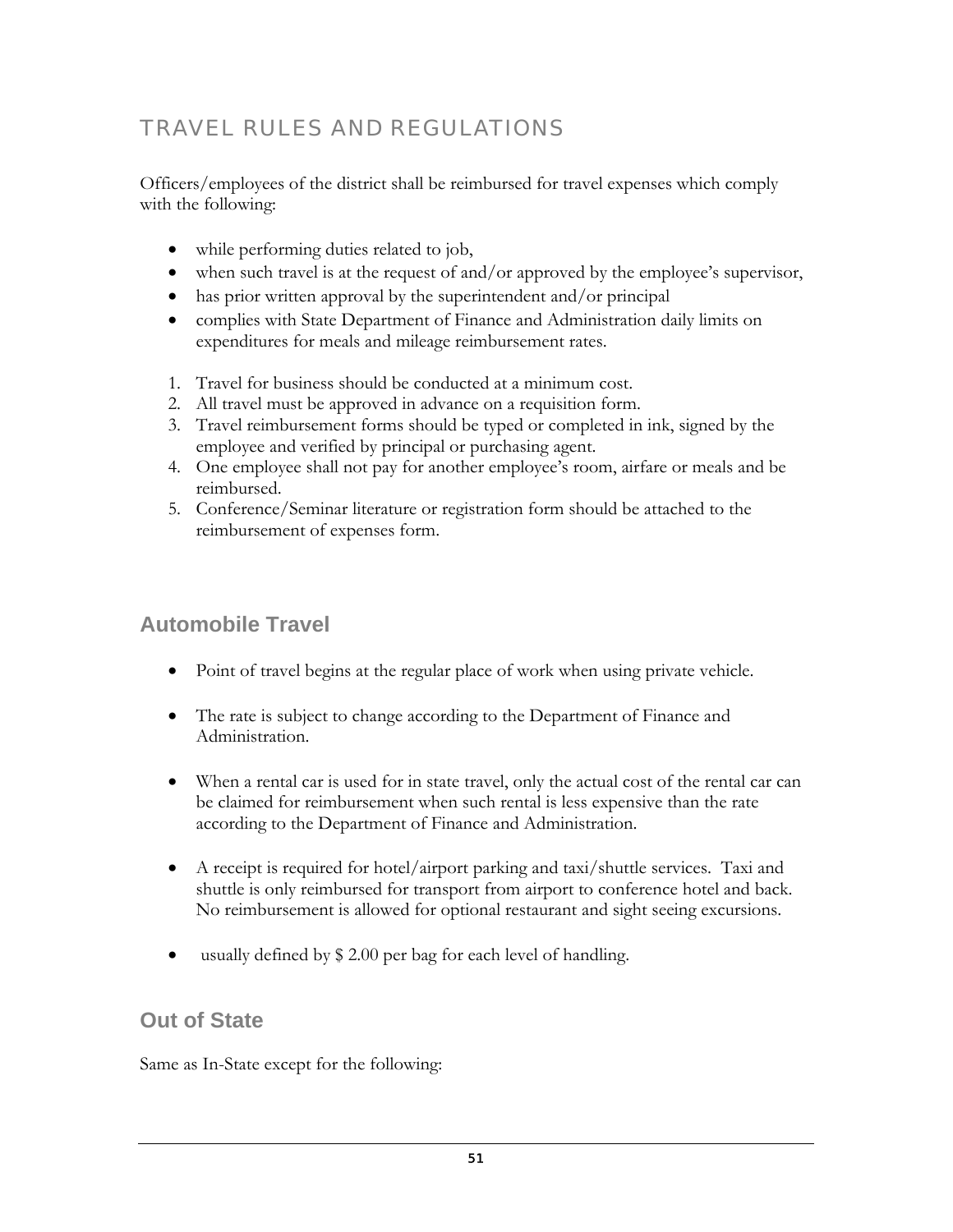If traveling out of state by private vehicle, the total travel expenses must be less than air fare/rental car, etc. unless written justification is approved.

Whether public transportation, state-owned vehicle, privately owned vehicle, etc. reimbursement will be made for the most direct practicable route. Please refer to [www.mapquest.com](http://www.mapquest.com/) or www.randmcnally.com.

Travel in first or business class is not reimbursable.

### **Meals and Phone**

In accordance with IRS regulations, meals may be claimed only if employee had to stay overnight.

Receipts for meals are preferred but not mandatory. Only the actual cost for meals shall be reimbursed not to exceed the daily maximums as established by the state. Check with bookkeeper or A/P for current reimbursement rates.

15% gratuity is allowed on all meals.

Phone charges are allowed for valid business. Phone calls itemized on a hotel bill should be circled and indication made if they were business, or deducted and not claimed if they were personal calls.

Travel reimbursement for meals is a reimbursement. Meals are for actual expenditures incurred and are not a per diem allowance. An advance payment for meals such as at a conference, must be deducted from the daily allowance when reimbursement is requested. Receipts must be submitted for travel advances such as field trips.

## **Travel Advances**

DCS may pay for an employee's air fare, lodging and conference fees in advance. An itemized receipt from the hotel and conference must be turned in upon return, and a flight receipt/itinerary must accompany the request for reimbursement.

The employee will be responsible for repaying the District if they do not attend a conference. Exceptions are when there is a personal medical emergency verified by a doctor's excuse or the conference is cancelled.

## Travel For Non-Exempt Employees

Under the Fair Labor Standards Act (FLSA) a non-exempt employee must be paid for all hours the employee is "suffered or permitted to work." This document addresses under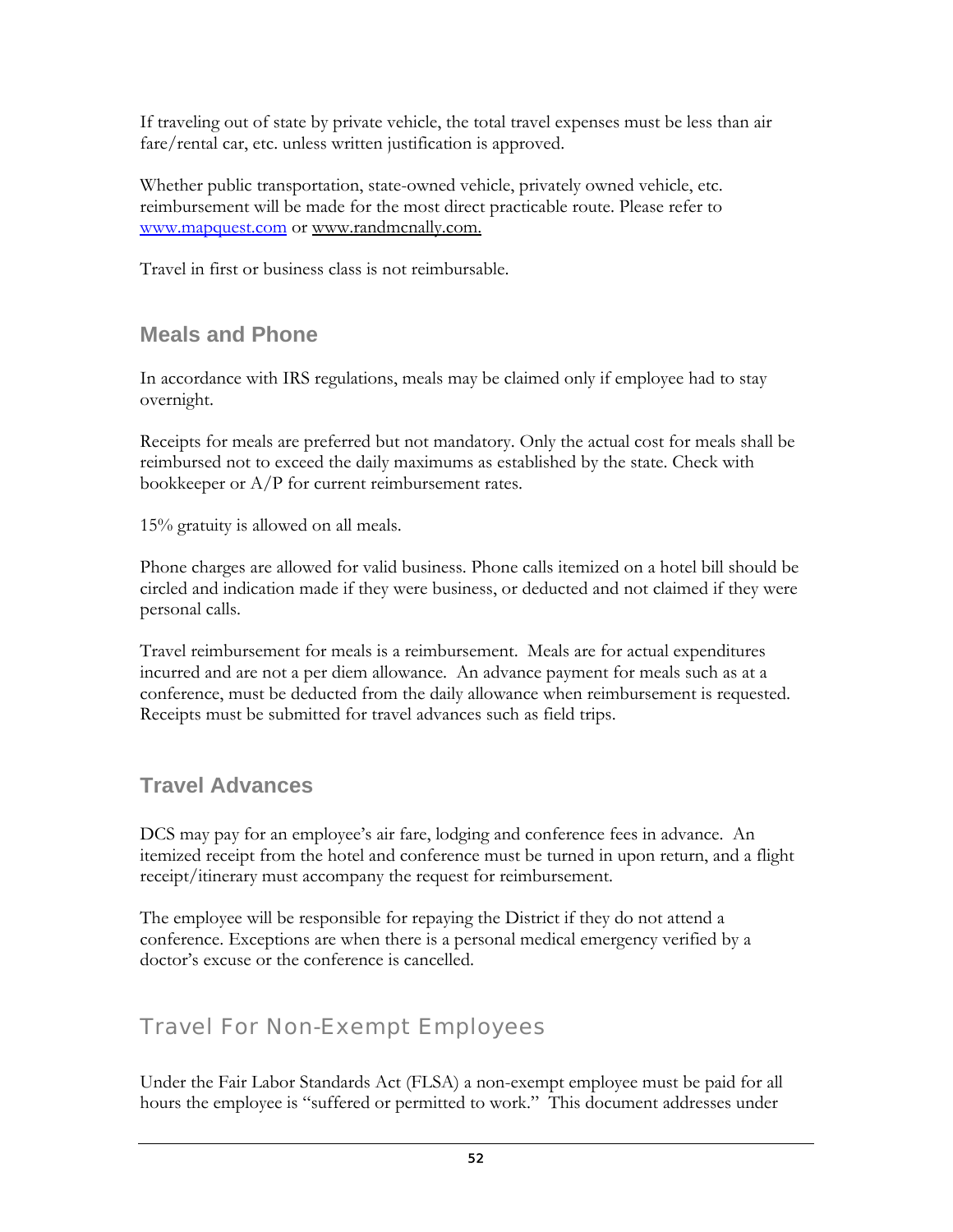what circumstances time spent traveling is considered compensable (i.e., the time is counted as hours worked).

HOME TO WORK TRAVEL **–** In general, the FLSA does not consider ordinary commuting as hours worked. Ordinary commute time is not compensable.

#### Compensable

• Talking on a phone, running errands (e.g., picking up supplies) while traveling from home to work or vice versa is considered compensable if it is work related.

#### Non compensable

• Ordinary travel from home to work is not considered hours worked.

TRAVEL DURING THE WORK DAY/IN-TOWN **–** In general time spent traveling as part of the employer's principal activity counts as hours worked (e.g., travel from job site to job site is compensable.)

#### Compensable

• Travel during the work day as part of the employer's principal activity counts as hours worked. (e.g., travel from job site to job site).

 OVERNIGHT TRAVEL **–** In general, whether travel time counts as hours worked when an employee travels overnight, depends on whether the travel occurs within the employee's normal work schedule. Travel time that occurs within the employee's normal work schedule is compensable.

#### Compensable

- Any portion of authorized travel that occurs within an employee's normal work schedule counts as hours worked. Travel on non work days (like weekends) also counts as hours worked if it occurs within the employee's normal work schedule.
- **Driving** a vehicle, regardless of whether the travel takes place within or outside normal work hours, counts as hours worked. In other words, the act of driving is considered manual labor activity which must be counted as hours worked if it is for the benefit of the employer.
- If an employee is required to attend meals, social events, etc., that time is counted as hours worked.
- Time spent waiting at the airport counts as hours worked if it occurs within normal work hours.
- Any work while traveling, which an employee is required to perform, is counted as hours worked (e.g., answering e-mails, taking business related phone calls.)
- If an employee is required to ride as an assistant or helper in an automobile, the travel time counts as hours worked.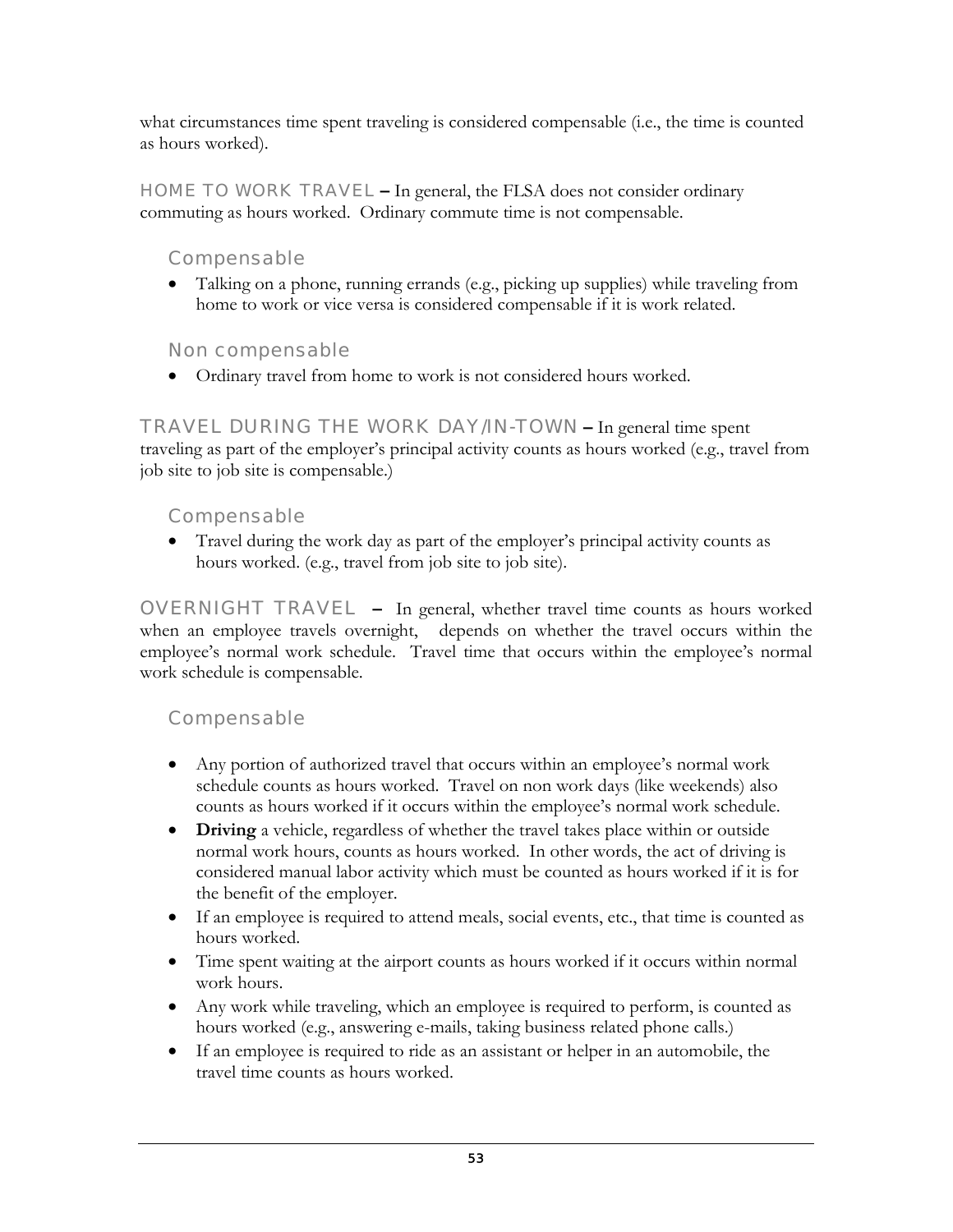#### Non compensable

- Regular meal periods do not count as hours worked.
- **Riding as a passenger** outside of normal work hours, via airplane, train, boat, bus or automobile does not count as hours worked. In other words, the act of riding as a passenger is not considered work.
- Time spent sleeping does not count as hours worked.
- Time spent waiting at the airport outside of normal work hours does not count as hours worked.
- Travel between home and work or between hotel and worksite is considered normal commuting time and does not count as hours worked.

#### MISCELLANEOUS ISSUES

- When an employee travels between two or more time zones, the time zone associated with the point of departure should be used to determine whether the travel falls within normal work hours.
- If an employee drives a car as a matter of personal preference when an authorized flight or other travel mode is available and the travel by car would exceed that of the authorized mode, only the estimated travel time associated with the authorized mode will be counted as hours worked.
- If the employer provides hotel accommodations for overnight travel but the employee wishes to drive back home each evening, this time is not counted as hours worked.
- On days when an employee is out of town (but not traveling), the employee is compensated for hours worked such as attending a conference or a meeting. The employee is not compensated for time not working even if it occurs within the employee's regular work schedule (e.g., employee goes sightseeing instead of attending a session of the conference or the conference sessions are only from 9 - 4).

 SAME DAY TRAVEL/OUT-OF-TOWN **–** In general time spent traveling out-oftown and returning in the same day, counts as hours worked without regard to whether the employee is driving or riding as a passenger and without regard to whether the travel occurs within the employee's normal work schedule. Travel counts as hours worked.

#### Compensable

• Time spent traveling to and from a one day seminar, conference, meeting, etc. is counted as hours worked.

#### Non Compensable

• Regular meal periods do not count as hours worked**.**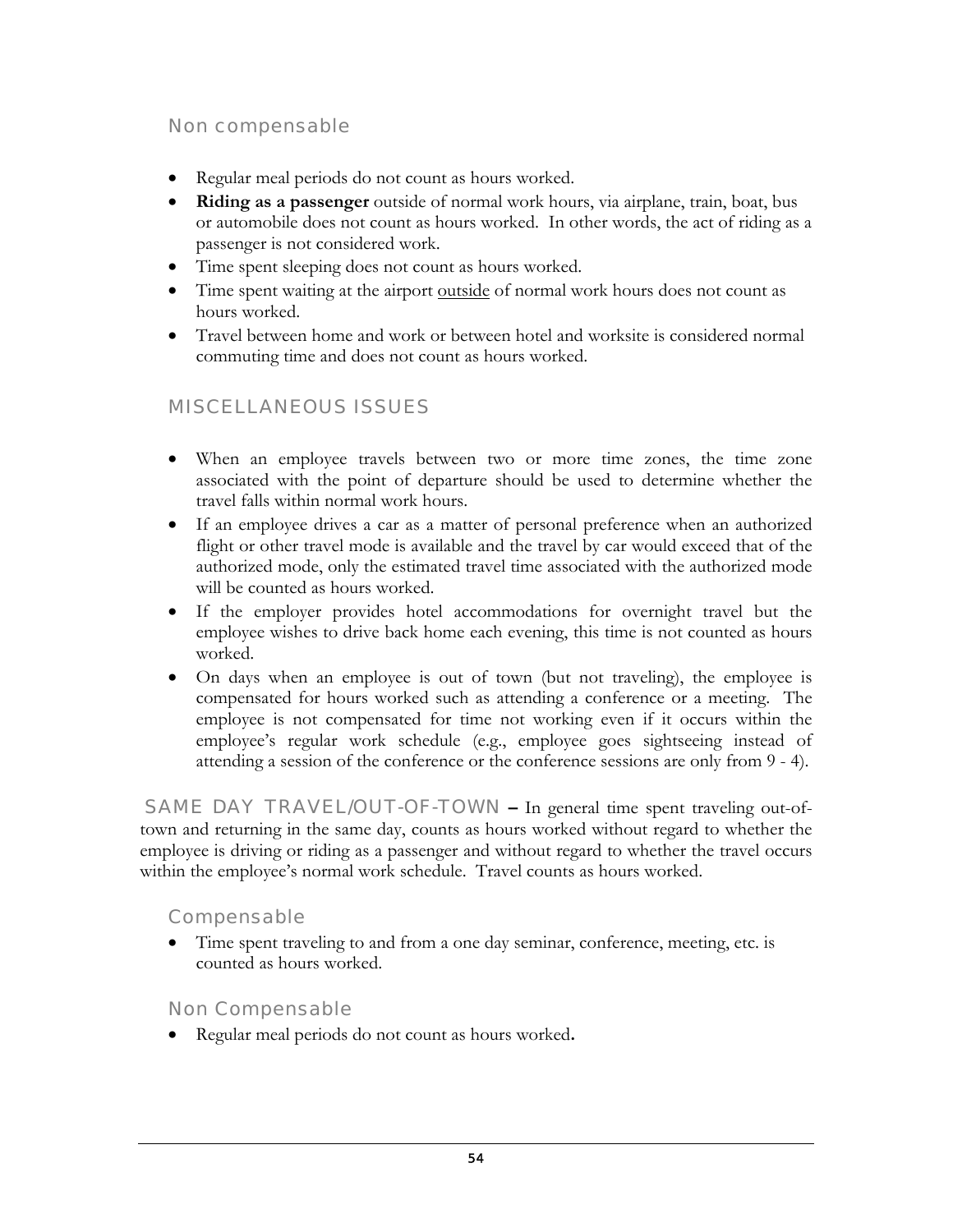# V. BENEFITS

## Insurance and Retirement Benefits

The District is interested in the health and well-being of both employees and their families. This section of the employee handbook briefly describes each district-sponsored employee benefit program. Employees receive summary plan descriptions, which describe certain benefit programs in greater detail. The plan description and official plan documents (such as insurance master contracts) contain information regarding eligibility requirements, coverage limits, deductibles, premiums, and fees.

Employees are expected to read the plan descriptions carefully to understand rights and responsibilities. Should a conflict exist between the official benefit plan documents and this employee handbook or the plan descriptions, the official plan documents will control in all cases.

The District reserves the right, at its sole and absolute discretion, to rescind or amend benefits, to change insurance carriers, or to require a change in employee contributions toward premium costs, deductibles, or co-payments. The District may make such changes at any time, for any reason; financial necessity is not required. Employees will be promptly notified of any such changes. While the District's intention is to continue offering the District-sponsored benefit programs, it cannot guarantee that such benefits will always be available.

DCS offers the following benefits to regular full-time employees. Part-time employees may or may not be eligible for these benefits based on the individual plan requirements:

MEDICAL INSURANCE – DCS participates in the State of Mississippi health insurance plan for school employees. Information regarding the options available to school employees may be obtained by contacting the Employee Services Department in the school district's central administrative office.

CAFETERIA PLAN – DCS participates in the Section 125 Flexible Benefit Plan, commonly known as the cafeteria plan. Participation by employees in the cafeteria plan is optional. Additional information regarding the cafeteria plan is available in the Employee Services Department.

RETIREMENT PLAN - All regular full-time employees must participate in the Mississippi Public Employees' Retirement System. Current Mississippi law requires eight (8) years of service as of July 1, 2007 for vested interest. Twenty-five (25) years are required for under sixty (60) years of age for full retirement benefits without penalty.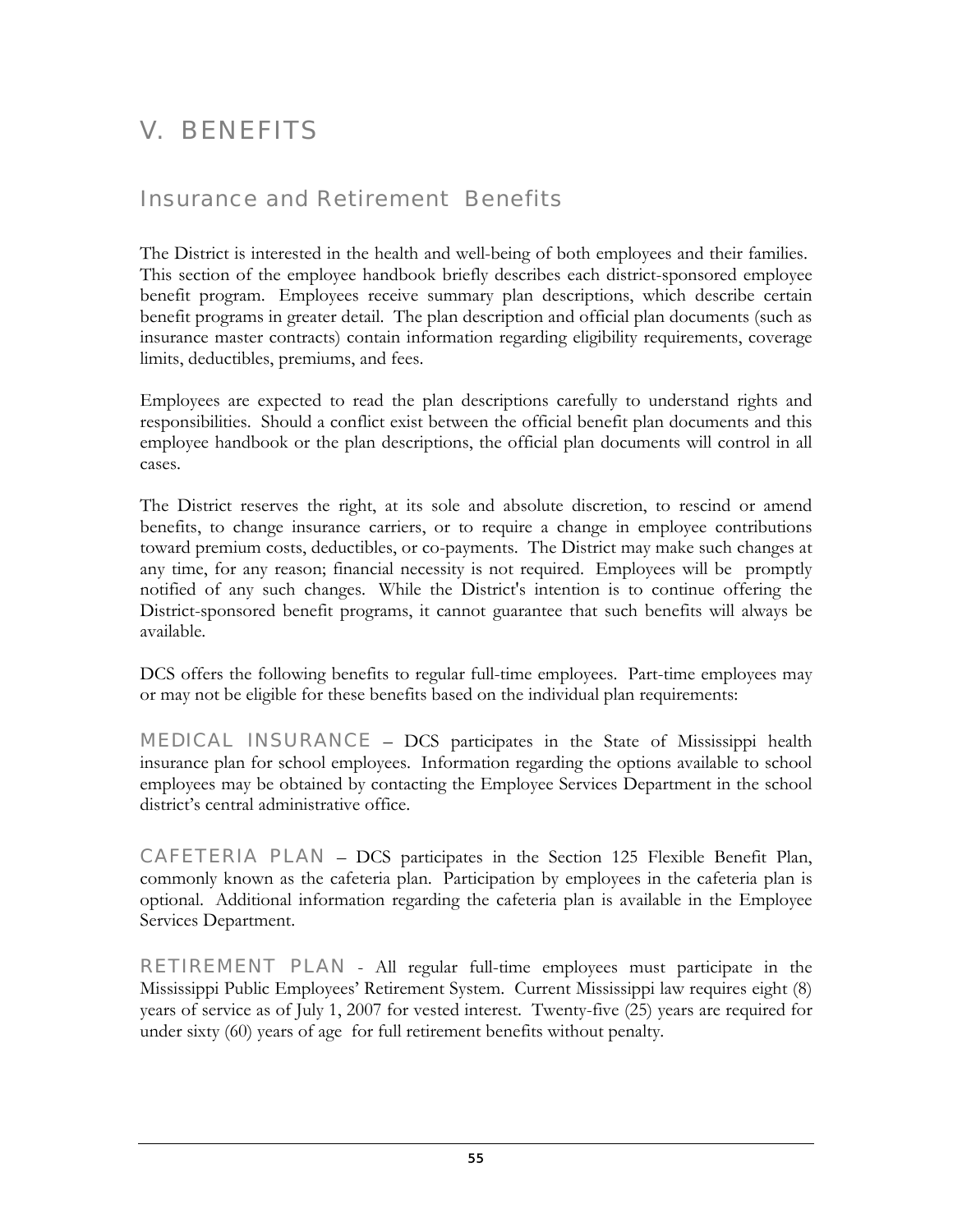Employees desiring more specific information regarding their retirement should contact the Employee Services department or the Mississippi Public Employees' Retirement System.

403 ( b ) PLAN -All employees of DeSoto County Schools are eligible to participate in the 403(b) Plan(s) that is offered through the district.

## **COBRA**

If the employee, the employee's spouse, or the employee's dependents lose group health insurance coverage due to employment termination or any other "qualifying event," any and all may be eligible to elect continuation of group health coverage in accordance with the Consolidated Omnibus Budget Reconciliation Act (COBRA).

COBRA entitles employees and their dependents to elect or decline continued group health insurance coverage upon a "qualifying event." Under federal law, a qualifying event is an event that would ordinarily cause an employee, spouse, or dependent to lose group health insurance coverage. Qualifying events include termination of employment, retirement, discharge for poor performance, reduction of work hours, death of a covered employee, divorce or legal separation from a covered employee, losing "dependent child" status, or Medicare eligibility. Employees discharged for gross misconduct may not be eligible for continuation benefits.

Employees and dependents are responsible for notifying the District's Benefits Manager immediately following any qualifying event and upon any change in address of the employee and/or dependents. Employees and dependents who elect continued coverage following a qualifying event will be required to pay 100% of the applicable premium coverage cost plus any applicable administration fees.

The covered individual has sixty (60) days to elect coverage from the date of notification. If the covered individual chooses to continue coverage and pays all premiums, benefits will be continued for 18 months. A covered employee, spouse, or dependent who is disabled (according to the Social Security Administration) at the time of the qualifying event may be eligible to continue coverage for up to 29 months. An employee's covered spouse or dependent may be able to continue coverage up to 36 months in the event the covered employee dies, becomes entitled to Medicare, divorces or legally separates from the spouse, or the dependent child ceases to qualify as a dependent under the District's insurance plan provisions.

In the event of a second qualifying event occurring during the period of coverage for an original event, the period of coverage will be extended to 36 months from the date of the original qualifying event.

Employees may obtain additional information about COBRA from the Employee Services Department.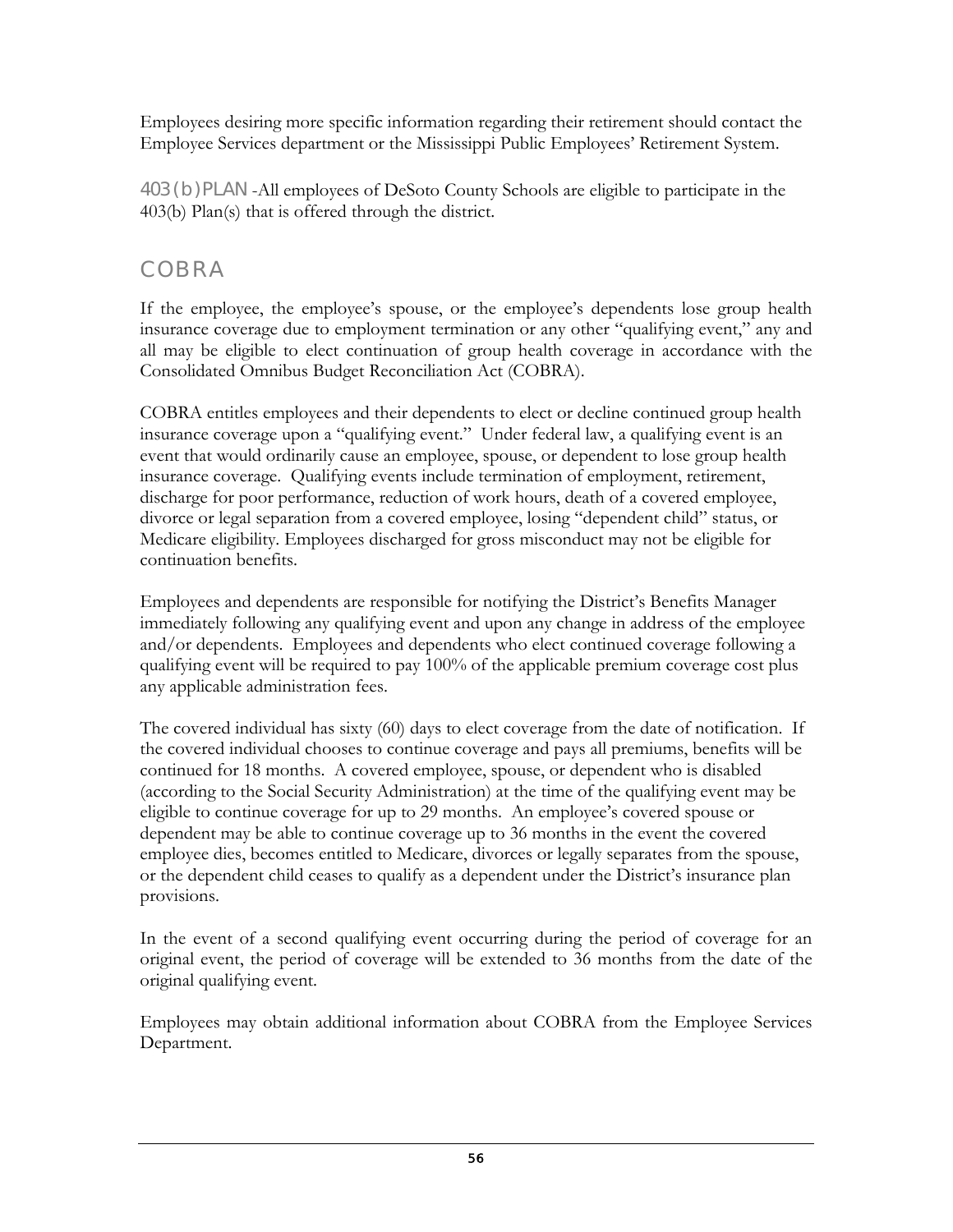## Workers' Compensation

It is the District's goal to provide a safe work environment. Each employee shall comply with all occupational safety, health policies and standards. Should an accident occur, the employee must report any injury or illness, no matter how minor it may seem, immediately to the Supervisor/ Principal. The supervisor must report the incident to the Workers' Compensation Coordinator. Failure to do so may jeopardize eligibility for workers' compensation.

Employees are covered against certain loss of earnings due to injuries on the job by a workers' compensation insurance policy furnished by the District. No compensation will be allowed for an injury, illness or death due to willful misconduct, intentional self-inflicted injury, intoxication, or willful failure or refusal to use safety devices or lack of compliance with prescribed safety procedures. The payment of medical bills and compensation payments will be in accordance with all applicable workers' compensation laws.

If an employee suffers an occupational injury or illness, the following steps should be taken:

- Any necessary first-aid treatment should be administered.
- When physically able, the employee should immediately report the injury or illness to his or her Supervisor/Principal.
- Both the employee and supervisor must complete a Report of Accident/Injury form within 24 hours of the injury. These forms are available from the employee's supervisor. Both forms must be signed and dated by the supervisor and forwarded to the Workers' Compensation Coordinator in the Employee Services Department as soon as possible.
- Employees are encouraged to attend a medical facility tendered by DCS or the employee may choose a Physician of his/her own choice. However, if the employee chooses his/her physician they must report the information to DCS. DCS requires all Workers' Compensation claims to report to DeSoto Family Medical Center for drug screening within 24 hours.
- If medical attention is required, the employee must be seen by a medical doctor or facility approved by the District, unless in an emergency.

## Unemployment Compensation

Employees are not eligible for unemployment benefits in the summer months between school terms. An employee hired during the school term who has reasonable assurance of employment for the same or similar work for the following school term will be denied unemployment benefits.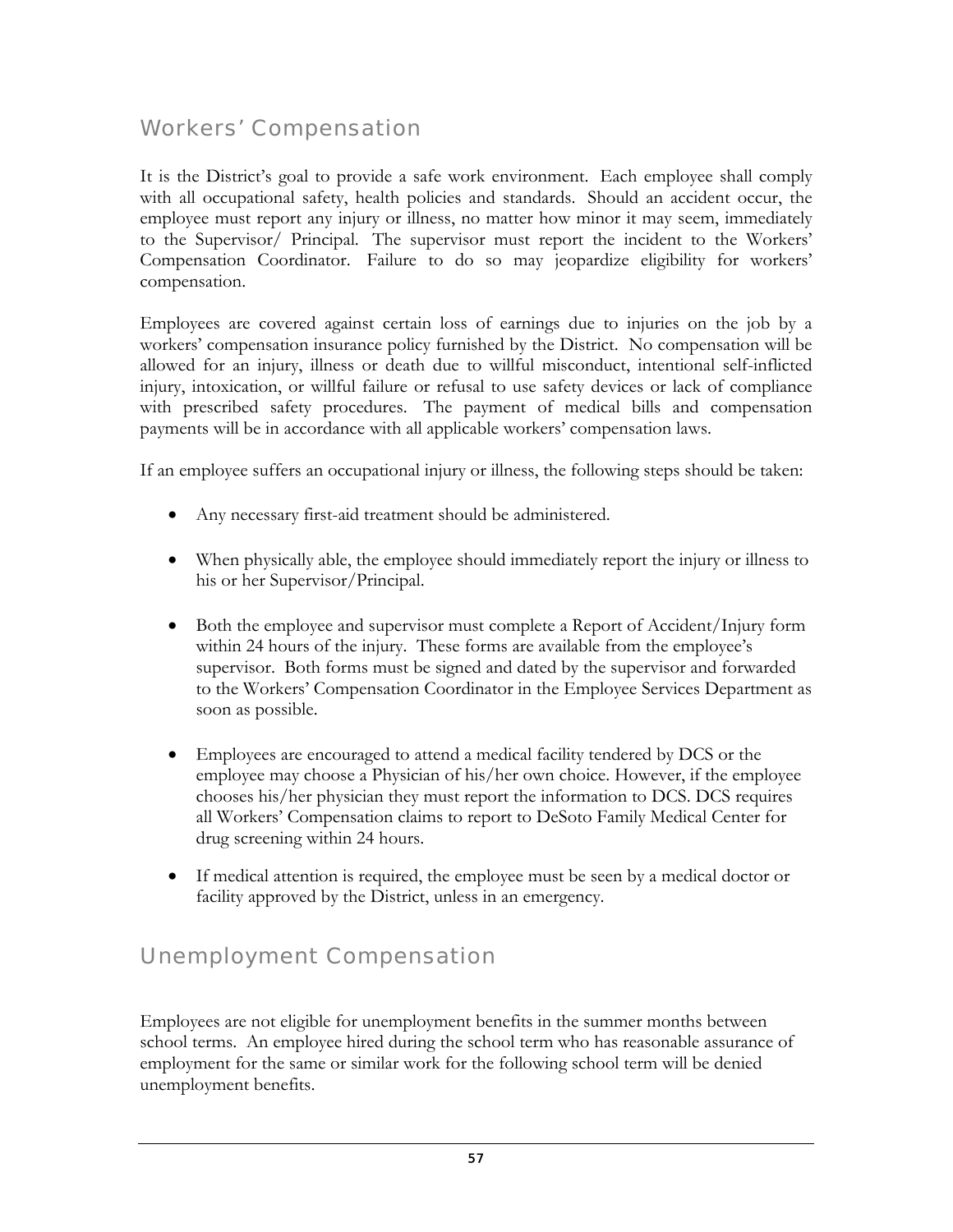# VI. EMPLOYEE CONDUCT

# Employee Conduct and Work Rules

To ensure safe and orderly operations in the school district and provide the best possible work environment, the District expects all employees to follow rules of conduct that will protect the interests and safety of everyone in the organization. It is not possible to list all the forms of behavior which are considered unacceptable in the workplace. Therefore, the following are examples of rules of conduct that may result in disciplinary action, up to and including termination of employment:

- negligence towards or endangerment of students
- intentional damage to school property or equipment
- violation of law or school board policy
- theft or inappropriate removal or possession of school district property
- falsification of records, including timekeeping records
- working under the influence of alcohol or illegal drugs
- possession, distribution, sale, transfer, or use of alcohol or illegal drugs in the workplace, while on duty, or while operating school-owned vehicles or equipment
- violation of safety or health rules
- sexual or other unlawful or unwelcome harassment
- possession of dangerous or unauthorized materials, such as explosives or firearms, in the workplace
- unauthorized absence from work station during the workday
- unauthorized use of telephones, mail system, or other employer-owned equipment
- failure to maintain classroom discipline or an appropriate educational environment
- violation of personnel policies
- unsatisfactory performance or conduct
- Failure to interact courteously and tactfully with supervisor/managers, co-workers, students, and vendors to the point that productivity or morale suffers may be grounds for discipline and possible termination.

Licensed employees are subject to the provisions of the School Employment Procedures Act and further can be suspended or terminated for specific, statutorily enumerated infractions and other good causes. Classified employees serve at the will of the Superintendent or his designee and may be terminated at any time, with or without cause, and without advance notice. Classified employees are not entitled to a hearing.

## Confidential Information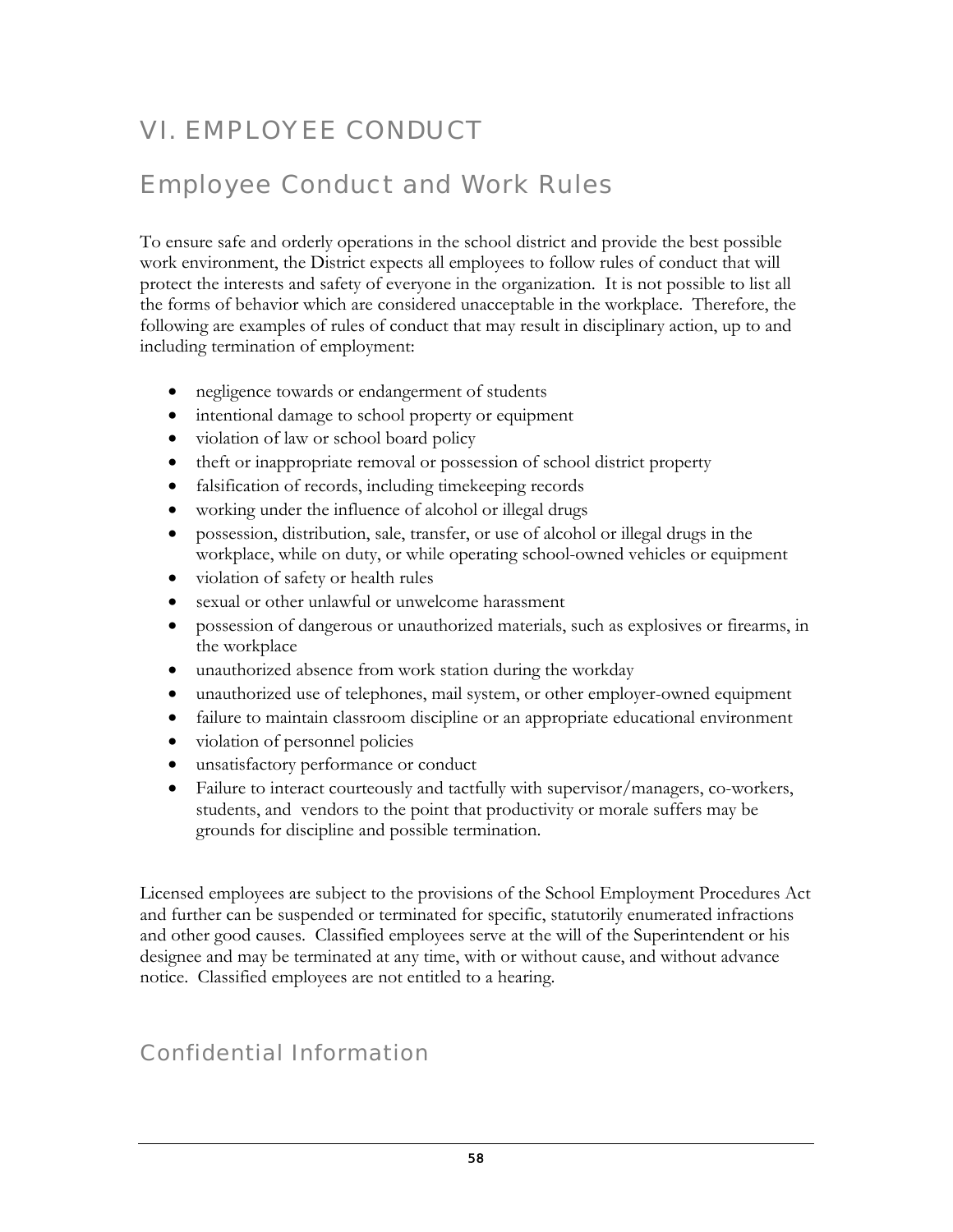During the course of employment, employees will have access to confidential information. Confidential information may include, but is not limited to, compensation information, student information, financial information, and other related confidential information. This information is critical to the success of the District and must not be divulged. Employees must not discuss confidential matters or release confidential information to any outside party.

Unauthorized picture taking, voice recording, or video recording (includes inappropriate use of picture cell phones) of conversations or District material at work are prohibited.

Employees who improperly utilize or disclose district or confidential information may be subject to disciplinary action, up to and including termination. Breach in confidentiality could result in disciplinary action including termination.

Additionally, an employee's salary is confidential and should be held in strict confidence by the employee and DeSoto County Schools. Individual employee's salary/wages is not public information and therefore is encouraged to remain private. Confidentiality is required.

### Substance Use and Abuse

It is the District's intention to maintain a drug free work environment that is safe for all employees. Whenever use or abuse of controlled substances (such as alcohol and illegal drugs) interferes with the workplace, appropriate action may be taken, including testing or discipline (up to and including termination) when warranted. School officials will cooperate fully with law enforcement in prosecution of drug violations occurring in the workplace.

"Workplace" is defined as the site for the performance of work done including a school building or other school premises; any school-owned vehicle or any other school-approved vehicle used to transport students to and from school or school activities; off-school property during any school-sponsored or school-approved activity, event, or function, such as a field trip or athletic event, where students are under the jurisdiction of the school district.

As a condition of employment, each employee shall abide by the terms of the school district policy respecting a drug-free workplace and shall report to work without any alcohol or illegal substances in their systems.

The following is prohibited and is grounds for discipline including termination of employment:

The unlawful manufacture, distribution, dispensation, possession, or use of any intoxicating beverage, intoxicant, illegal drug or controlled substance on DCS premises or while conducting District-related activities off DCS premises.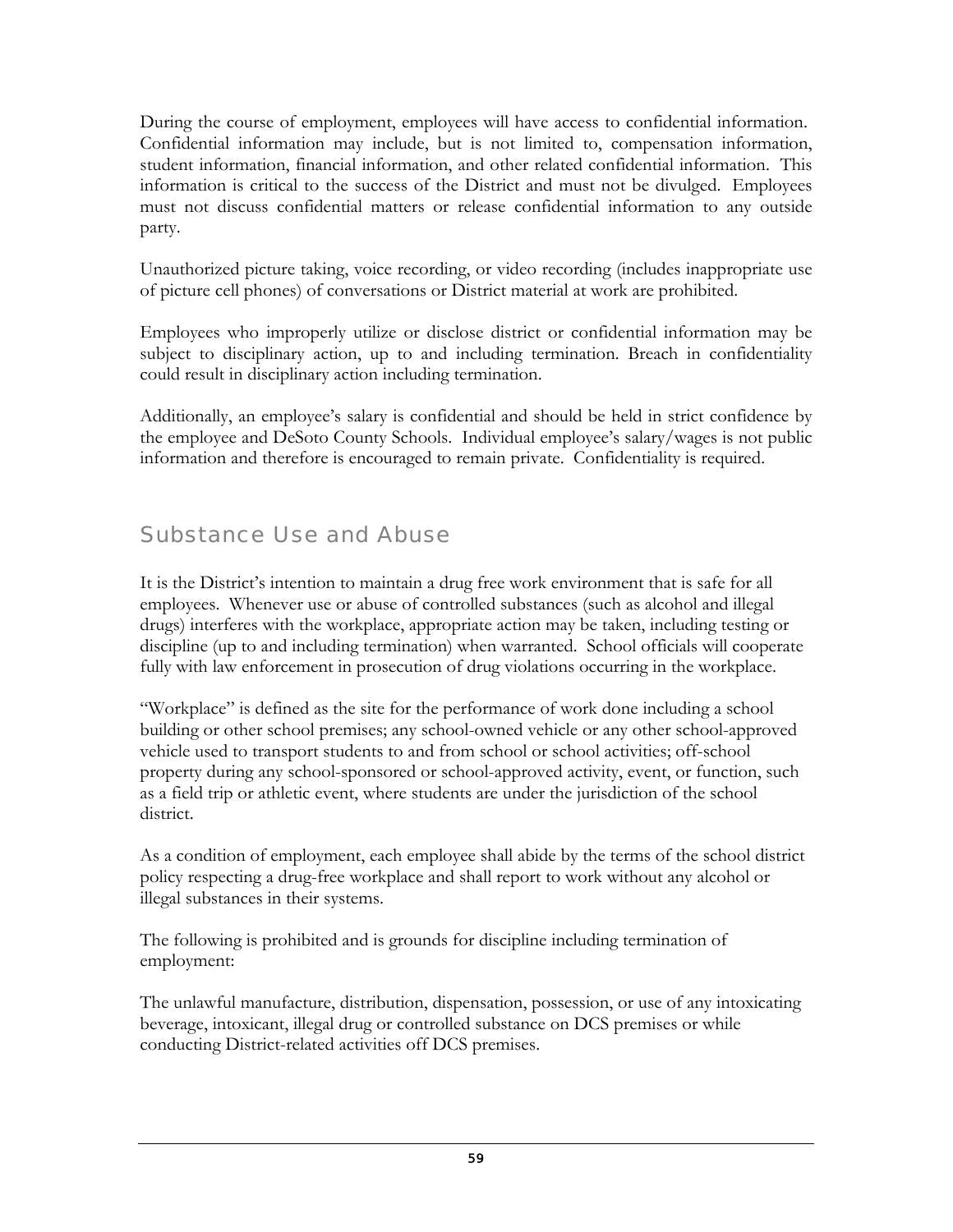Reporting for work or remaining on duty while under the influence of any intoxicating beverage or intoxicant; having any illegal drug or controlled substance at any detectable amount in your system.

It is a violation of the District policy for any employee to use prescription drugs illegally, i.e., to use prescription drugs that have not been legally obtained or for a purpose other than as prescribed. However, nothing in this policy precludes the appropriate use of legally prescribed medications.

Storage or transportation of any intoxicating beverages, intoxicants, illegal drugs, or controlled substances on DCS property is prohibited.

The above prohibitions do not include drugs taken according to a verifiable prescription and taken under the direction of a licensed physician. However, an employee who is taking prescription drugs or other medication, which may affect his or her work safety or the safety of others, must notify his or her supervisor before beginning work. Failure to report such medication may subject the employee to disciplinary action, up to and including termination.

It is a condition of continued employment that employees shall comply with the school board policy regarding a drug-free workplace and shall notify their supervisor of any conviction involving a controlled substance in the workplace no later than five (5) days after such conviction. In addition, an employee aware of a fellow employee's on-the-job drug use is required to notify the administrative office in charge of the drug user.

DCS reserves the right to require drug/alcohol screens as a condition of continued employment if reasonable suspicion exists that an employee's work performance or safety is impaired by the use of drugs or alcohol. Specifically, authorized DCS representatives or agents may: 1) require employees to submit to testing for intoxicants as a condition of continued employment, and/or 2) conduct searches of personal effects, vehicles, lockers, desks and rooms for intoxicants and related paraphernalia as a condition of continued employment. Items discovered through such search may be turned over to law enforcement authorities.

Reasonable suspicion for believing an employee is under the influence or impaired by the use of an intoxicant includes, but is not limited to: abnormal conduct, appearance, behavior, speech or odor; detection of a prohibited substance in the area where an employee has been working; an unexplained decline in work performance or attendance; or a workplace accident or safety violation.

Additionally, drug testing may be conducted in conjunction with any medical treatment required as a result of an on-the-job injury.

## Workplace Violence

DCS desires to maintain a work environment which is safe and secure in nature. Threats, threatening behavior, or any acts of violence against employees, students or other individuals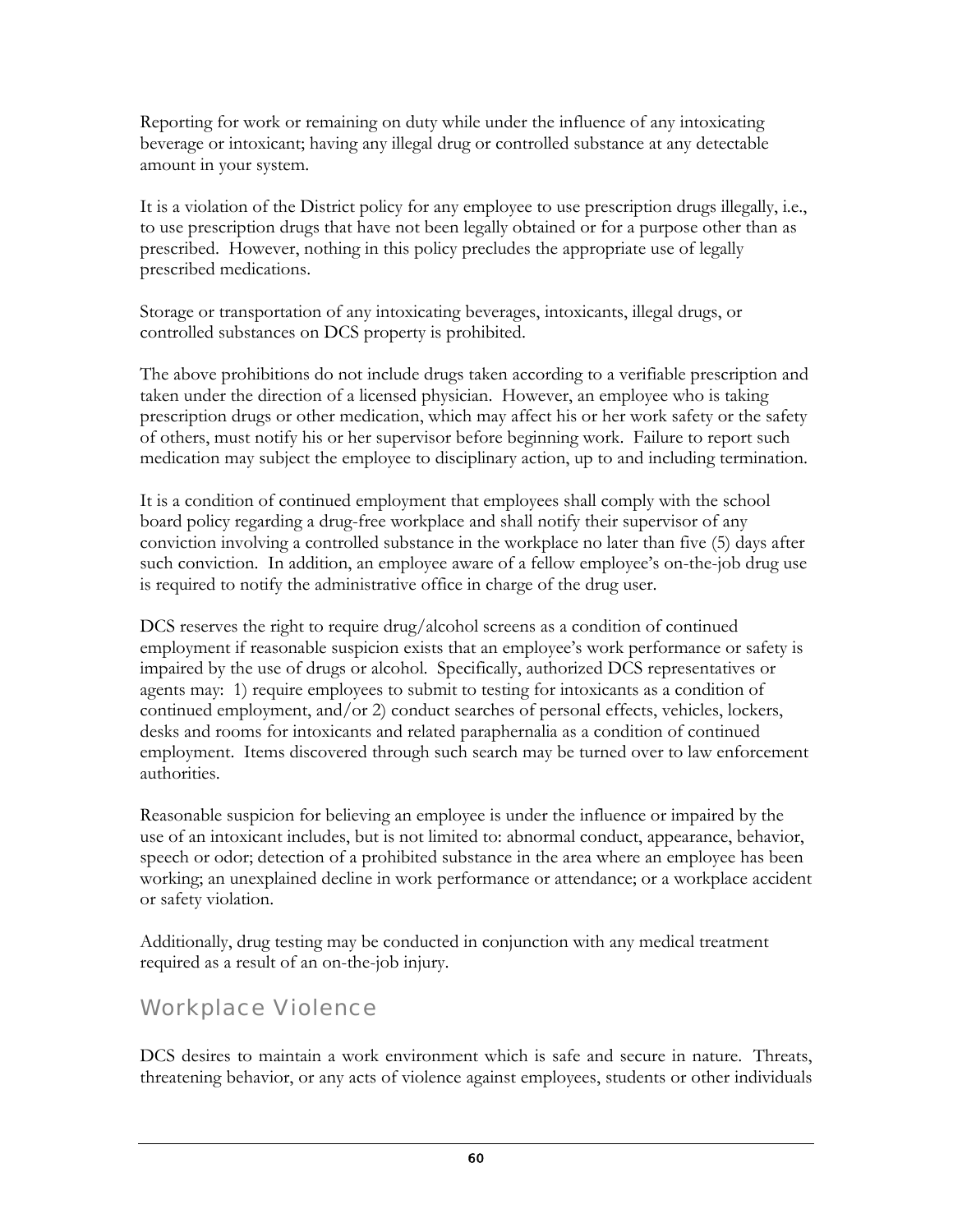on the premises will not be tolerated and may lead to disciplinary action, up to and including immediate termination, and/or criminal prosecution.

Any person who engages in violent behavior, such as making substantial threats, or intentionally hitting, kicking, or striking a person or property on DCS premises may be removed by administration from the premises as quickly as safety permits, and is to remain off DCS premises pending the outcome of an investigation.

Additionally, the District Policy prohibits firearms or weapons of any type on the premises. The DCS Board of Education recognizes the possession of pistols, firearms or other weapons on school premises or at school functions by persons other than duly authorized law enforcement officials creates an unreasonable and unwarranted risk of injury or death to District employees, students, visitors or guest. Because of such dangers, the Board hereby prohibits the possession of pistols, firearms, or weapons in any form by any person other than duly authorized law enforcement officials on school premises or at school functions, regardless of whether any such person possesses a valid permit to carry weapons, previously mentioned (BOARD POLICY EBC). Possession of a firearm or weapon while on the premises will be handled with appropriate disciplinary action up to and including termination of employment.

All employees will fully cooperate with DCS Administration and with law enforcement agencies to eliminate workplace violence risks.

All DCS personnel are responsible for immediately notifying their supervisor, Principal, Assistant Superintendent of Personnel or the Director of Employee Services of any threats, threatening behavior or acts of violence, which they have witnessed, received or have been told that another person has witnessed or received. Even without an actual threat, personnel should also report any behavior they have witnessed which they regard as threatening or violent when that behavior is employment or job-related or might be carried out on DCS premises. The supervisor or Principal who receives the report is responsible for informing the Director of Employee Services so proper documentation of the incident can be gathered.

All individuals who apply for or obtain a protective or restraining order which lists DCS locations as being protected areas must provide to the Director of Employee Services as well as the immediate supervisor, a copy of any temporary protective or restraining order which is granted, and a copy of any protective restraining order which is made permanent. DCS understands the sensitivity of such information and will follow confidentiality procedures, which recognize and respect the privacy of the reporting employee(s).

# **Safety**

DCS is concerned with the safety of all its employees, students and guests. All employees must observe and abide by safety standards and be safety conscious at all times. It is policy of DCS that every employee is entitled to work under the safest possible conditions. Every reasonable effort will be made to provide and maintain a safe and healthy work place, safe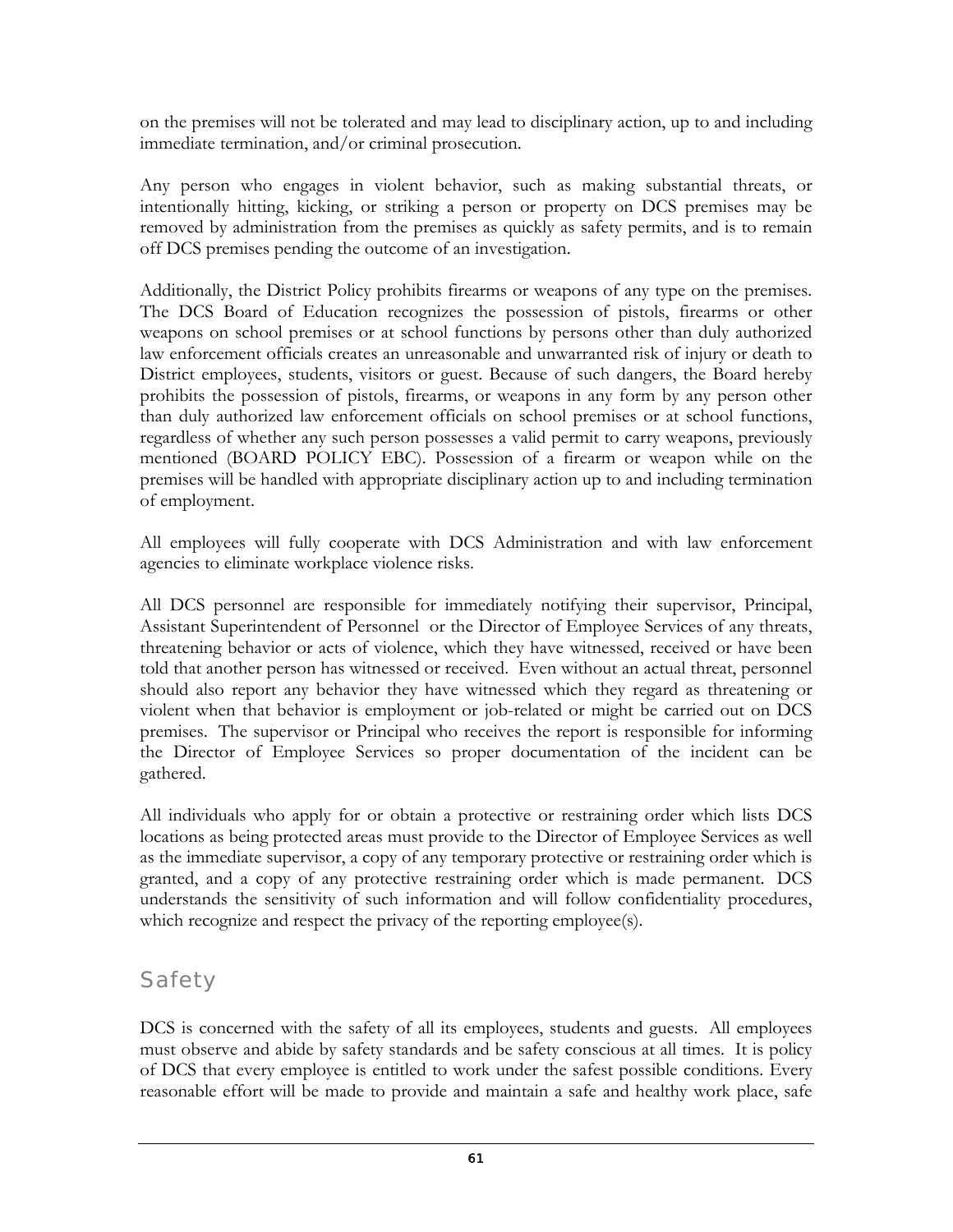equipment, proper materials, and to establish and insist upon safe methods and work practices at all times.

DCS has developed a workplace safety program. The Assistant Superintendent for Finance and Operations at the central administrative office and the principals at each school building level have the primary responsibility for implementing, administering, monitoring, and evaluating the safety program. However, its success depends on the alertness and personal commitment of everyone in the school district. Ideas or suggestions for improving workplace safety are encouraged by school officials.

Employees are responsible for immediately reporting all accidents and injuries to his or her primary supervisor, regardless of how minor the occurrences may seem at the time. Retaliation will not be permitted against any employee who reports a workplace hazard or injury.

In addition, any unsafe condition or practice an employee observes should be reported to their supervisor.

To prevent accidents or injuries, the following safety standards should be followed:

- All heavy objects should be lifted or moved by personnel trained in the use of the proper equipment and techniques for these tasks.
- Keep classrooms, work areas and floors free from clutter and spills.
- Do not obstruct doorways, hallways, or stairways in any manner.
- Know the location of the fire extinguishers and emergency exits in the building.
- Do not work while under the influence of alcohol or drugs. If reasonable suspicion of drug or alcohol use exists and is witnessed, the employee will be immediately escorted from the work premises.
- Do not engage in horseplay. Practical jokes and horseplay can lead to accidents and are not considered appropriate on-the-job behavior.
- Use tools and equipment only if you have been properly trained in their use and only for the intended purpose of their use.
- Use of hazardous sprays or liquids should be only used in well-ventilated areas by personnel trained in their proper use.

#### Universal Precautions Statement

Universal precautions are work practices that help prevent contact with blood and certain other body fluids. Universal precautions are a person's best protection against AIDS,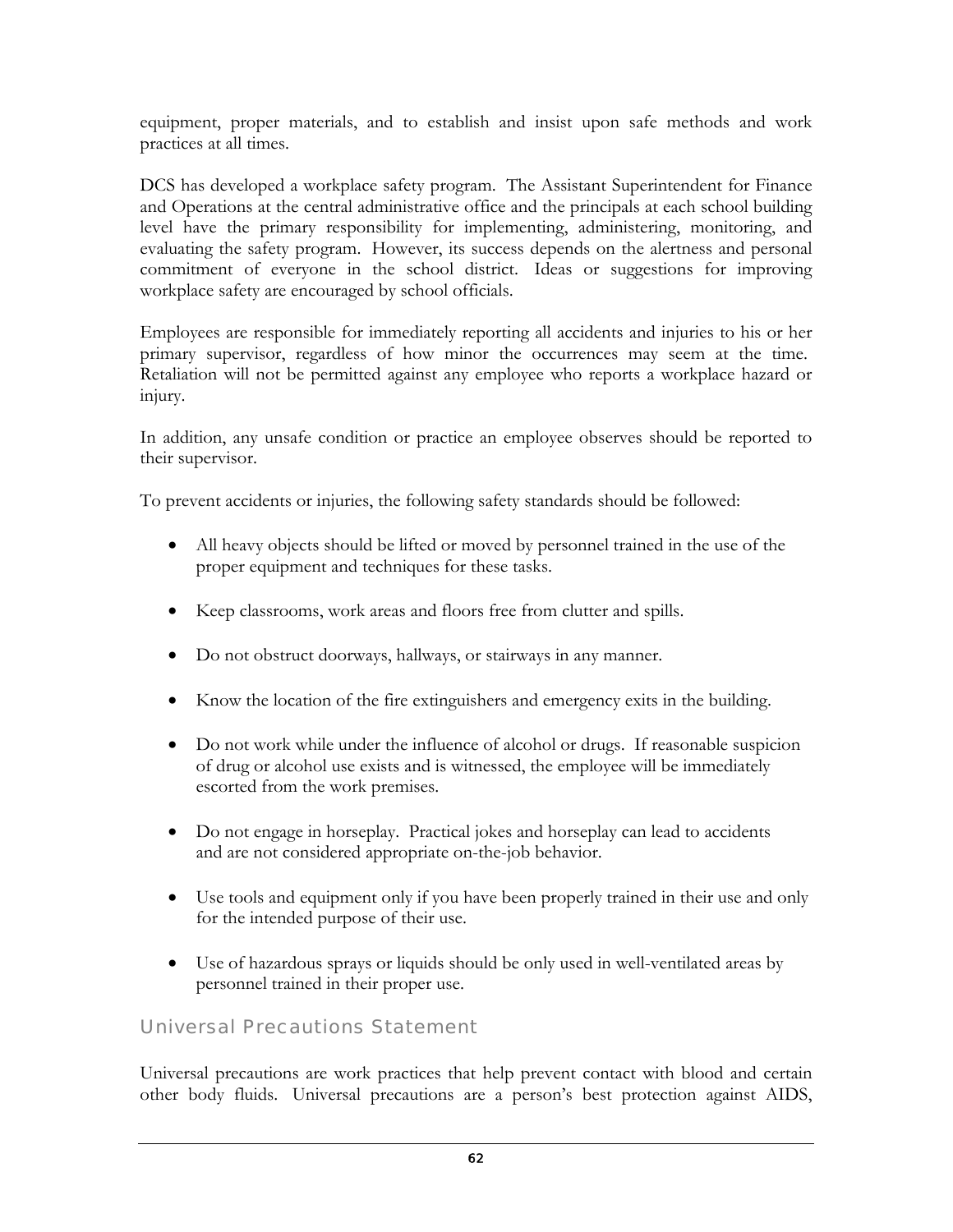Hepatitis B, and other infectious diseases. To help prevent the spread of diseases communicated by body secretions, the following precautions are recommended:

- Wear disposable plastic or rubber gloves when in contact with body secretions and do not reuse the disposable gloves.
- Wash hands after contact with children with open wounds or who have body secretions of any kind. Use disposable paper towels. Encourage children to wash their hands after bathroom use or if they have any other body fluids on their hands.
- To clean up body fluids, always use an approved disinfectant. Clean work surfaces any time they become contaminated with blood or other body fluids.
- Do not eat or drink in work areas where blood or other body fluids may be present.
- Do not handle contact lenses or apply lip balm/cosmetics in these areas.
- Ask questions when in doubt, and always follow safety procedures.

## Smoking

DCS promotes a smoke-free environment. In accordance with School Board Policy, smoking and all other uses of tobacco by district employees, students and visitors in schools buildings, on school grounds and property, and on or in district buildings and vehicles, including school buses, shall be prohibited at all times.

# Personal Appearance and Demeanor

Employees are expected to reflect favorably on DCS through their demonstrated personal integrity, job demeanor and personal appearance, including their community relations and the avoidance of behavior which is offensive, or infringes on the rights of others.

All employees are expected to be neat and well-groomed at all times while at work. Immodest clothing is considered inappropriate attire and should not be worn. Supervisors reserve the right to make determinations as to the appropriateness of employee appearance and will do so in a non-discriminatory manner. Supervisors may ask an inappropriately dressed employee to leave work and return with proper attire. Violation of this policy may subject an employee to discipline, up to and including termination.

# VII. ADMINISTRATION **OPERATIONS**

Lunch and Break Periods

Lunch schedules are determined by the employee's work location and schedule.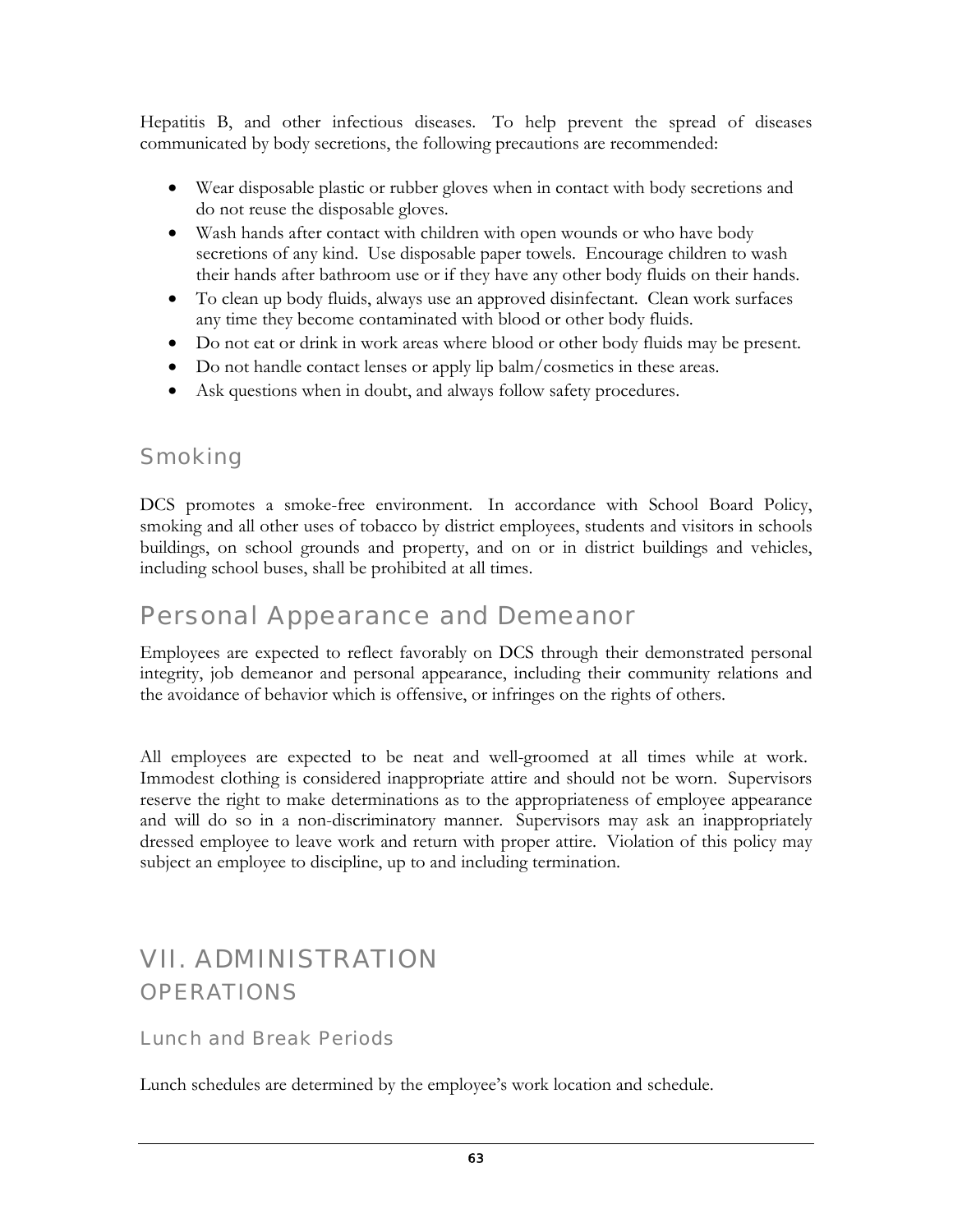#### **Telephones**

Telephones are an integral part of communications within our District. Therefore, telephones should be used primarily for school business purposes. Personal calls are permitted to a reasonable extent; however, they must be limited and this privilege not abused.

Employees who have access to school cell phones are to understand the device is used in order to help them perform their jobs as efficiently and effectively as possible and not to be used for personal matters in any way. All principals/supervisors are asked to submit a written request to the accounts payable department with the employee's name, school location and description of job for use of the phone.

Personal cell phones of instructional personnel should be turned off or on vibrate during instructional time.

Employees upon resignation or termination must return all District property on or before the last day of work. All phones are fixed assets of the District. All transfers and surplus of equipment must have the appropriate paperwork submitted to the person in charge of fixed assets.

## PERSONAL REFRIGERATORS, MICROWAVES, AND/OR COFFEE POTS

Personal refrigerators, microwaves, coffee pots, and open-flamed candles are not allowed in classrooms or offices. These items are a safety hazard and do not meet our energy management goals.

Employees with medical issues requiring refrigeration of medicines may receive a waiver to this policy approved in writing by his/her supervisor.

## Electronic Communications

Employees of DCS have access to a variety of forms of electronic media and services, including computers, networks, electronic mail, fax machines, printers, and the internet. These services are made available to employees in order to help them perform their jobs as efficiently and effectively as possible and should not be misused.

All employees should remember that electronic media and services provided by the District are the property of the District and their purpose is to facilitate and support the District. No right of privacy exists in favor of any employee of the District with respect to information placed on the electronic media systems by such employee. All electronic media systems, including but not limited to desktop PCs, laptop PCs, networks, electronic mail, telephone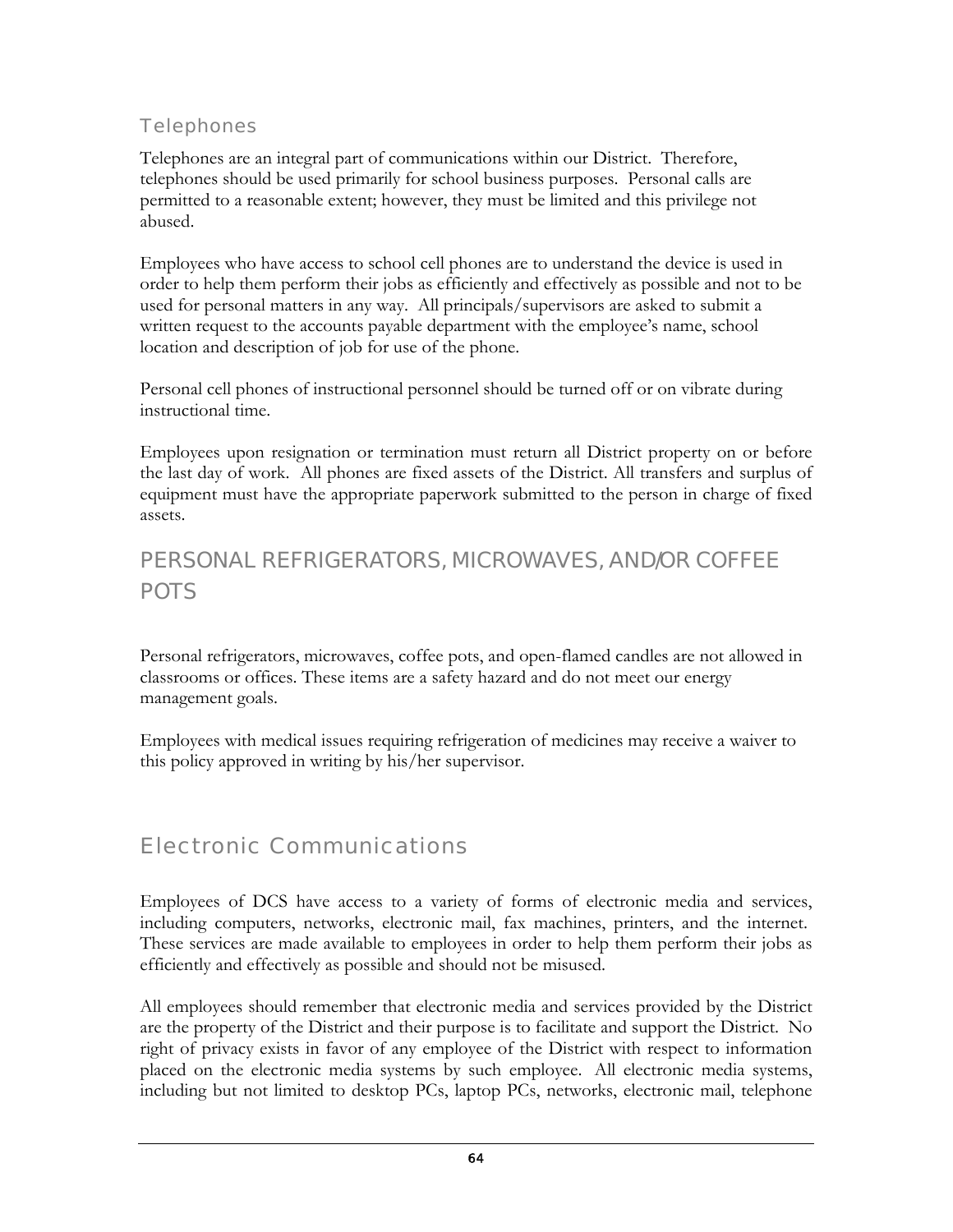and fax records, printed documents, Internet activity, computer disks and CDs stored in the District's offices are subject to review by the District. The District has the right to review, audit, interrupt, access and disclose messages created, received, or sent over the electronic media systems of the District.

Furthermore, the District has the right to utilize software that makes it possible to identify and block access to Internet sites containing sexually explicit or other material deemed inappropriate in the workplace.

The District or its authorized designee reserves the right to review at any time, all information contained in these systems (even if previously deleted or archived).

#### **Prohibited Uses**

Employees are strictly prohibited from using work time, equipment, or technology for personal or entertainment use or for using the voice mail, e-mail or other electronic communications systems/computer network in connection with any of the following activities:

- Engaging in illegal, fraudulent, or malicious activities;
- Utilizing the computer network and DCS property to obtain, display, copy, store, transmit or otherwise distribute materials that are defamatory, sexually explicit, discriminatory, or otherwise offensive in nature (also includes via e-mail or any other form of electronic communication such as bulletin boards, chatrooms, Usenet groups, etc.);
- Utilizing the computer network to disseminate, view or store commercial or personal advertisements, solicitations, promotions, destructive code (e.g., viruses, selfreplicating programs, etc.), political material, pornographic text or images, or any other unauthorized materials.
- Sending (uploading) or receiving (downloading) copyrighted materials, proprietary financial information, or other forms of information deemed to be confidential to outside parties or unauthorized internal parties;
- Using another individual's account or identity without explicit authorization;
- Attempting to test, circumvent, or defeat security or auditing systems;
- Permitting any unauthorized individual to access the electronic media and services of the District.

## Illegal Copying

Employees may not illegally copy material protected under copyright law or make that material available to others for copying. Employees are responsible for complying with copyright law and applicable licenses that may apply to software, files, graphics, documents, messages, and other material employees wish to download or copy. Employees may not agree to a license or download any material for which a registration fee is charged without first obtaining the express written permission of the District.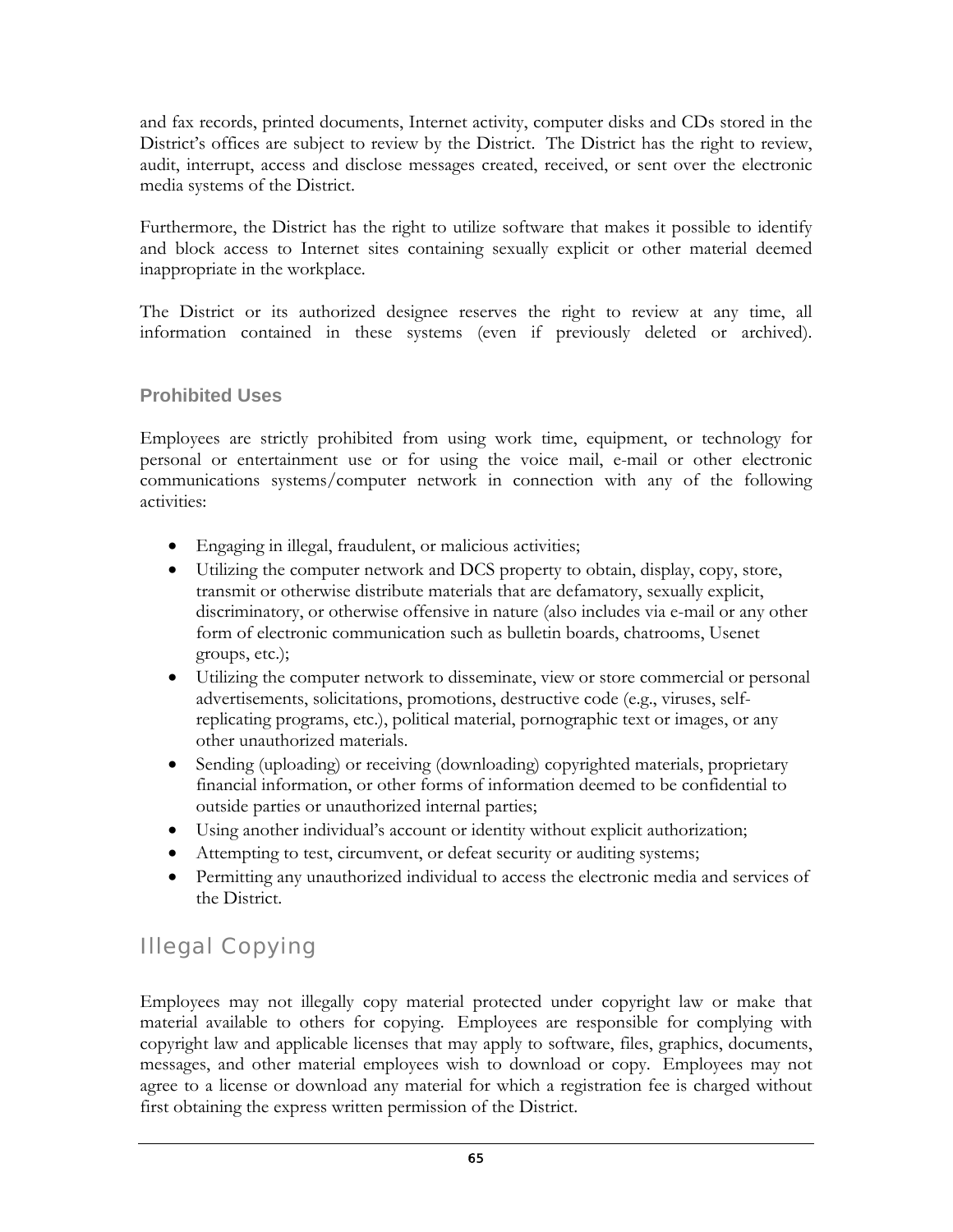## Communication of Confidential Information

Unless expressly authorized to do so, employees are prohibited from sending, transmitting, or otherwise distributing proprietary information, data, or other confidential information belonging to the District. Unauthorized dissemination of such material may result in severe disciplinary action as well as substantial civil and criminal penalties under state and federal Economic Espionage laws.

Material developed by employees under the scope of their employment at DCS becomes the property of the District and must be treated as such.

# VIII. Use of Computer Resources

## Accessing the Internet

To ensure security and avoid the spread of viruses, employees accessing the Internet through a computer attached to the District's network must do so through an approved Internet firewall or other security device. Bypassing the District's computer network security by accessing the Internet directly by modem or other means is strictly prohibited unless the computer in use is not connected to the District's network.

#### Frivolous Use

Computer resources are not unlimited. Network bandwidth and storage capacity have finite limits, and all users connected to the network have a responsibility to conserve these resources.

As such, employees must not deliberately perform acts that waste or endanger computer resources or unfairly monopolize resources to the exclusion of others. These acts include, but are not limited to, sending mass mailings or chain letters, opening unsolicited commercial e-mail, spending excessive amounts of time on the Internet, playing games, engaging in online chat groups including Instant Messenger or other similar programs, uploading or downloading large files including MP3 files, accessing streaming audio and/or video files, subscribing to non-business related groups, or otherwise creating unnecessary loads on network traffic associated with non-business-related uses of the Internet.

## Virus Detection

Files obtained from sources outside the District, including disks brought from home, files downloaded from the Internet, newsgroups, bulletin boards, or other online services; files attached to e-mail, and files provided by vendors, may contain dangerous computer viruses that may damage the District's computer network.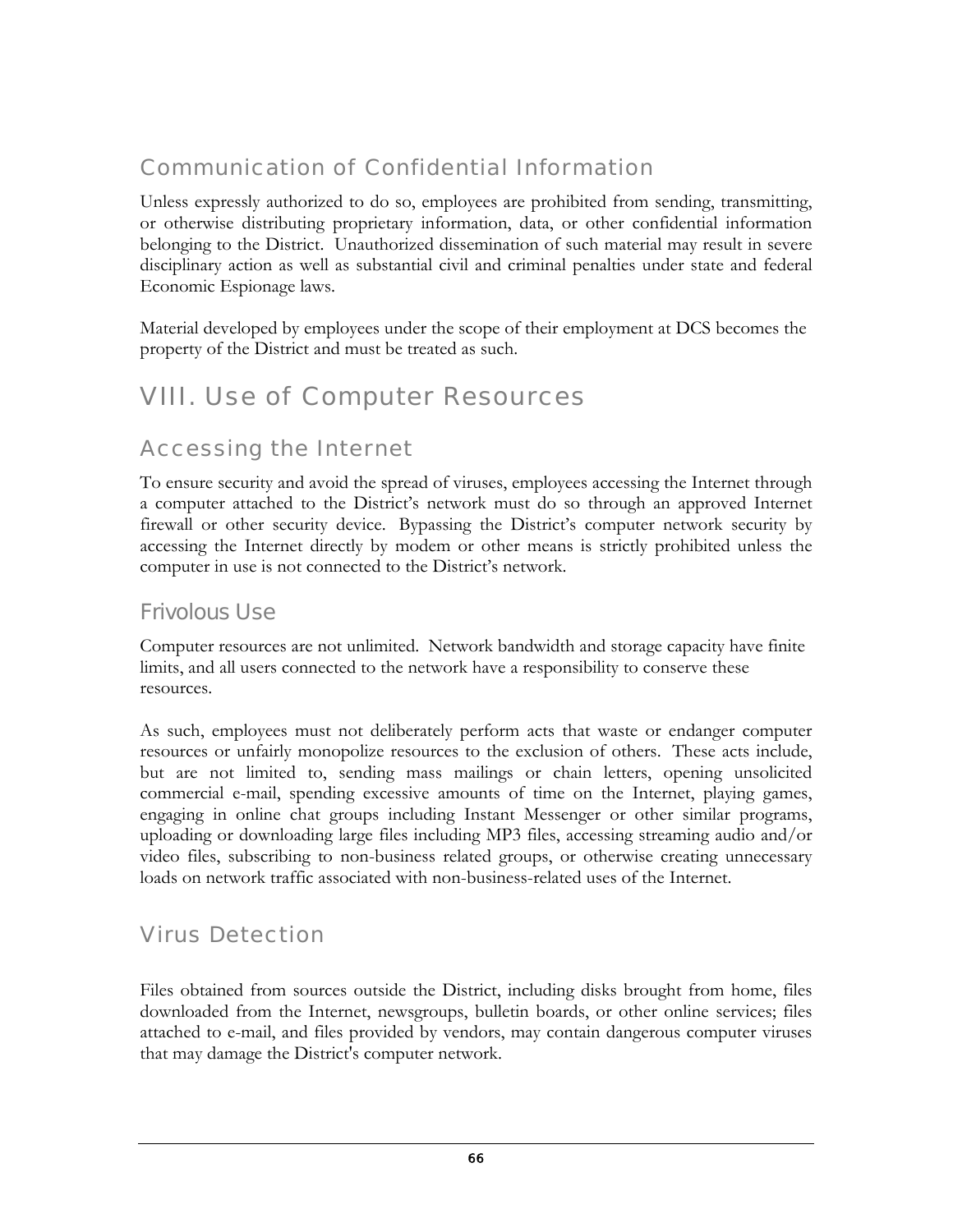Employees should never download files from the Internet, accept e-mail attachments from outsiders, or use disks from non-DCS sources, without first scanning the material with District-approved virus checking software. If you suspect that a virus has been introduced into the District's network, notify the Network Administrator immediately.

The various electronic communications systems should never take the place of a personal visit when working in an environment that promotes "team work." Sensitive personnel issues should always be handled in person, especially where disciplinary communication and/or action is concerned. Any employee who violates this policy or uses electronic communication systems for improper purposes shall be subject to discipline, up to and including termination.

## Solicitation and Distribution of Literature

The District prohibits soliciting for any cause or distributing goods or literature, handbills, circulars, or other printed materials at any time when:

- The distribution occurs in a working area;
- The employee soliciting or distributing is on work time (which excludes breaks, lunch periods, and other periods when an employee is not expected to be working such as before and after work); or
- The employee being solicited or receiving the distribution is on work time (which excludes breaks, lunch periods, and other periods when an employee is not expected to be working such as before and after work).
- The District restricts at any time on its property:
	- Solicitation to individual employees;
	- The sale or distribution by non-employees of any products such as cosmetics, hosiery, clothing, tickets to sporting and entertainment events, raffles or lotteries, and pools; and
	- The distribution by non-employees of literature, including but not limited to, any promotional and/or advertising materials.

# Conservation of Energy

All employees in the DeSoto County School District are responsible for conserving energy and natural resources. Energy costs are a major expenditure in the school district's budget. The school district maintains records of energy consumption and energy costs and this information will be used to monitor energy use throughout the school district. The information will be available to the news media and to the general public so that the school district may share its goals of conserving energy and the progress that the school district is making in energy conservation. Employees are expected to set a good example for students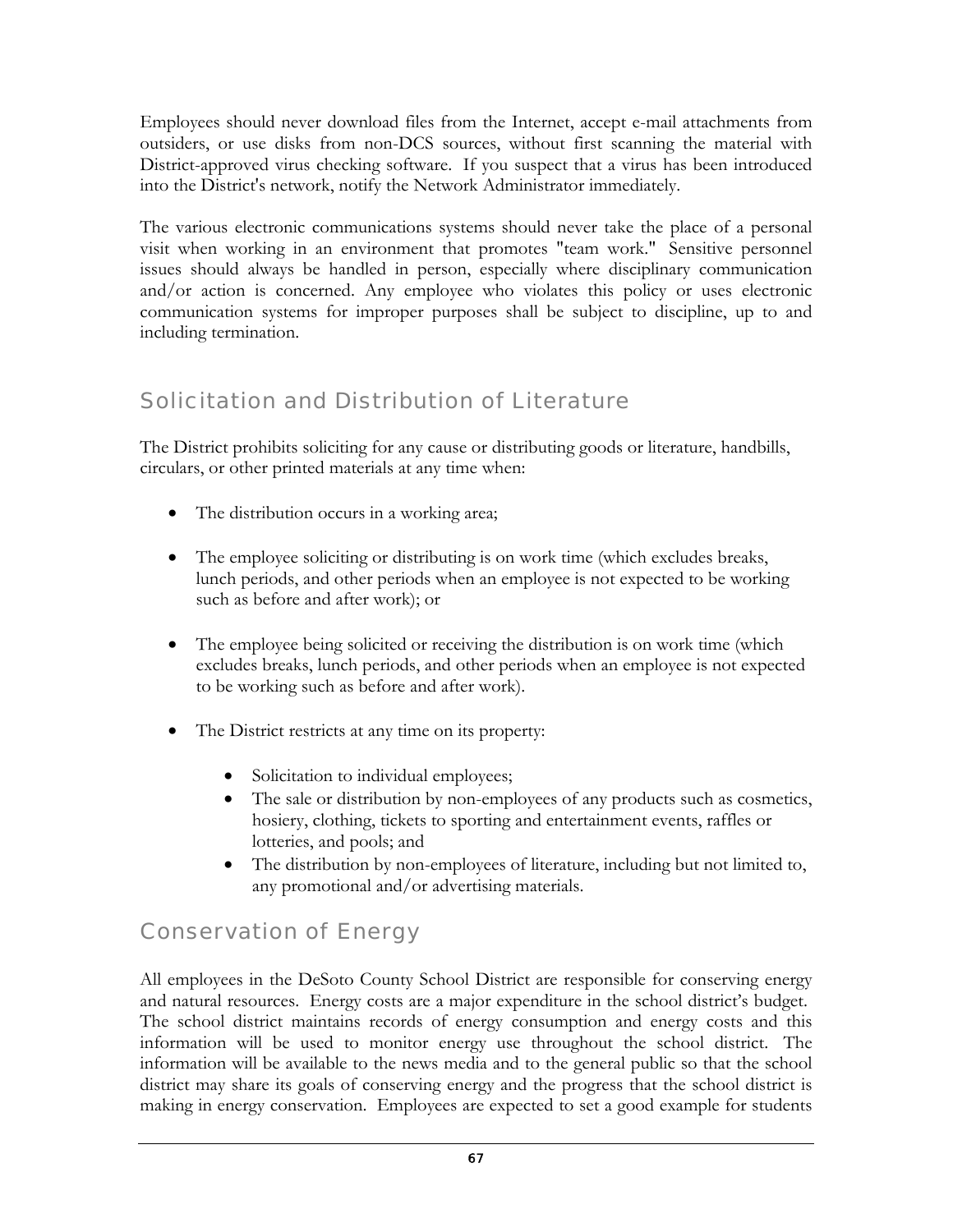regarding energy conservation and encourage students to conserve energy and natural resources.

## Purchasing

All employees are expected to adhere to the purchasing procedures established by state law.

All purchases made in the name of the DeSoto County School District must have a purchase order before the purchase is made. The District is not obligated to reimburse an employee for purchases made without the prior approval of a purchasing agent.

At the school level, the principal is the only purchasing agent.

Sales tax must be paid on any items to be resold. If purchased directly from a vendor, the sales tax must appear on the invoice. If not, the items must be returned and repurchased properly. Not following procedure is in violation of the State Tax Code.

Receipts and invoices are required for every purchase order. The only exception is for employee reimbursement for meals or mileage associated with his/her own travel.

Do not give the District's tax identification number to any organization to use without the consent of the Central Office. This includes PTO's, PTA's, and booster clubs.

Employees of the District may not be an authorized signer on a checking account for any PTO, PTA, or booster club that supports any school in the District.

## Use of Equipment and Vehicles

Equipment and vehicles owned by the DeSoto County School District are expensive and may be difficult to replace. When using equipment and vehicles essential to accomplishing job duties, employees are expected to exercise care, perform required maintenance, and follow all operating instructions, safety standards, and procedures.

If any equipment, machines, tools, or vehicles appear to be damaged, defective, or in need of repair, employees should notify their immediate supervisor. Prompt reporting of damages, defects, and the need for repairs could prevent deterioration of equipment and possible injury to employees and others. The supervisor should be able to answer any questions about an employee's responsibility for maintenance and care of equipment or vehicles used on the job.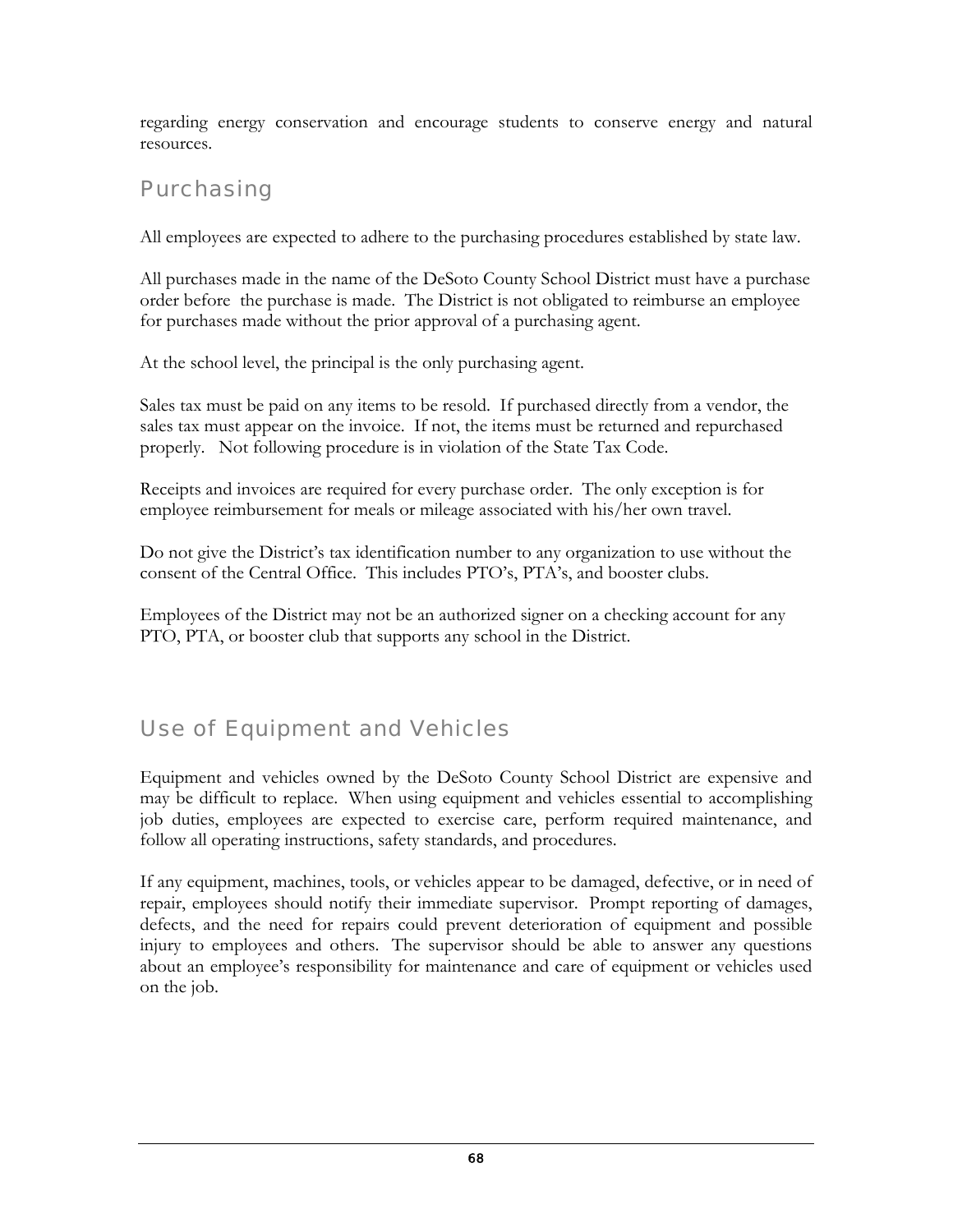## Use and Return of District Property

Employees are responsible for items issued to them by DCS or in their possession or control, such as the following:

- Books and educational materials (including calculators)
- Official grade books and student work needed for grades
- Equipment
- Keys
- Manuals including this employee handbook
- Protective equipment
- Tools
- Vehicles
- Written materials
- ID Badge
- All other items purchased by federal and/or district funds

The employee must return all DCS property on or before the last day of work, according to procedures established by the school district. Failure to promptly return any school district property in the employee's possession will result in action to recover the property by any legal means.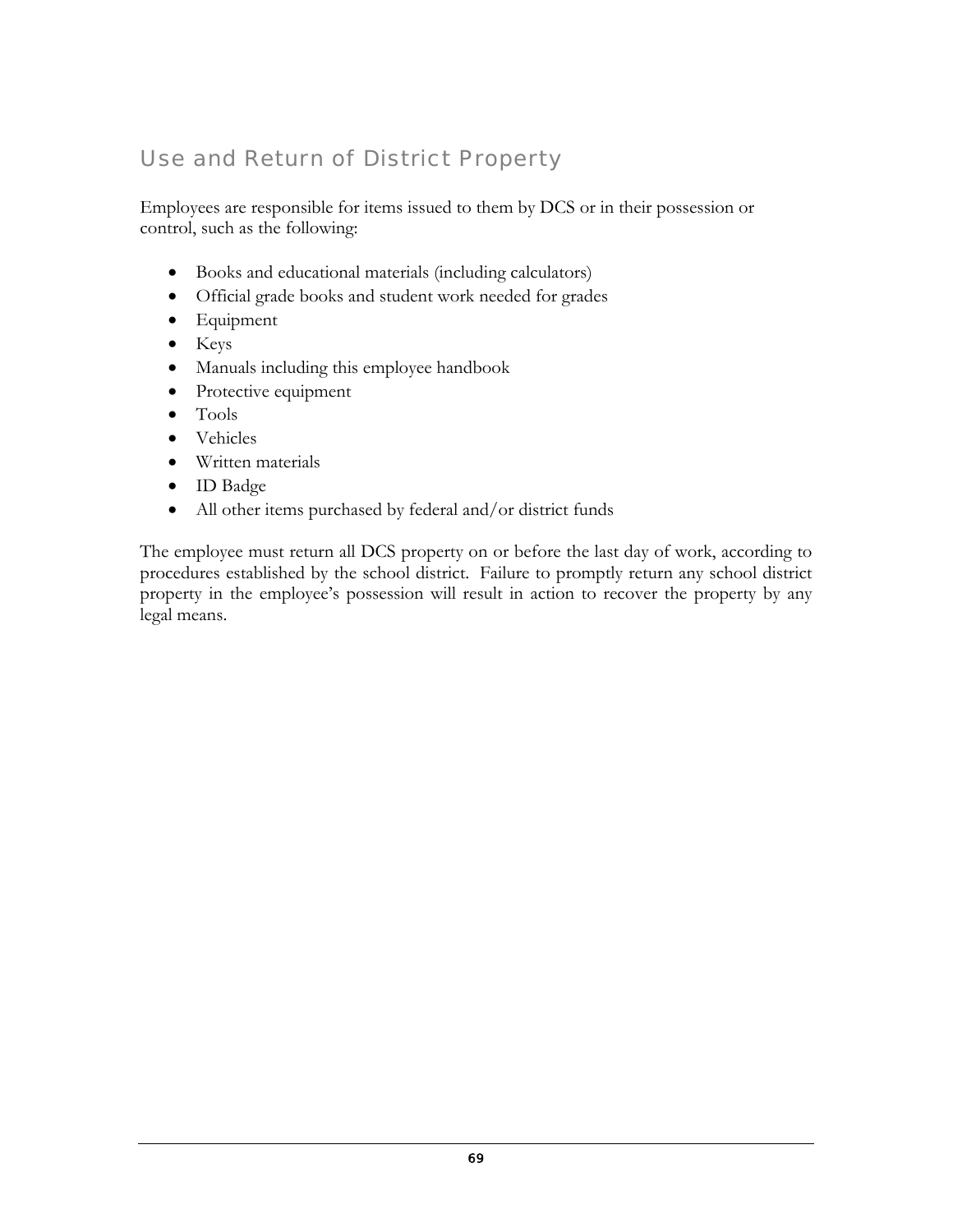# EMPLOYEE HANDBOOK RECEIPT AND ACKNOWLEDGMENT

I, \_\_\_\_\_\_\_\_\_\_\_\_\_\_\_\_\_\_\_\_\_\_\_\_\_\_\_\_\_\_\_\_\_\_\_\_\_\_\_\_\_ have read DeSoto County Schools' Employee Handbook, and I agree to comply with the policies and procedures described in the handbook.

#### "At- Will" Employees

I understand and agree that I am an "employee-at-will." I understand my employment is for an unspecified period of time, and that either the District or I may terminate employment at any time, with or without reason or notice. I understand the policies described in this handbook do not explain every employment situation. These are merely guidelines. Further, I acknowledge the employee handbook is NOT an employment contract, nor is it intended to create any contractual rights, obligations, or guarantees of my future employment with the District. In addition, I understand no one has the right to alter the employment-at-will relationship other than the Superintendent.

#### Licensed Employees

I understand I am a "licensed" employee. I understand the policies described in this handbook do not explain every employment situation. These are merely guidelines. I understand that district management, in accordance with legitimate district considerations, may make exceptions and clarifications to these policies. Further, I acknowledge that the District may add, change, or delete any policy in this policy handbook with or without notice.

If I have any questions about any policy in this handbook, I understand I may talk to my primary supervisor, the Employee Services Department, or the Superintendent.

Further, this employee handbook is the property of DeSoto County Schools. I understand it has been compiled for information purposes, and it is to be returned when I leave the employment of this organization.

|         |                                                                                                                       | Check Applicable: _______ "At – Will" Employee ________ Licensed Employee |  |
|---------|-----------------------------------------------------------------------------------------------------------------------|---------------------------------------------------------------------------|--|
| Signed: | <u> 1989 - Johann Barnett, fransk kongresu og den som forskellige og den som forskellige og den som forskellige o</u> |                                                                           |  |
| Date:   |                                                                                                                       |                                                                           |  |
| cc:     | Employee Services Personnel file                                                                                      |                                                                           |  |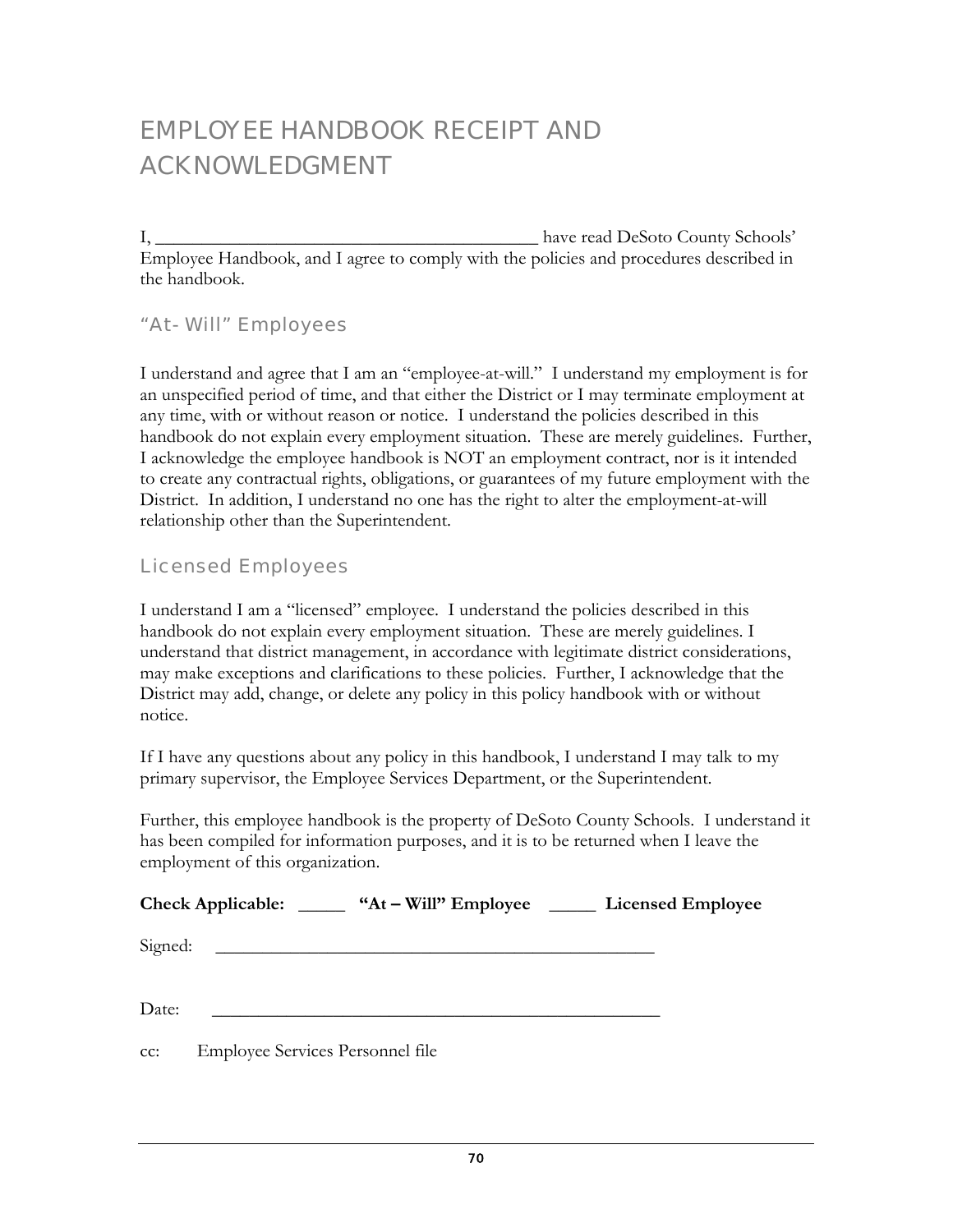# **NOTES:**